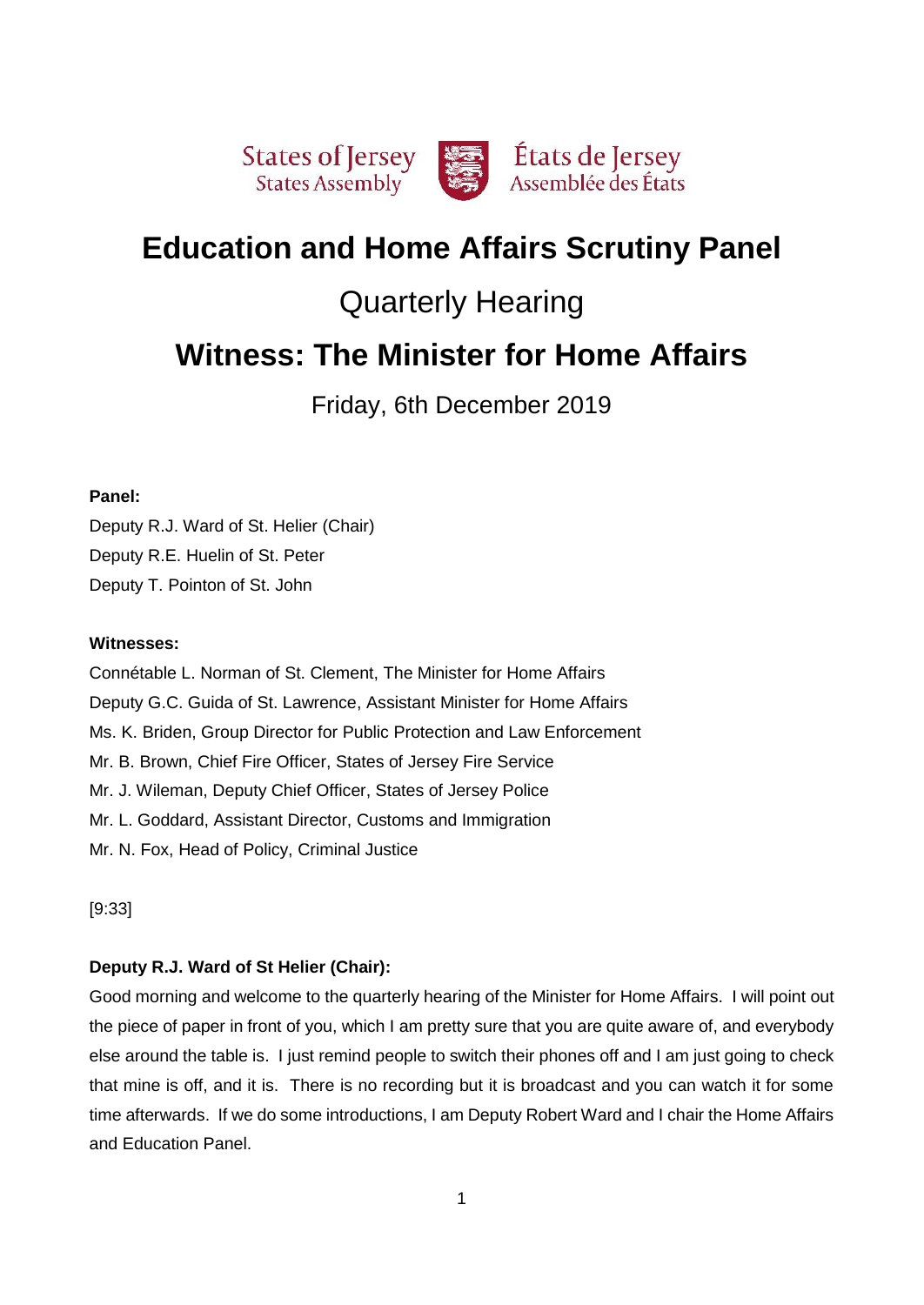## **Deputy R.E. Huelin of St. Peter:**

Rowland Huelin, Deputy of St. Peter.

#### **Deputy T. Pointon of St. John:**

I am Trevor Pointon, the Deputy of St. John and a member of the panel.

#### **The Minister for Home Affairs:**

Len Norman, the Constable of St. Clement, the Minister for Home Affairs.

## **Group Director for Public Protection and Law Enforcement:**

I am Kate Briden, Group Director for Home Affairs.

#### **Assistant Minister for Home Affairs:**

Gregory Guida, Assistant Minister for Home Affairs.

#### **Chief Officer, States of Jersey Police:**

Good morning, my name is James Wileman, I am the acting Deputy Chief for the Police.

#### **Chief Fire Officer, States of Jersey Fire Service:**

Paul Brown, Chief Fire Officer.

#### **Deputy R.J. Ward:**

Thank you very much. We will get started. We just had the Government Plan debate, which we have managed to come through. The draft departmental operational business plan identifies a number of deficiencies totalling £1.789 million. Can you talk us through the aspects of each of these deficiencies and how it is to be achieved?

#### **The Minister for Home Affairs:**

From the prison service we have found £380,000, which we spoke about last time, which was the removal of posts or some reorganisation, I can give you some detail.

## **Deputy R.J. Ward:**

Some posts?

## **The Minister for Home Affairs:**

Posts, yes, jobs. Health and safety manager, we are now having support and guidance provided by the health and safety lead. Security analysis, which is a process made by greater collaboration with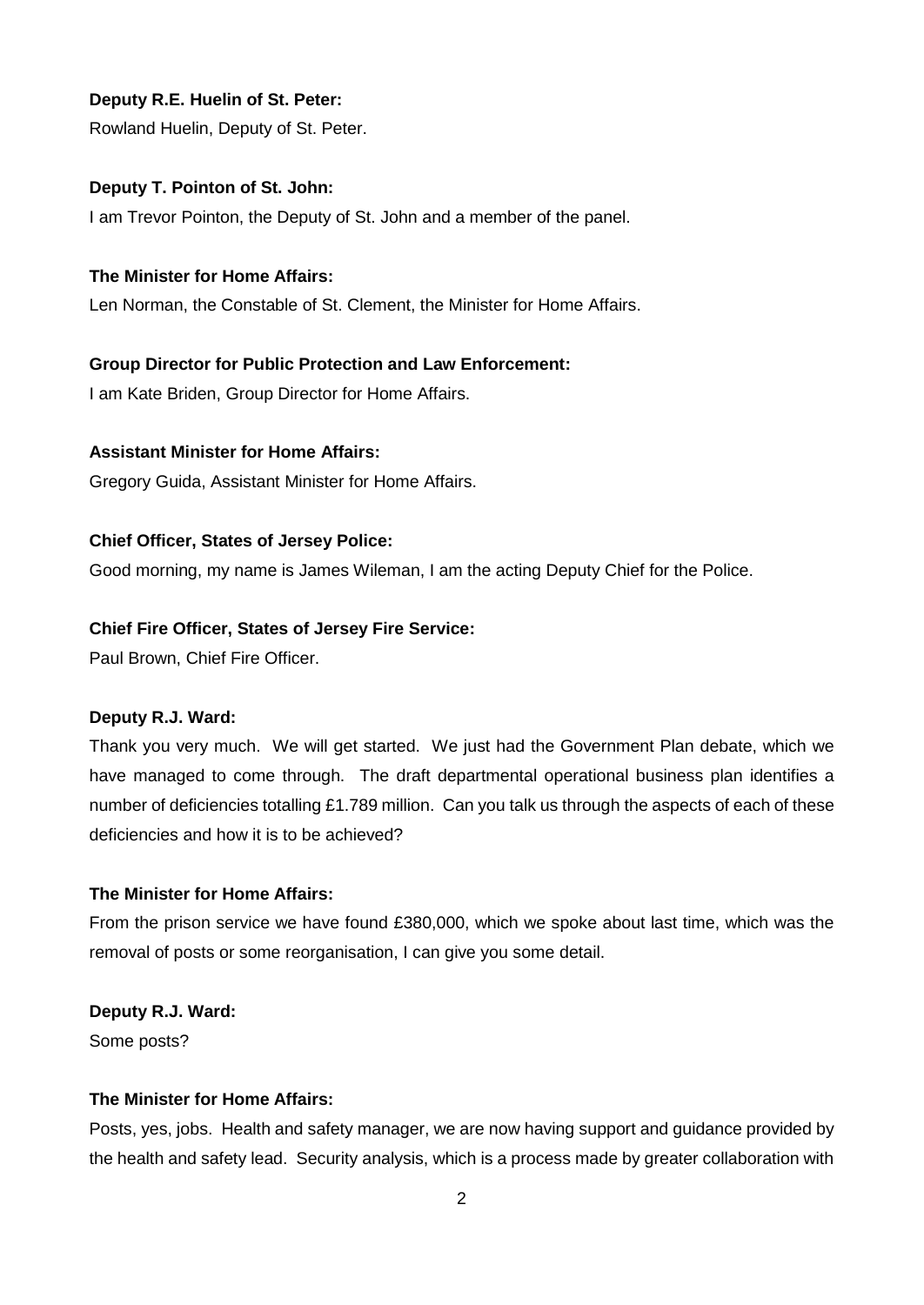the prison service and with the customs and immigration service. Facilities management, there is a duplication between roles and that has been removed and combined, facilities management and engineering supervision. Vocational training, the function has been constructed into a single vocational training manager with a team of 8 and now we have a head of reducing reoffending, which is given greater measure over sites, and 2 counsellor roles, which have been vacant for I think over 2 years, so when you have posts that vacant for that length of time and not affecting negatively on the service, they are clearly not needed, so they have done a very good job.

#### **Deputy R.J. Ward:**

Are those under the heading "departmental", because we have a breakdown to departmental efficient commercial operations, efficient organisational structures, modern and efficient workforce. The workforce saving we have is only £217,000 but you talked about £380,000 by loss of posts in prison, so are these sort of interchangeable?

## **Group Director for Public Protection and Law Enforcement:**

So the prison savings are departmental, so that come into that £1.26 million. The modern and efficient workforce strand is more part of the cross-Government initiatives that tried to put an efficiencies plan in each departmental plan, and that is things like savings on overtime and absence management and reducing fixed-term contracts and changing the way that we do agency costs.

#### **The Deputy of St. Peter:**

You said in your initial comment: "Removal of posts." While I understand duplication and replication is a fundamental part of achieving efficiencies, because it is being more effective, can you share with us what you mean by removal of posts and what potential impact that might have?

#### **The Minister for Home Affairs:**

The posts that have been empty for …

#### **The Deputy of St. Peter:**

Those are those 2, is it? It is 2 posts that you are talking about?

## **The Minister for Home Affairs:**

There are 2 of them; they have been vacant for 2 years, so I think even longer than 2 years, so if they are vacant for 2 years they are not necessary.

#### **The Deputy of St. Peter:**

I have joined up your 2 statements.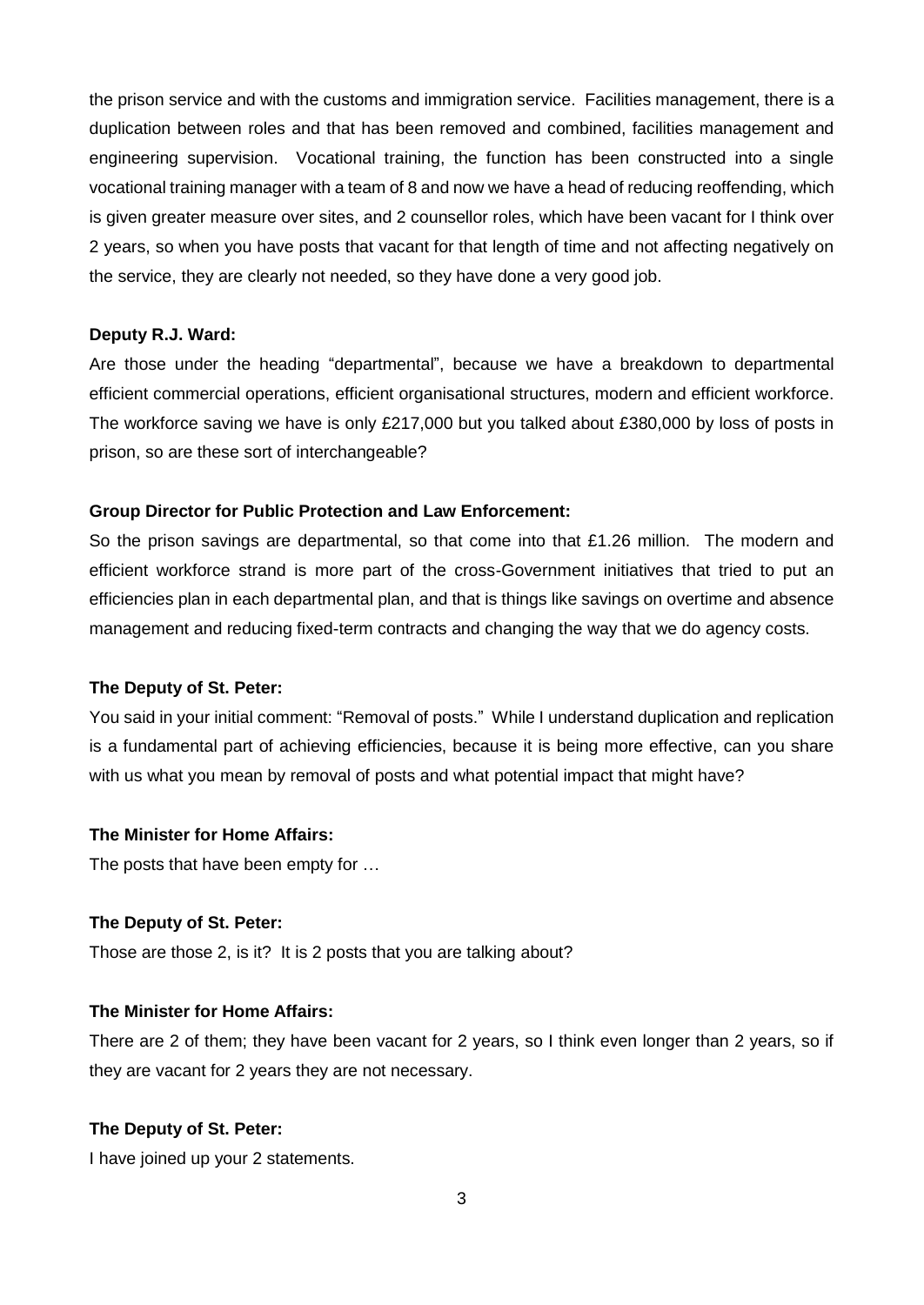## **The Minister for Home Affairs:**

Sorry, but it is a matter of providing all the facilities, all the support that the prison needs, but in a different and better way, which is more efficient for the taxpayer and so I say well done to the prison governor for that reorganisation.

#### **Deputy R.J. Ward:**

There was something I wanted to come back to. You said, while you were on that topic for later, there were identified 4 to 7 roles in the prison service. Are those 2 counselling roles part of those 4 to 7 roles?

#### **The Minister for Home Affairs:**

Yes, they are.

#### **Deputy R.J. Ward:**

Have you identified the other roles now that will be gone?

#### **The Minister for Home Affairs:**

Yes, the health and safety manager has been amalgamated, security analysis, facilities manager, and one in vocational training, which is being restructured.

#### **Deputy R.J. Ward:**

But no front line prison officers?

## **The Minister for Home Affairs:**

No front line prison officers.

#### **Deputy R.J. Ward:**

You are happy with the level of front line prison officers staffing that you have?

## **The Minister for Home Affairs:**

Yes, and, not only that, the Assistant Minister and I were at the prison yesterday and we spent over 4 hours there with staff, not the management … well, 3 hours with the staff and one hour with management, and I have to say that I was really impressed with the enthusiasm, the vitality, of the staff. They really are proud of what they do. Indeed, the interrelationship between the front line prison staff and the prisoners, which that sort of relationship helps with the whole process of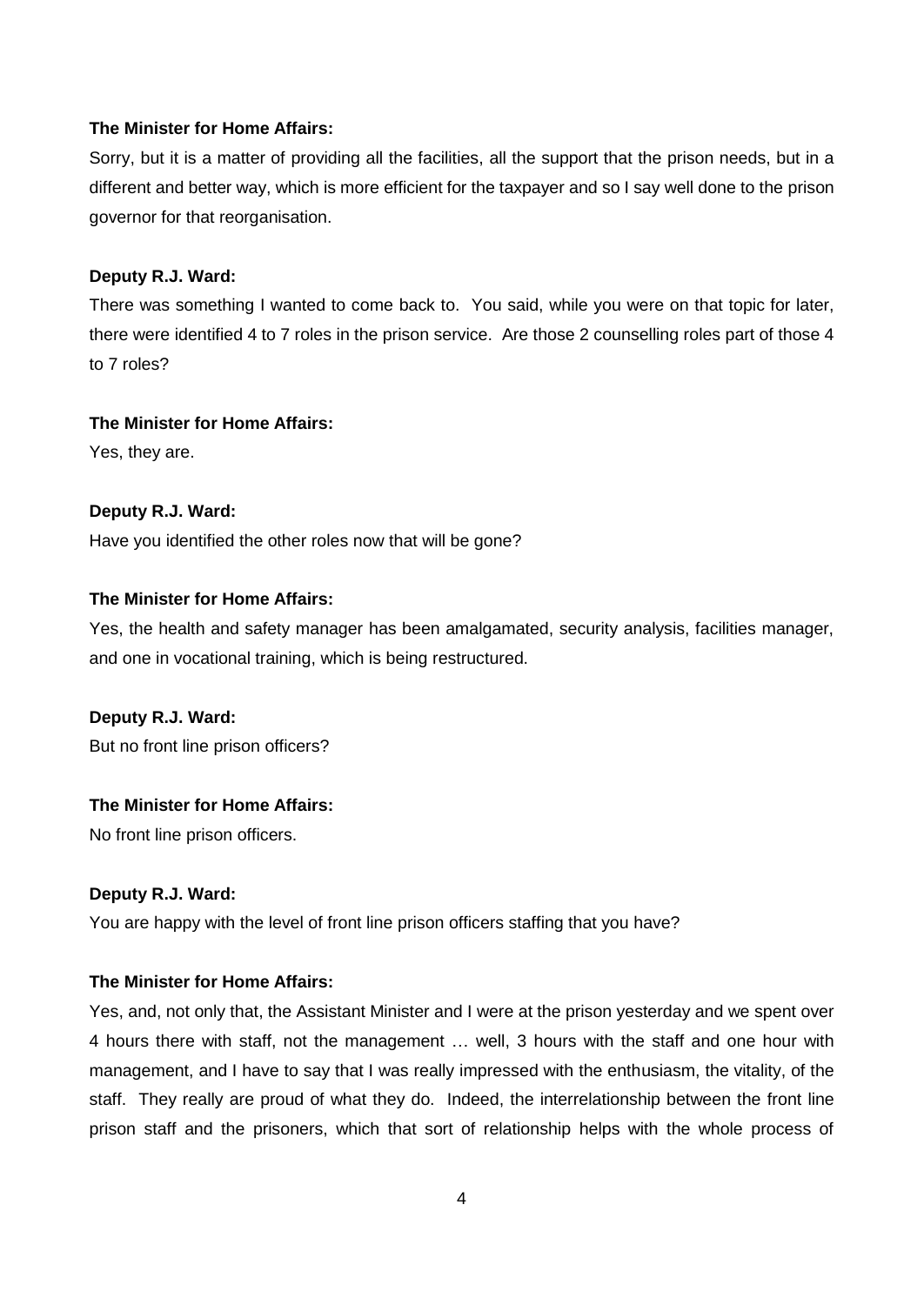reintegration and rehabilitation, which is the main focus of the prison these days; not just locking them up and throwing away the key.

## **The Deputy of St. John:**

Minister, perhaps I was off focus, but did you say there are 2 counselling posts that are going to be lost?

## **The Minister for Home Affairs:**

They are lost, yes; they have not been filled for over 2 years.

## **The Deputy of St. John:**

Can I ask why they were not filled for over 2 years?

## **The Minister for Home Affairs:**

Presumably the management at the prison did not find them necessary. There is a lot of vocational training that goes on; there is a lot of interrelationship with outside agencies …

## **The Deputy of St. John:**

But the people that previously occupied these posts, they were trained counsellors presumably?

#### **The Minister for Home Affairs:**

Presumably. This was well before my time, but I presume they were. But we do have psychologists, all the support that we can possibly …

## **The Deputy of St. John:**

In our experience …

## **The Minister for Home Affairs:**

… and there are a lot of charities come in as well. Well, a number of charities come in as well to help support …

## **The Deputy of St. John:**

In our experience, when we visited the prison, we met a number of people who are resident there who have psychological problems and expressed the idea that they would appreciate more people to sit down with them to talk about their difficulties. So I wonder why these, what are essential posts, have disappeared.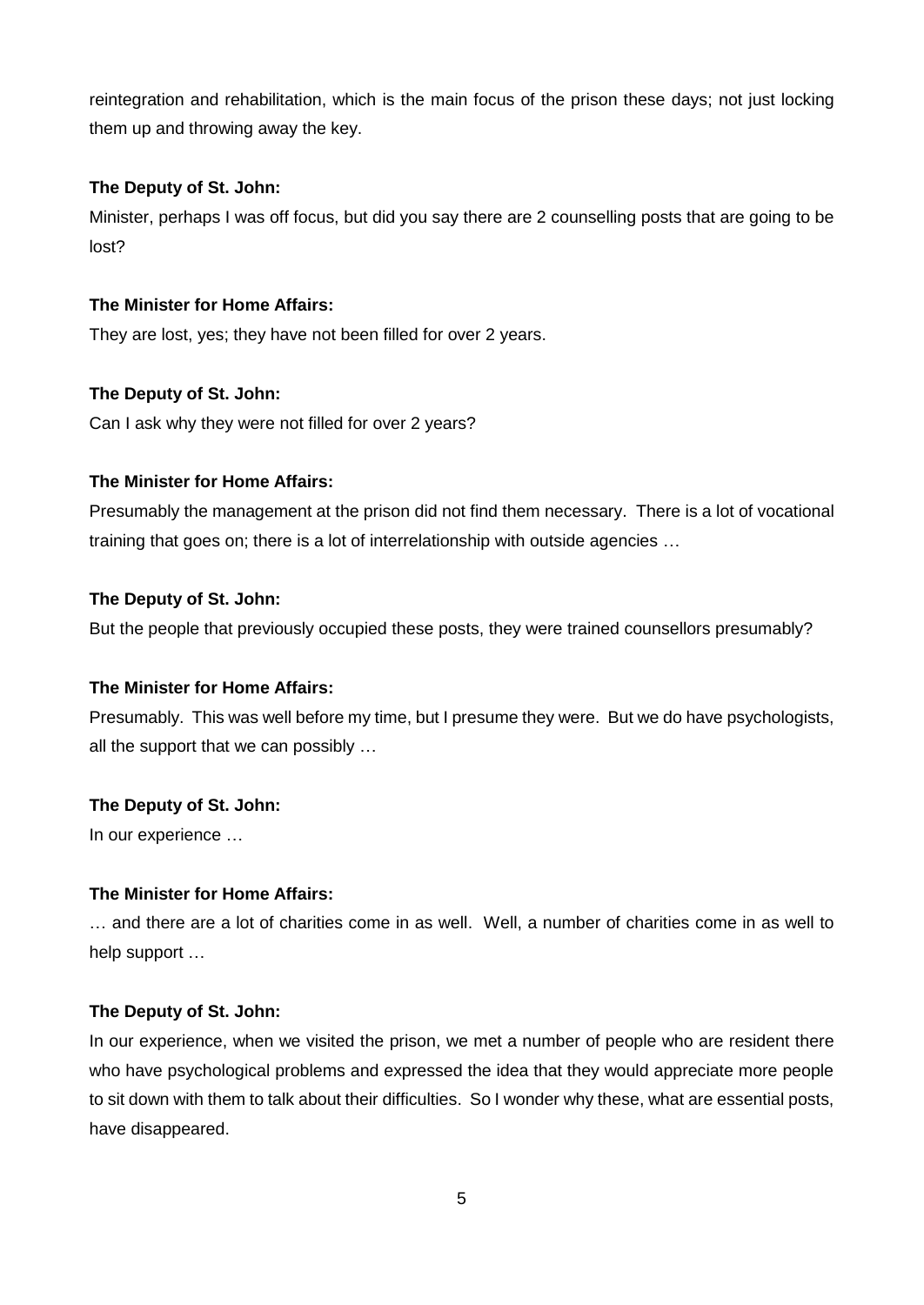#### **The Minister for Home Affairs:**

We do have 2 permanent full-time forensic psychologists who support the prison population, plus we have other support workers providing programmes, particularly for rehabilitation, and the one we saw yesterday was helping to get prisoners who have young children, for those prisoners to help their children, over V.T. (video telephone) or in the prison itself, with literacy programmes. There is a heck of a lot of good work going on up there. You could always do more. If you can throw money at things you can do a lot more, but when I see the positive work that is going on there I am very impressed.

## **The Deputy of St. John:**

Is that not in fact the nub of the matter? It is about money rather than providing a service for people who are in distress as they are in prison about many things, their family outside, and …

#### **The Minister for Home Affairs:**

I deny that accusation 100 per cent. The prison is there to support the inmates, to support those who are incarcerated. As I said before, the main focus is on rehabilitation, reintegration into society. We are working very hard, the prison is working very hard with the probation service now on reducing reoffending, pre-custodial release systems, support, because if we can stop one crime that might have occurred if we did not have these programmes then we have saved the Island a lot of money, we have also saved people a lot of distress.

#### **The Deputy of St. John:**

I do understand all that and perhaps we have taken this as far as it can go.

#### **The Minister for Home Affairs:**

Yes, but I would not want people to think that we are not supporting the prisoners because we certainly are. That is the main focus.

#### **Deputy R.J. Ward:**

It is just the reality of the financial pressures and efficiencies, and can I just come back to something you said - I may have the wrong heading - because I have to say the headings regarding efficiencies do become a little intermingled when you are looking at them and it does become a bit jargon. But you talked about efficient commercial operations, was that the area in terms of sickness and absence and so on being managed better?

#### **Group Director for Public Protection and Law Enforcement:**

No, that is modern and efficient workforce.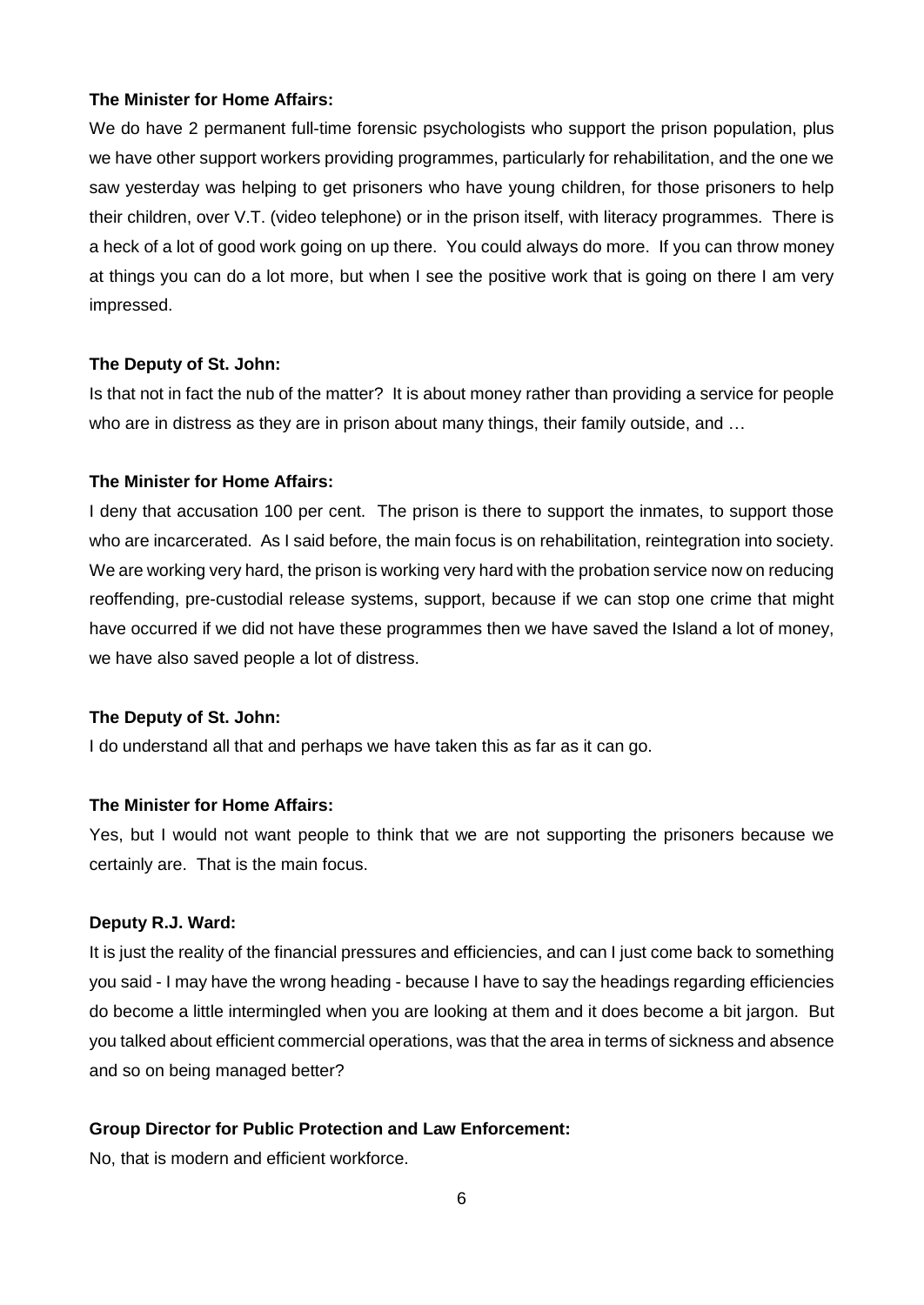#### **Deputy R.J. Ward:**

Modern and efficient workforce, okay, so that is £217,000 of saving through less staff sickness, through …

#### **Group Director for Public Protection and Law Enforcement:**

It is predominantly overtime, a slight reduction in the overtime across the services that the service heads have considered and committed to. There is also a small reduction in fixed-term contract use and a small reduction in agency costs.

#### **Deputy R.J. Ward:**

I get the agency and the fixed-term contracts; it is quite important that we have a consistency in our staffing. When you talked to staff yesterday you said you were there for 3 hours; do you sense that they were happy about less overtime, perhaps therefore less income, they were happy about the perhaps perceived pressure on them in terms of their absence and sickness? Because that is one of the concerns that I have with these efficiencies, it just puts more pressure on staff and it could be counterproductive in the long term.

#### **The Minister for Home Affairs:**

No, I did not see it. There is pressure on staff, there has to be, because you are in a pretty tense situation in a prison and indeed in the fire service and the police. So what was particularly pleasing to see was the relationship between the members of staff and they did not have to ask each other if they wanted some assistance or help. The prison officer who was showing Gregory and I around was late for another duty, but another officer, without asking, carried out that duty. That shows the relationship is good. But the other thing, which pleased me very much, in the briefing we had from the prison governor subsequently was the reduction in sickness levels was quite significant over the last 12 months.

#### **Deputy R.J. Ward:**

Why do you think that has been the case?

## **The Minister for Home Affairs:**

I think it is the relationship between management and staff. I think it is the management looking after, caring and showing that they value staff.

[9:45]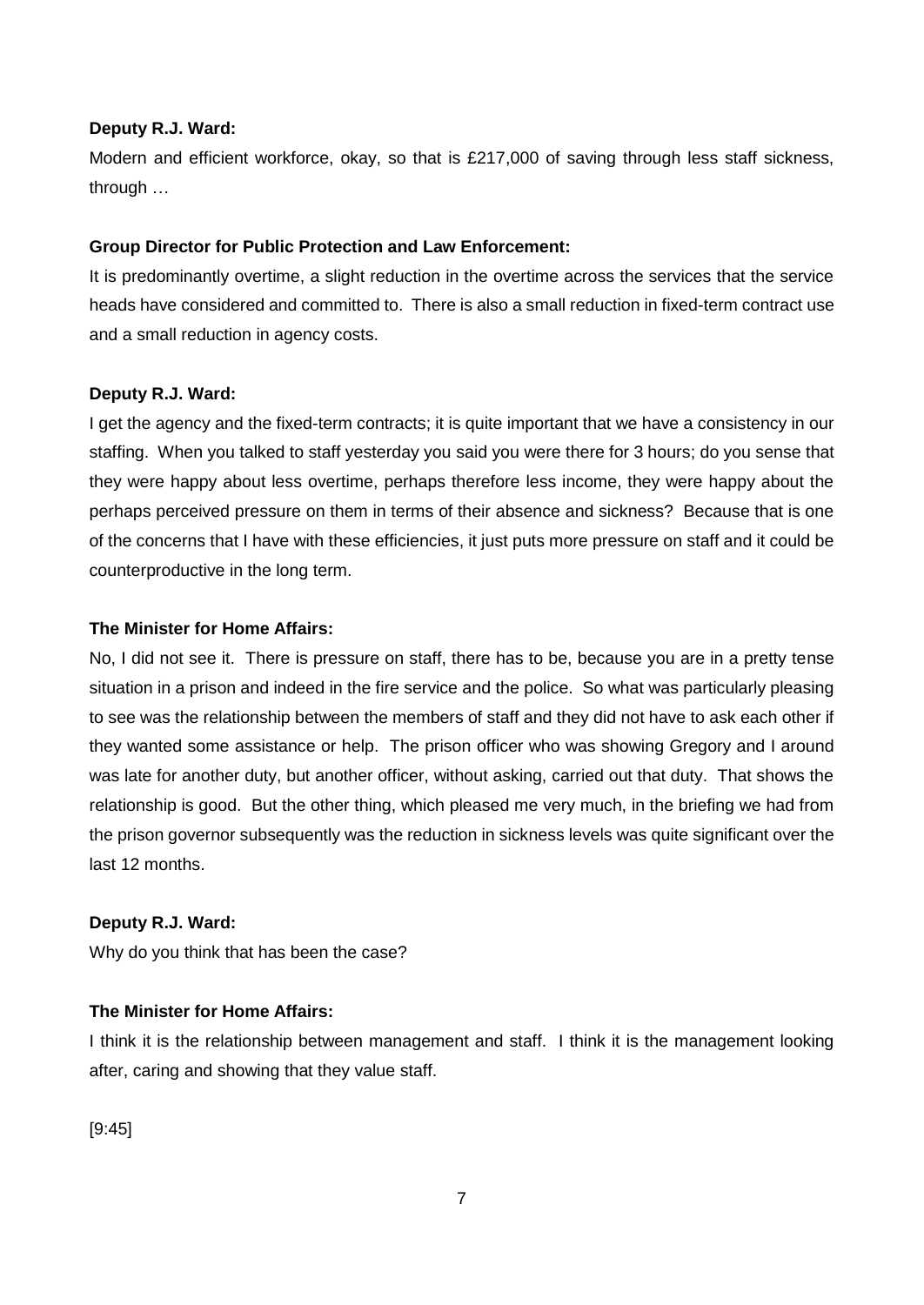#### **Deputy R.J. Ward:**

By extrapolation of that, do you think that there was an issue before in relation to management and staff that could have led to more sickness and not assisting as much as it could have with the stresses of the job, which are obviously very difficult?

#### **The Minister for Home Affairs:**

It is difficult to say that because the prison under the previous prison governor came from a very low level, it had extremely damning reports about 10 or 12 years ago, and the prison governor who came in subsequently took it to a whole new level, unrecognisable, so a heck of a lot of good work was done there. Now they have a new prison governor and he is building on that work that the previous governor did. There is a good attitude, a good ethos, a good feeling around the place.

#### **Deputy R.J. Ward:**

There is good support for staff. I suppose, to play devil's advocate here, the concern is that if somebody has had problems at work and it is a high-stress job and we recognise the stress, and in the police and the fire and the ambulance service, we absolutely recognise that, which is why this support is needed there to support staff when they have a difficult time, which is perhaps, at some time in a long career, inevitable. But there is not the pressure just to finish a career because it becomes convenient to save on that, perhaps sickness rather than just giving more opportunities to come back gradually, et cetera, you do not sense there is any drive to end careers a bit earlier because it is very convenient to do so? That is as blunt a question I think as I can ask.

#### A**ssistant Minister for Home Affairs:**

I would like to mention a couple of things. We have just visited the prison, we go through all the services and so this is the one we are freshest about. We are going to visit the fire service on Monday and do exactly the same thing and probably get acquainted with all the latest changes. There is one important figure that you need to know, there are today 151 prison staff and 135 prisoners, so there is more than one staff per prisoner. We are talking about a service that works extremely well, having participated in the normal day of an officer, it was quite interesting to see how enmeshed it is and how everybody has a very specific job and also at the same time the collaboration is really, really exceptional. But it works, it works really well. Again, 151 staff for 135 prisoners.

#### **Deputy R.J. Ward:**

But they are not all directly involved with the day-to-day running of prisoners' lives, it is not prison guards who will be one-to-one, so I think that is a slightly misleading phrase, there is more than one staff to prisoner.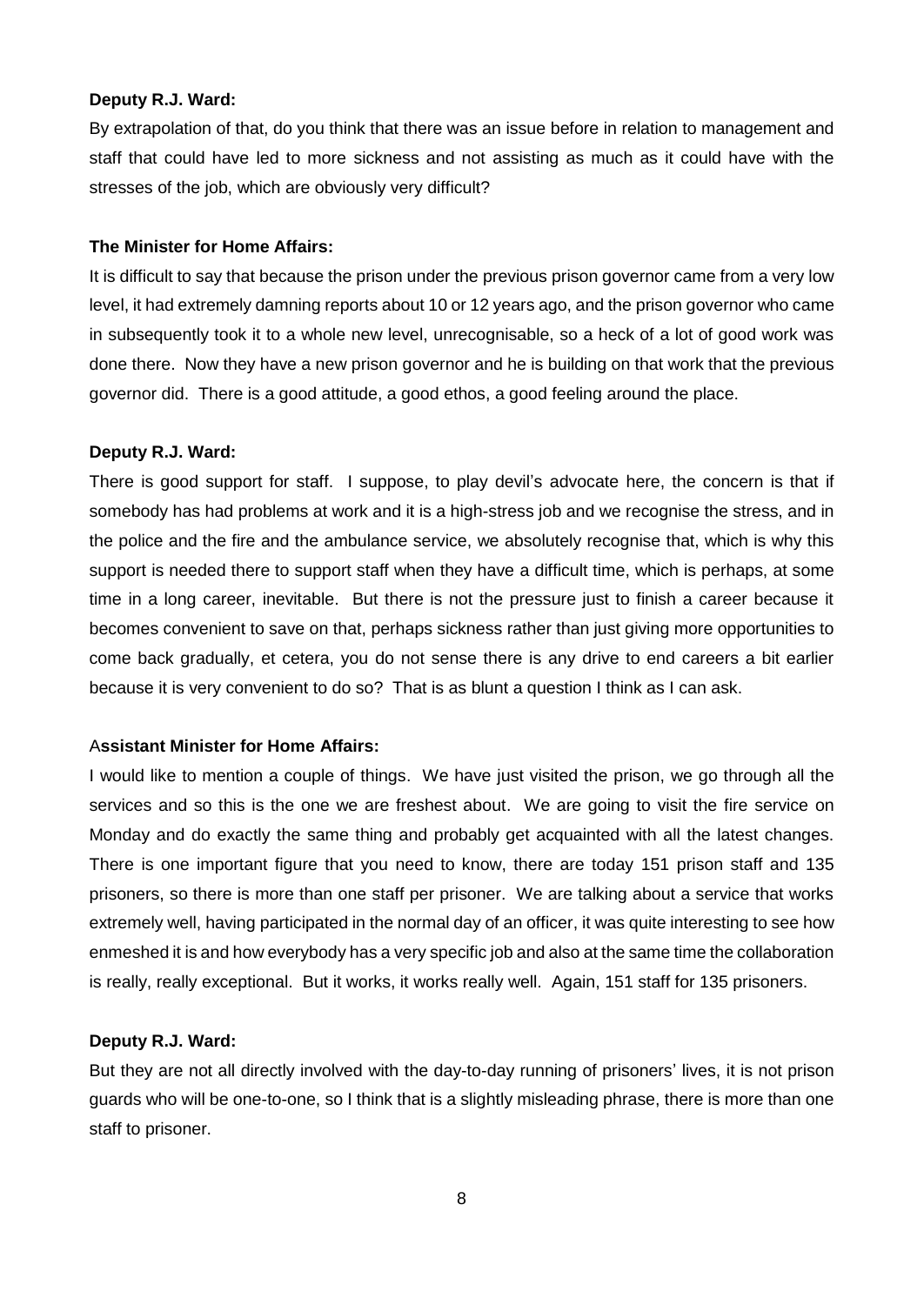#### A**ssistant Minister for Home Affairs:**

No, but it is just to say, if you were in a hotel you would have probably 30 per cent of staff compared to the number of guests, so in a prison you have more staff than you have guests, so that is one thing. But the other one, the one I was going …

#### **The Deputy of St. John:**

To be fair, hotel guests are not detained against their will.

## A**ssistant Minister for Home Affairs:**

I would like to mention one more thing because that is what surprised both of us. While we were in one of the control rooms we saw a little poster on the wall and that was: "Emergency mental health officers," and there was a list of about 10 people who had been certified and they are all members of staff and the idea is that if another member of staff has any sort of problem, because some of those jobs you see the worst in life, so if any member of staff has a problem they have a list of people within the staff that they can call immediately and will have a chat and talk about their problems.

#### **Deputy R.J. Ward:**

To get initial mental health first aid.

#### A**ssistant Minister for Home Affairs:**

Absolutely, yes, and that was remarkable …

#### **Deputy R.J. Ward:**

But are you confident that they can signpost people on and those people can receive treatment urgently and quickly that may be way beyond just the mental health first-aider?

#### A**ssistant Minister for Home Affairs:**

Absolutely …

#### **Deputy R.J. Ward:**

Because one of the issues with mental health first-aiders is you can put lots of them in lots of organisations but if there is nowhere to go at the end of their capability of helping then it just makes the situation worst.

## A**ssistant Minister for Home Affairs:**

No, it goes further, and the other thing is that there is local help for prisoners within the staff but of course they also liaise with the hospital and in fact half of the transfers are for mental health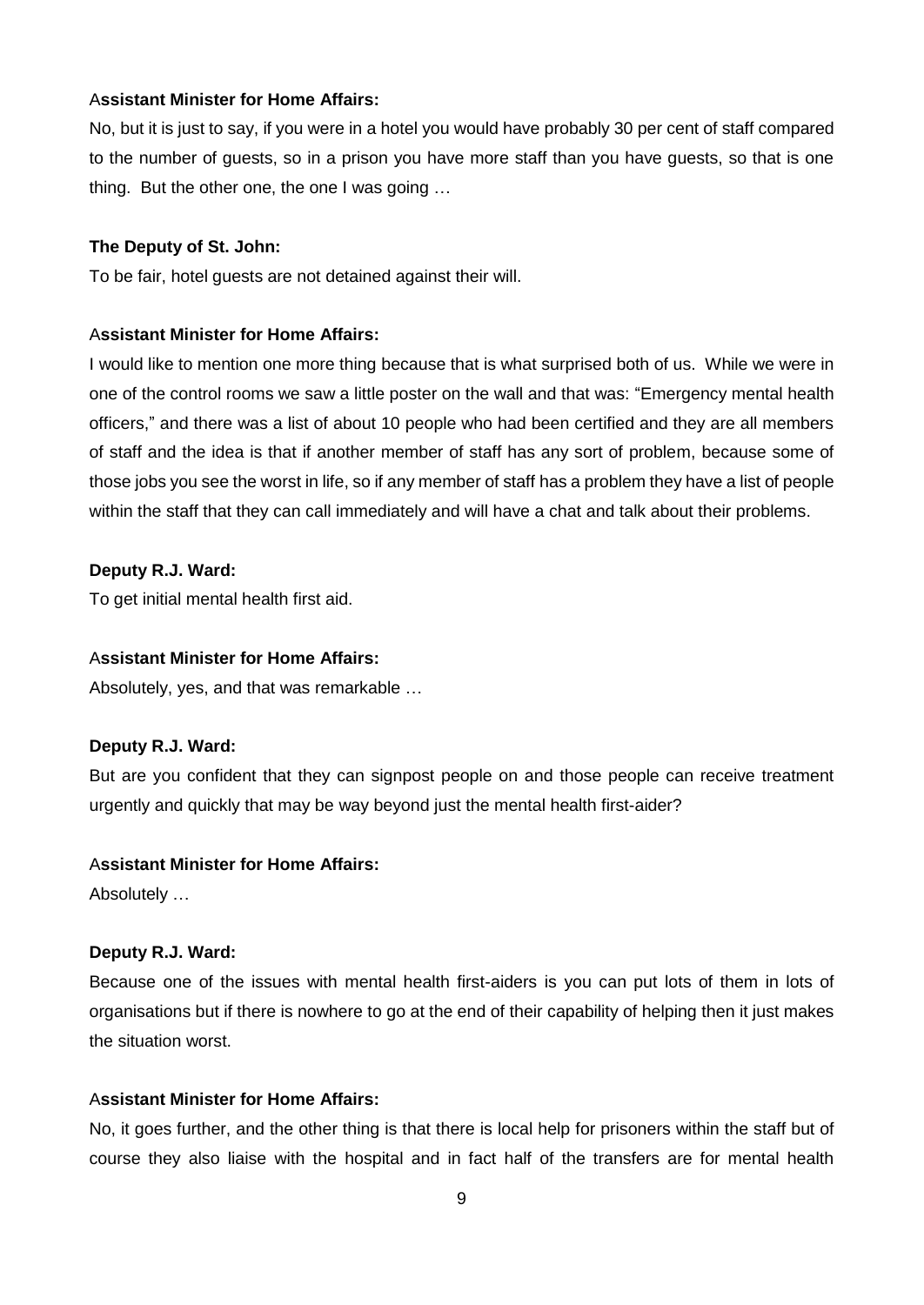consultations, so you put prisoners in a van and then you take them to hospital and have a mental health intervention. As far as I can tell it is about half of the ...

#### **The Deputy of St. John:**

We are now beginning to talk about residents and their well-being. The changes you are implementing will reduce staff numbers, some have been reduced for a while. What effect are these reductions going to have on the prisoner population?

## **The Minister for Home Affairs:**

On the prison population?

#### **The Deputy of St. John:**

On the prisoner population.

#### A**ssistant Minister for Home Affairs:**

Interestingly, and that is something that has not been updated, it has been done, we have visited the prison with the new staffing levels, it is sorted, 2020 figures are sorted, and they did not reduce staff, they just merged posts according to their vacancies. So they had long-term vacancies and instead of eventually trying to fill them up they just merged posts so the services still exist. There are still some vacancies needed - there is one nurse - but otherwise those direct prisoner support services are not affected.

#### **The Deputy of St. John:**

So what is the prisoner's day like? Has it meant that they have to remain in their cells, for example, for longer than they used to?

#### A**ssistant Minister for Home Affairs:**

No, no, it was the contrary.

#### **The Minister for Home Affairs:**

Absolutely not, they have access to all facilities, obviously they are rota'd and timetabled, and that is one thing we saw yesterday was the way that they moved from their blocks to their activity, whether it be education, art, gymnasium, workshops. In fact they are trying to increase the amount of activities that go on. You spoke about commercial activity before; one of the famous ones is the poinsettias, which they now sell through the Co-op, they grow them, sell them through the Co-op and make some money and the lads are very proud of that. Walking around the gardens was quite interesting yesterday, the quadrangles if you like between the blocks where the prisoners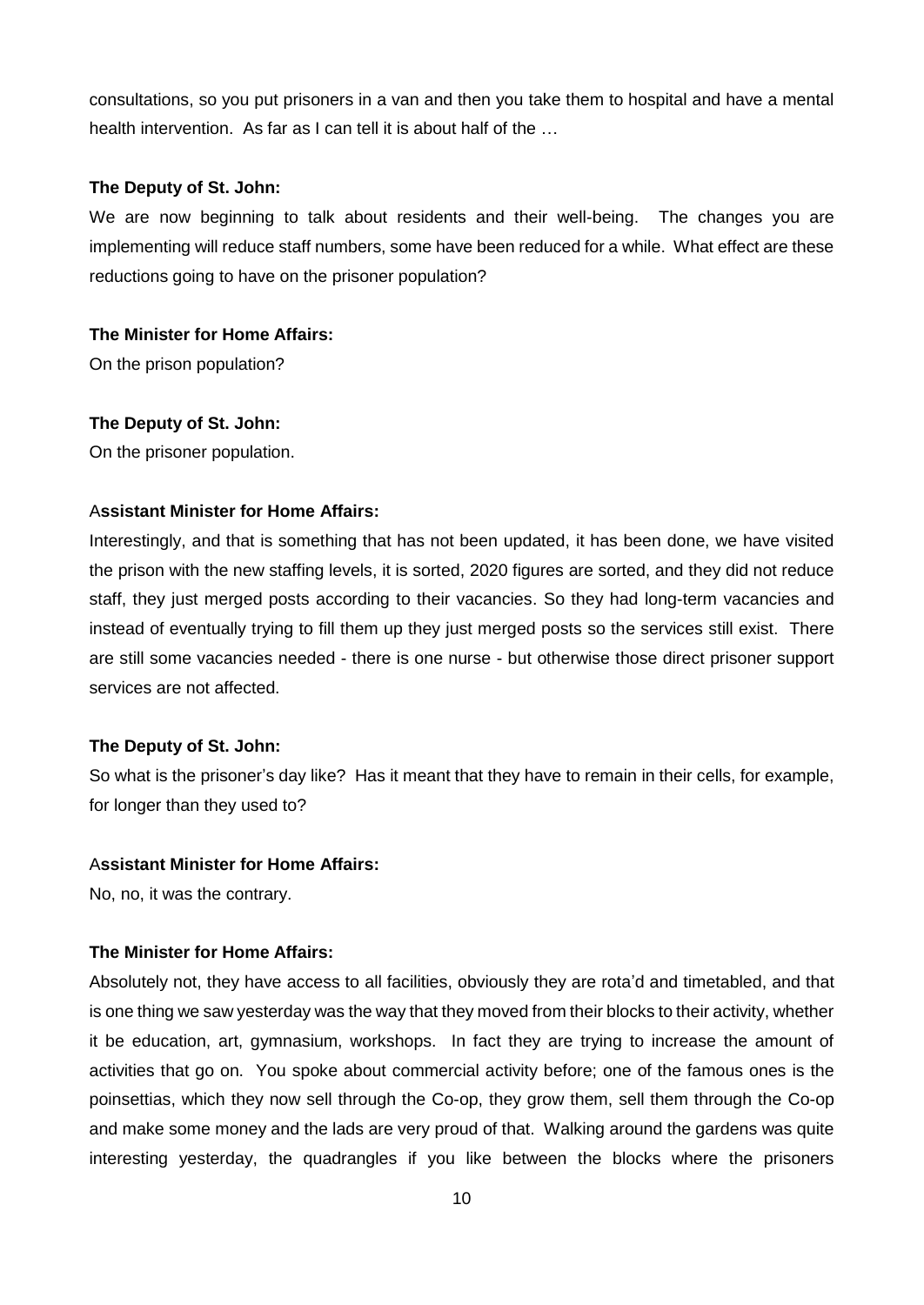themselves maintain them and grow stuff. It was at least as good as the Howard Davis Park, not as big, but it was extremely well-established; they are very proud of that. Some of the things going on in the workshop, some festive reindeer they've made out of old pallet boards and …

#### **The Deputy of St. John:**

We have visited and we were equally impressed.

#### **The Minister for Home Affairs:**

But what I am saying is there is no cutback on activities. There has been no cutback on front line staff and I have always said when I have been asked in the States, when I have been asked here or in other places, front line staff are not to be reduced.

#### **The Deputy of St. John:**

I only ask the question because when we hear about prison cutbacks in the U.K. (United Kingdom) we often hear that the knock-on effect is that prisoners have to spend more time in their cell and less time involved in activities.

#### **The Minister for Home Affairs:**

You are right, Deputy, and we are going nowhere down that line. We were talking about it yesterday, I mean obviously many of the prisons are a lot bigger than ours but you could have a situation with 2 prison officers looking after 200 prisoners in one block. I mean that is mind-boggling to me and is not something …

#### **The Deputy of St. John:**

I do appreciate it is very different over …

#### **The Deputy of St. Peter:**

Can I suggest maybe it is time for us to pay another visit and see this process at work?

#### **Deputy R.J. Ward:**

Just to move on then, because we have taken a lot longer on that than I thought on question one. We note the J.H.A.'s (Justice and Home Affairs) senior leadership team will meet monthly and provide quarterly updates on the business plans with weekly meetings between the Minister and officers to brief you on the same. When is the first meeting of the senior leadership team scheduled?

## **The Minister for Home Affairs:**

Which group are you talking about?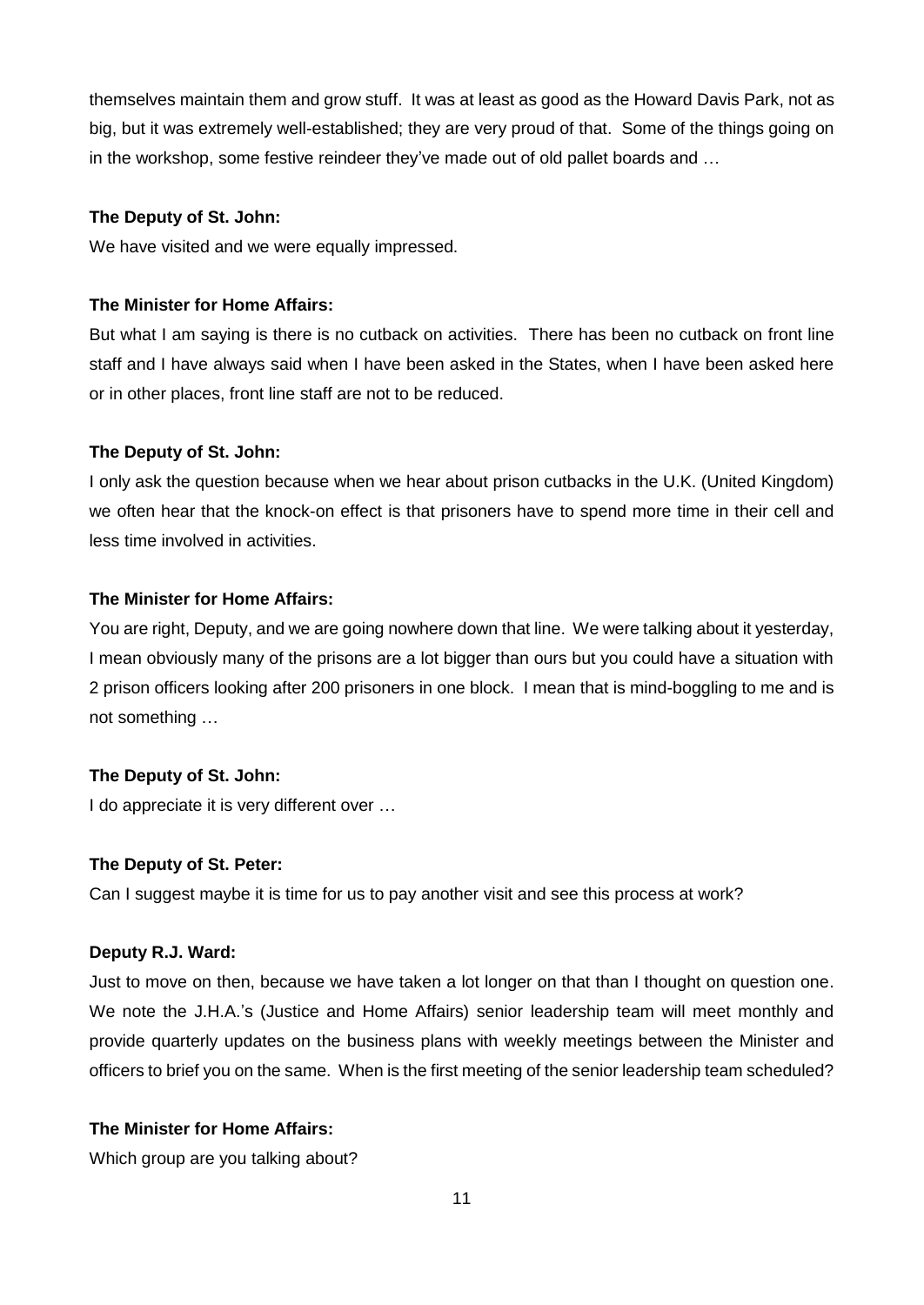#### **Deputy R.J. Ward:**

The senior leadership team will meet monthly and provide quarterly updates on the business plans for yourself and officers.

#### **The Deputy of St. John:**

This is Justice and Home Affairs.

## **Deputy R.J. Ward:**

Justice and Home Affairs, sorry, yes.

#### **Group Director for Public Protection and Law Enforcement:**

That is on the departmental business plan; it is part of the risk and control framework, but it has a wider application than that. We meet monthly already and have done for some time, so the director general and myself and the heads of service with our finance, H.R. (human resources) and communications business partners, and I.T. (information technology) as well. Then it is expected in the new year, so 2020, obviously first year we will have had departmental operational business plans, we will review them quarterly at that meeting and then provide the Minister and Assistant Minister with an update subsequent to that meeting. But we do meet weekly anyway, so we are regularly briefing the Minister and Assistant Minister.

#### **Deputy R.J. Ward:**

So those meetings with S.L.T. (senior leadership team) are scheduled, but the meeting with the Minister is yet to be scheduled?

#### **Group Director for Public Protection and Law Enforcement:**

We would probably just take the quarterly update at one of our weekly meetings with the Minister rather than scheduling a separate one.

#### **Deputy R.J. Ward:**

We are wondering if we could see the minutes of those meetings and the quarterly updates.

#### **Group Director for Public Protection and Law Enforcement:**

I do not see any reason why not. We can provide you with a quarterly update summary I think.

#### **Deputy R.J. Ward:**

Just to move on a little further …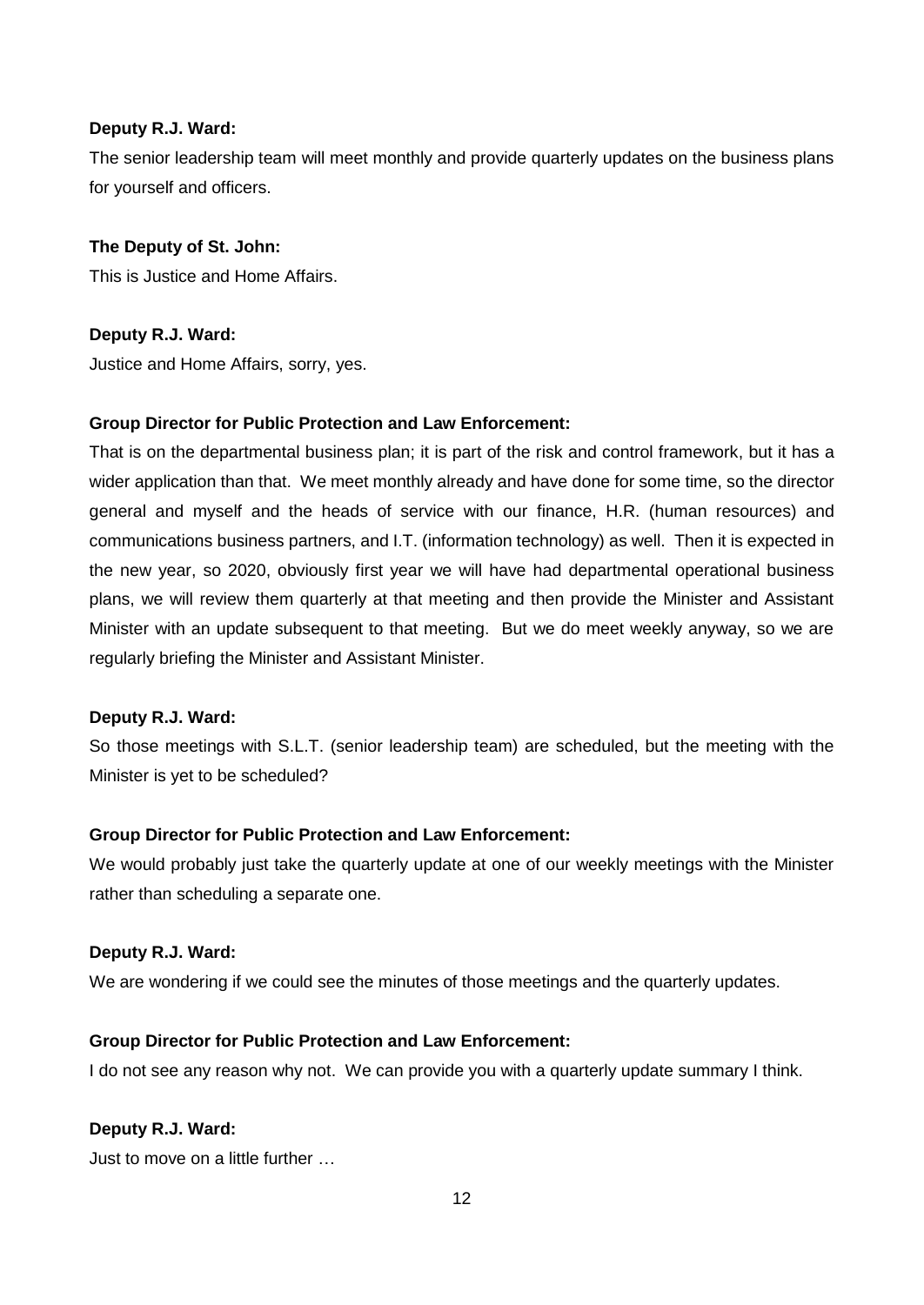#### **The Minister for Home Affairs:**

Just for clarity, the Assistant Minister and I meet with the director general, Kate and other officers, every week without fail, so we are fully aware of what is going on.

## **Deputy R.J. Ward:**

Justice and Home Affairs follow the Government of Jersey Corporate Risk Management Strategy and Guidance, however with regard the ambulance service the measuring of progress against deliverables planned for 2020 suggests that a risk management framework has yet to be developed. Is that the case?

#### **Group Director for Public Protection and Law Enforcement:**

So we are operating on the current risk management framework at the moment, in which ambulance work, in partnership with H.C.S. (Health and Community Services), having formerly been part of the department, that is running fine, they have no concerns about it, but we want to evolve the arrangement and improve it, so that is what the objective in the departmental plan is about. It is due for completion by quarter 3, 2020. We have started the initial work on it with H.C.S. and Julian and I met with Karen London and Rob Sainsbury, who you will know are our counterparts in Health, a couple of weeks ago with the chief ambulance officer to talk about kicking off that piece of work. So we have made a good start but we do not yet have more to say; we will in due course.

#### **Deputy R.J. Ward:**

Will you be looking for the views of the operational staff on the effectiveness of any risk management strategy?

#### **Group Director for Public Protection and Law Enforcement:**

Absolutely, because it is key in terms of their clinical practice as professionals, how that is then governed and new protocols and procedures are set and how they then come back down to the road.

#### **Deputy R.J. Ward:**

Is it possible to measure performance such as clinical performance through K.P.I.s (key performance indicators)? How are you going to do that? Because the ambulance service is a very particular service with quite a range of outcomes and range of challenges; we fully recognise the challenges that these skilled people face. So how do you use K.P.I.s to do that?

## **Group Director for Public Protection and Law Enforcement:**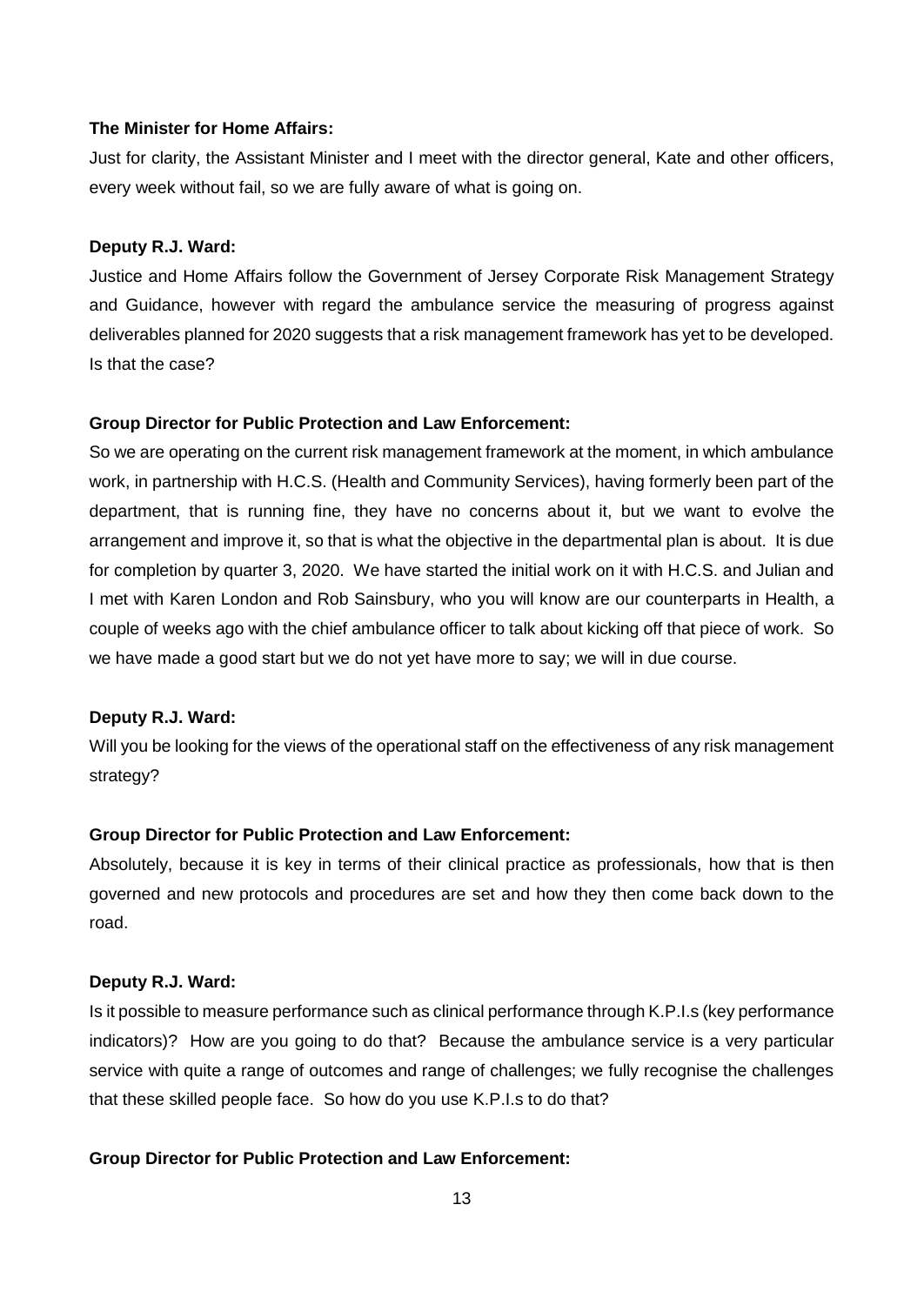You are right, it is quite difficult to think about it in terms of key performance indicators that we would use for other services and other metrics. The metrics we have in the departmental business plan for ambulance are about things like response times, which are of course measurable and we are constantly seeking to improve. In terms of the clinical side of things, the team have fairly recently introduced clinical performance indicators and what they are is very visual wheels. You will see them on the wall when you visit the ambulance station, and the technicians and paramedics use those to review their own practice against best practice. So once they have dealt with a case they will review that against the best practice and then be able to talk to a clinical mentor about it, so that will be someone more senior in the team. We have a small amount of hours dedicated to clinical mentorship at the moment and we are looking, as part of our new model, to increase the amount of hours that will be able to take place for the benefit of everyone.

#### **Deputy R.J. Ward:**

Of course there have been some more challenges for the ambulance service in terms of, for example, providing more training for fire service, for example, as the targeting operating model seems to get more requirement for different services. Has there been any consideration of the greater need for particularly really skilled paramedics to provide training, put in a simple form, their day is full, they have these clinical performance indicators, which look great, but then if they have this additional role on top, which is growing, their day is even more full and could that be a blockage to clinical performance?

#### **Group Director for Public Protection and Law Enforcement:**

We must make sure it is not a blockage of course. What we are doing as part of the next stage of our target operating model is looking at how the senior structure in the ambulance service works to make sure that we have the right capacity. You referred, Chair, earlier to part of the service review recommendation was that we harmonise effectively the emergency medical response training that the fire service undertake, so that is now fully in conjunction with the ambulance service, which it has not been before, just simply because the systems had grown up differently. There has been a lot of work that the heads of service might want to come in, in a minute, if the Minister is content for you to do so. There has been a lot of work going on in relation to that to make sure that it works effectively. In terms of ambulance clinical learning and practice just for the ambulance service as opposed to the co-responding point, we will be keen to make sure that we have the right capacity to do that and that is very much at the heart of the work we are doing at the moment …

#### **The Deputy of St. John:**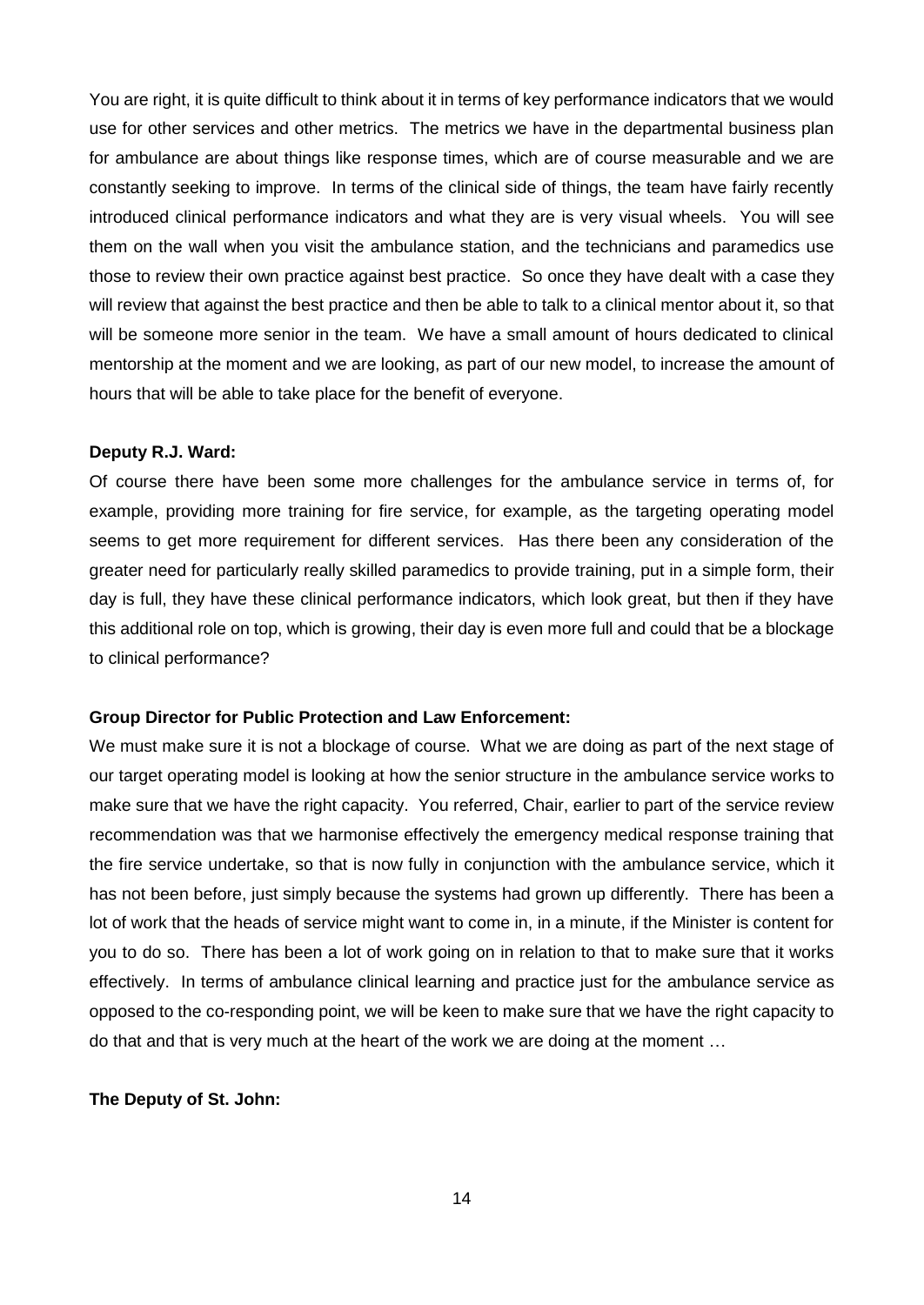am interested that. In relation to answering a question about clinical performance, we have not got the person here who might well be able to answer that question with a lot of insight; that is the chief ambulance officer.

## **Group Director for Public Protection and Law Enforcement:**

Yes, the Minister did extend an invitation to him to come but he has a personal medical appointment with his daughter so he sent his apologies, otherwise he would have been very content to be here and explain that first hand and that may be something that we want to do in the future here.

[10:00]

## **Deputy R.J. Ward:**

Do you want to move on to the second part about the appointment of the … that is you, sorry, Deputy. I cannot read my own handwriting at the moment.

#### **The Deputy of St. Peter:**

I think we move on to the appointment of the new chief of police and first of all this panel would like to congratulate him on his appointment, welcome him to our Island, and we look forward to working with him. Minister, can you just confirm the process that was undertaken to recruit our new chief of police and perhaps go a little bit deeper and discuss the key attributes that he presented during the interview process that will be of great benefit to our Island?

## **The Minister for Home Affairs:**

The process was very much a standard process but a high-level process. It was overseen, as these appointments are, by the Appointments Commission. It was the chair of the commission who looked after the process from beginning to end. So it started in July this year with advertising campaigns in local media and also in journals in the United Kingdom, which obviously would be seen by senior police officers. The people who were showing an interest were given the opportunity for informal conversations with the chairman of the Police Authority and the chief executive of the States of Jersey. Then we had the application procedure, which firstly the bottom line was that they had to have completed the strategic command course, provide their C.V. (curriculum vitae) and so on, and make the application. So what I am told is there were 8 stages in the recruitment process: the promotion of the role, initial assessment of candidates submitted on an informal application, candidate long-listing, which the Appointments Board made in September, the technical assessment, which we were assisted with by a former chief constable of West Yorkshire, then a short-listed meeting was held towards the end of September, and then there was a full day assessment on 22nd October, which 3 short-listed candidates came over and were given a very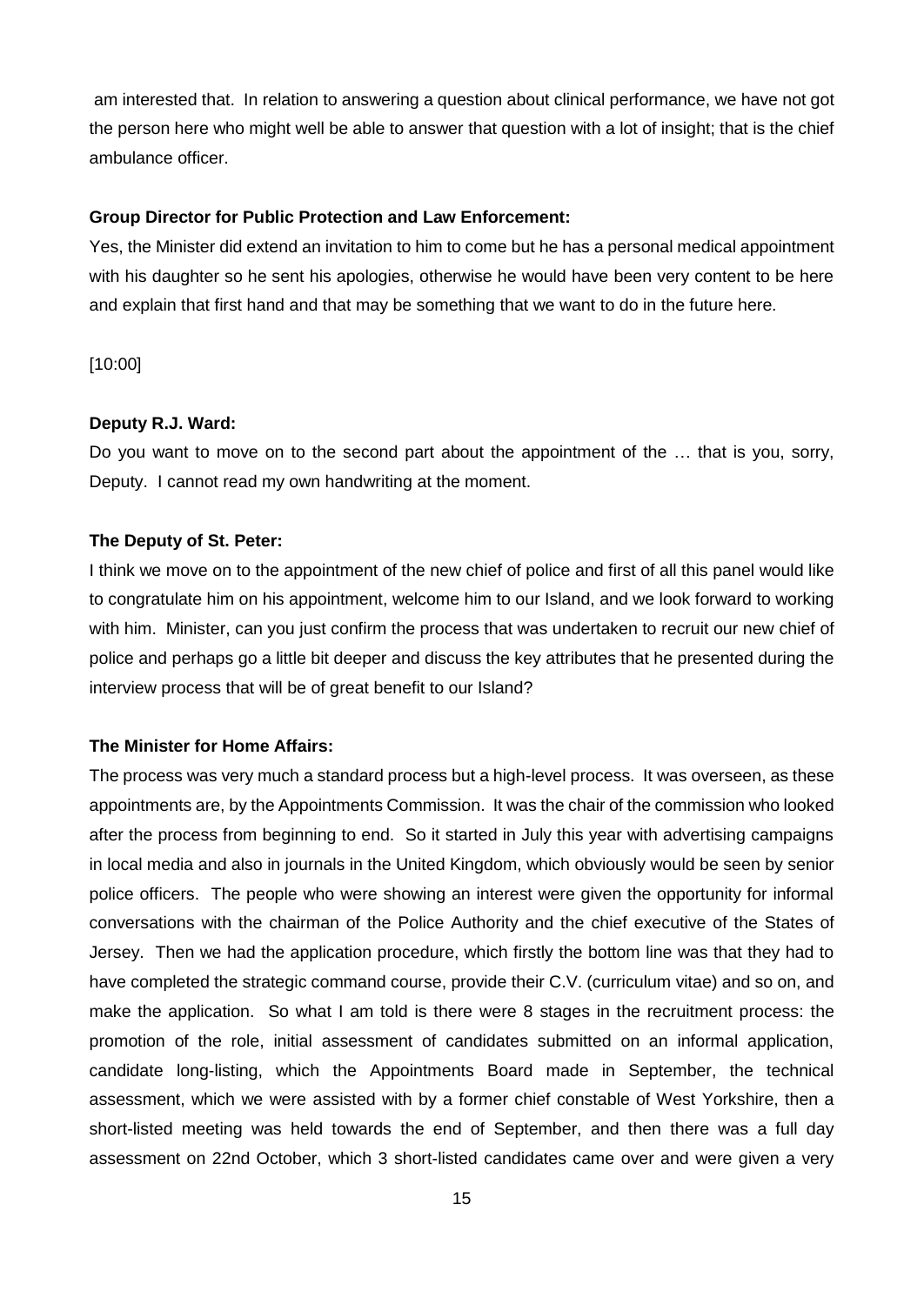hard time and at the same time had a tour of Police Headquarters and I had a brief chat with each of them. I think they also met the heads of the other emergency services. I think they came to see Paul and Peter and customs and immigration. Psychometric tests, written exercises, role-play exercises, interviews, needs assessment, so they had a pretty head-on time and they had their final interview on the next day. Then the Appointments Panel made a recommendation to me, which I was pleased to accept.

#### **The Deputy of St. Peter:**

Part 2 of the question: what do you believe were his outstanding credentials?

#### **The Minister for Home Affairs:**

What the Appointments Panel saw in Mr. Smith was a man of great experience, integrity, a passion for community policing, which is very important to me and to the Island, and someone who was personable, will be respected by his colleagues in the States of Jersey Police and will be respected by the Island, I have no doubt about that. He has something like 30 years' experience in many different roles, some extremely high-level roles, gold commander at some of the more serious terrorist or accident situations. It shows the respect and esteem he is held in by colleagues in the United Kingdom and I think he is going to be a great asset.

#### **The Deputy of St. Peter:**

I was going to mention that, I noticed that he has gold command on some of the key awful terrorist attacks that have happened, London Bridge and Manchester recently, and the Croydon Tram. We would like your comment on whether those skills will be needed in this Island.

#### **The Minister for Home Affairs:**

One hopes not. But, as we often have to remind ourselves that we are not immune from activities, which nasty people might wish to perpetrate, but his skills and his experience, those are 3 incidents in a 30-year career. There is a lot more to our new chief than that. But it does show the regard he is held in and the respect that he holds.

#### **The Deputy of St. Peter:**

Yes, and with the Jersey Bulls his experience in football policing I am sure will be managing 1,000 people instead of 80,000.

## **The Minister for Home Affairs:**

We are heading towards a possible 1,000 for a home game.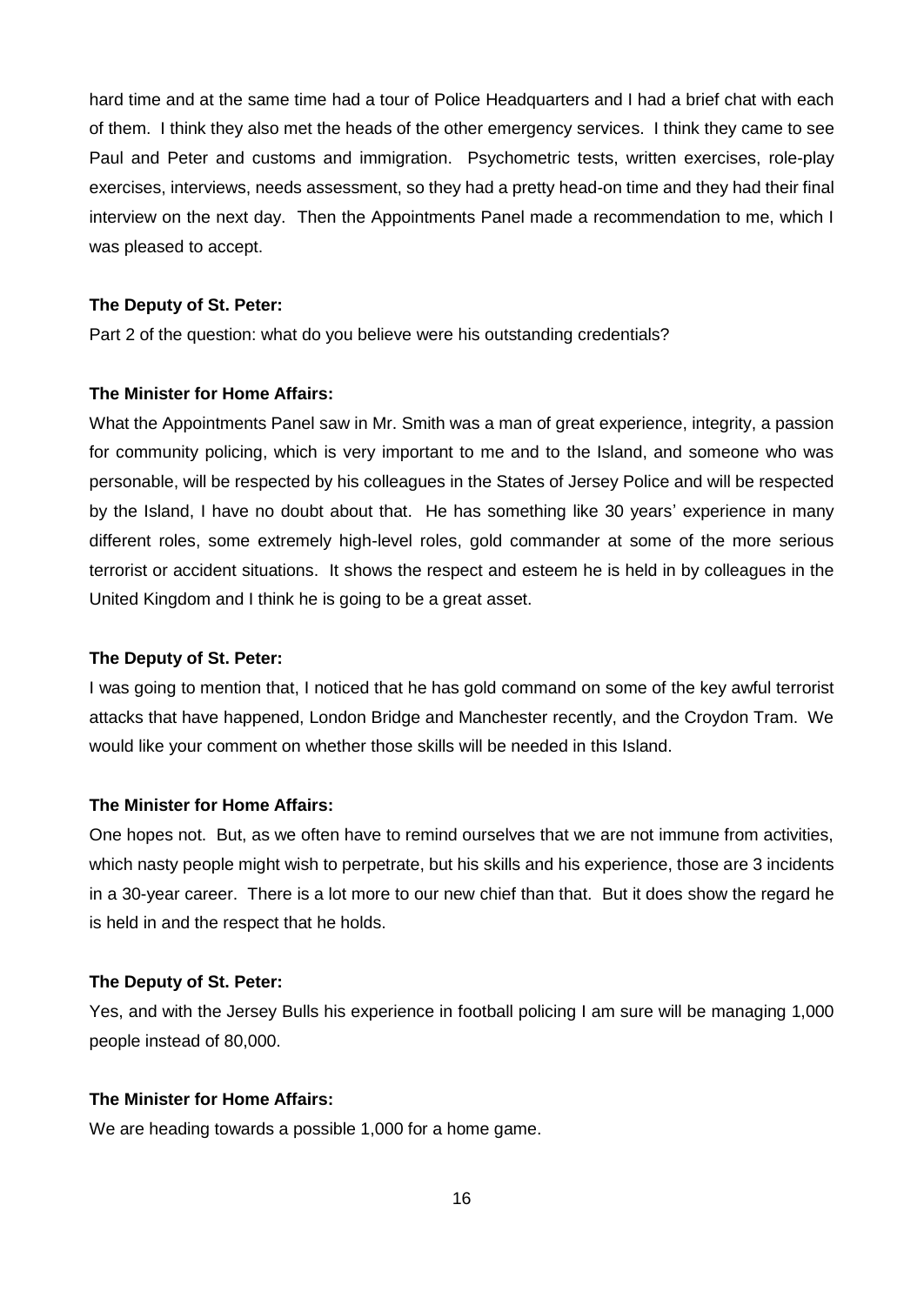## **The Deputy of St. Peter:**

Can you please confirm the timeline for the appointment of the deputy chief officer?

#### **The Minister for Home Affairs:**

That decision has not been made yet. As I have been asked previously, and I said the management structure would be decided between myself, the new police chief, and the Police Authority and the senior management team of the police, after the new chief arrives. It would not be the right thing to impose a management structure on a new chief. He is going to have a major say in how his force is structured at a senior level.

#### **The Deputy of St. Peter:**

We have had some great successes within Justice and Home Affairs for promotion from with - I believe within customs and ambulance - can you give more about the strategy, the idea behind the succession planning and the work that is being done to ensure that continues? We are seeing more growth and promotion from within in the Island.

#### **The Minister for Home Affairs:**

As you say, we have had a good run, not just customs and immigration and ambulance, but also the fire chief was also promoted from within. The police have been through a particularly traumatic time since the previous chief retired with illness, death, and other people moving on to other situations. They have been through a difficult period and their top level was decimated at one point. But I think that we have proven in the department that succession planning is very important and that will be a major role for the new chief because we want our local talent to be developed to take on the most senior roles in the future, no question about it.

#### **The Deputy of St. Peter:**

That is part of the new chief's brief?

## **The Minister for Home Affairs:**

Yes, absolutely.

## **Deputy R.J. Ward:**

Can I just ask a question on that: would the target operating model assist that or could it be a slight obstacle to that? Because you are going to end up with a flatter structure in some organisations, so for example there was not a second-in-charge in fire. Would that not limit the opportunity with that experience in Jersey? So you will inevitably end up with people with experience elsewhere coming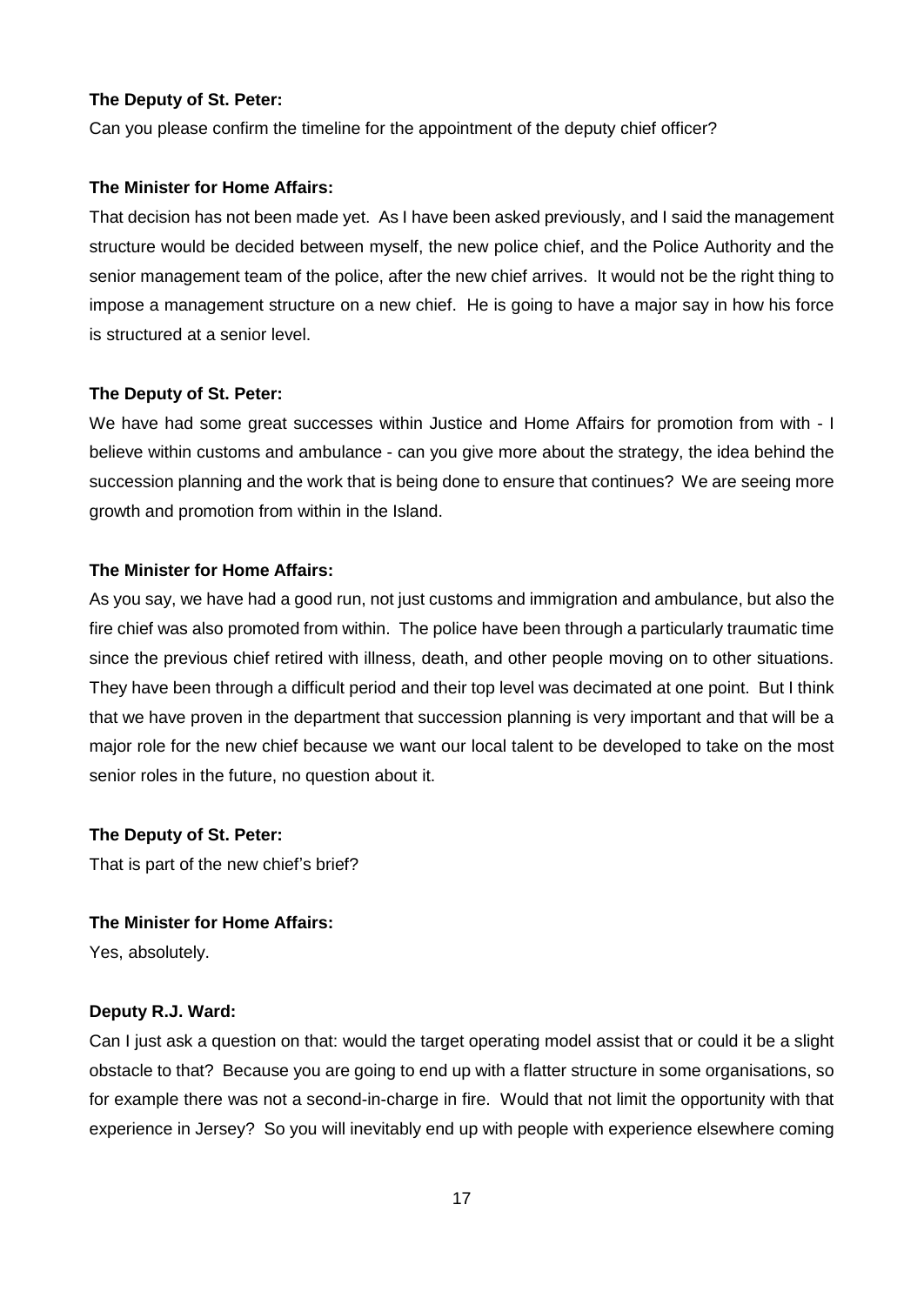into the organisation because it will not be gained here and that is a product of the target operating model. I may be wrong but that is the way I picture it.

#### **The Minister for Home Affairs:**

A lot depends on what the structure turns out to be. The fire service has been through a difficult time as well with a lot of retirements coming at the same time. But we decided that, at least for the time being, there will be a flatter management structure there. But the opportunities for promotion within the fire service will still remain but, again, training, aptitude, will be absolutely necessary and part of Paul's job in that place and Peter's job in the ambulance service and Mark's job in the customs and immigration service, to make sure that talent within the service is nurtured and encouraged and trained to gain the necessary experience to be able to take on the senior roles in the future. It is not a matter of only being chief, there are other senior roles within the department …

## **Deputy R.J. Ward:**

So you do not see the target operating model, it is a flatter structure, as widening the gap between the very senior posts and those on the next level and thus a future problem?

#### **The Minister for Home Affairs:**

No, I do not think there is a widening of the structure between the top and the bottom, I think there is a flatter management structure but the structure below them remains the same. I do not know, Paul, if you want to comment on how it affects the fire service?

## **Chief Fire Officer, States of Jersey Fire Service:**

It does 2 things, I think, to some extent. It might be that you could argue that it perhaps lessens the focus on one person if you have one deputy in terms of that development but what it does do on the positive side is it increases the exposure and the experience to more than one person and that is good for resilience and succession; so there are 2 ways of looking at it. I do not think it has to create a gap. Part of my job is to make sure that there is no gap. The things that were done by me as the deputy chief fire officer before still need to be done and so we make sure that those duties are performed as development opportunities as much as anything else.

#### **The Deputy of St. John:**

In your situation, there is nothing in the law that says there has to be a deputy chief officer.

#### **Chief Fire Officer, States of Jersey Fire Service:**

No, it defines a chief fire officer and then fire officers.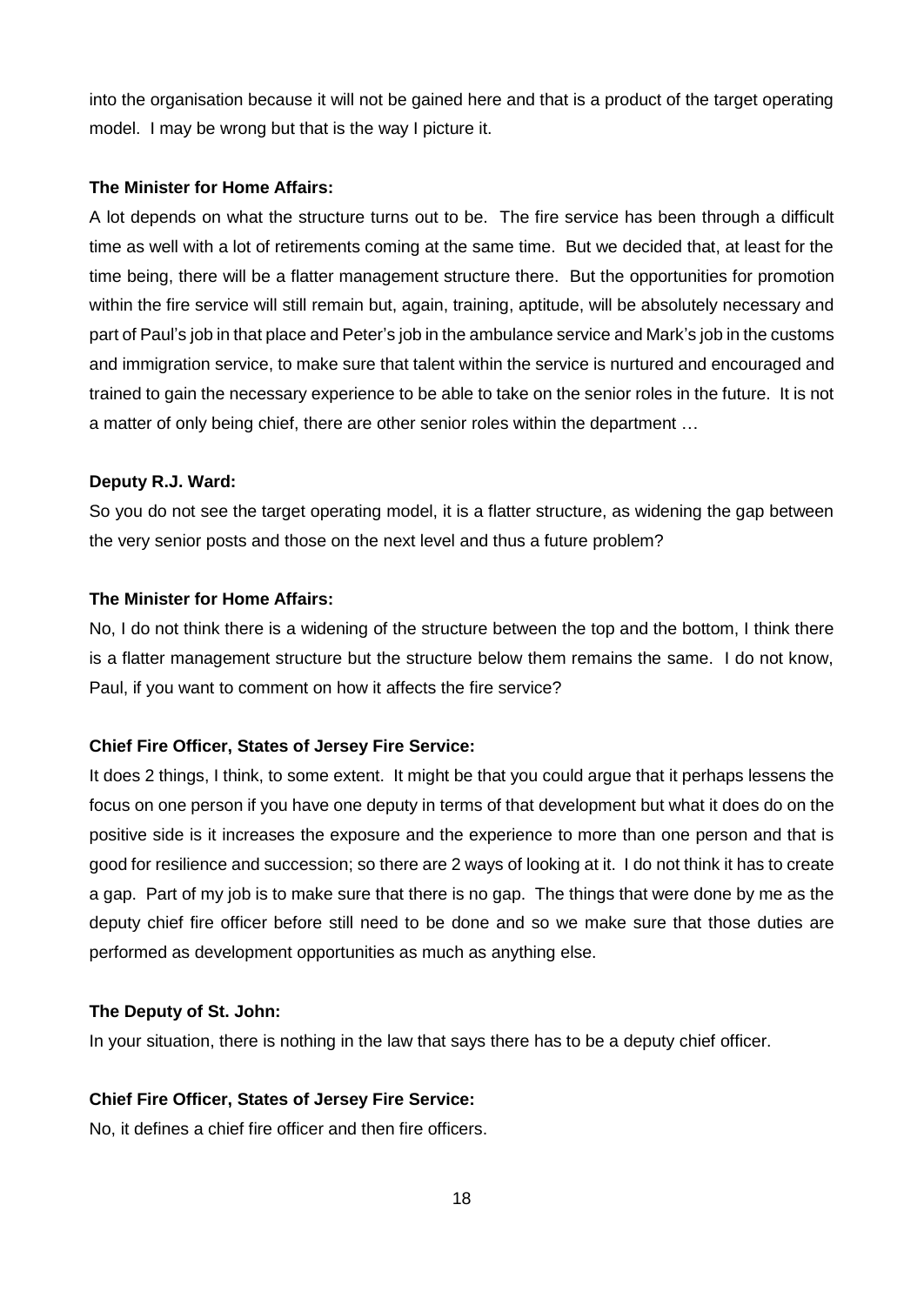#### **The Deputy of St. John:**

Yes. But I am looking back at the police law here and it very definitely says there shall be a deputy police chief. Presumably, once you have had discussions with the new police chief, then you will come back to the Assembly to have the law changed should there need to be an adjustment.

#### **The Minister for Home Affairs:**

We will do one of 2 things, Deputy. If it is decided by the Police Authority, with advice from the management team at the States of Jersey Police, and if I approve we will go to selecting a deputy chief. If it is decided that we are not going to have a deputy chief, we are going to have a different structure, then the law will need to be changed and I will come to the States for the States approval for that change. That is the way it has to be; I would not have it any other way.

#### **The Deputy of St. Peter:**

We are well behind so a quick opening question on this one. Increasing police officers from 190 to 215; can you just give us some update on where you are with that recruitment process, how successful it has been on-Island, off-Island? Just a quick summary of where you are with that.

#### **The Minister for Home Affairs:**

That is a very good news story but I think perhaps if I could ask James to …

#### **Deputy Chief Officer, States of Jersey Police:**

Thank you, Minister. So it is good news, so the local recruitment process has just completed within the last 10 days. We have now made 29 offers to local candidates to join us throughout 2020, which is part of the major uplift to 215 police constables, which, as far as I am concerned, will be in post by the end of next year. In addition, we have also brought in some U.K. colleagues as well with specific experience that we wanted to help us redefine and develop our community policing.

#### **The Deputy of St. Peter:**

How many from the U.K.?

## **Deputy Chief Officer, States of Jersey Police:**

We have had 8 licences altogether: 5 have joined, the rest join in January next year. We also brought in 2 other U.K. colleagues a little bit earlier in the year as well.

#### **The Deputy of St. Peter:**

With a trainee police officer, how long does it take them to really get up to speed to be effective?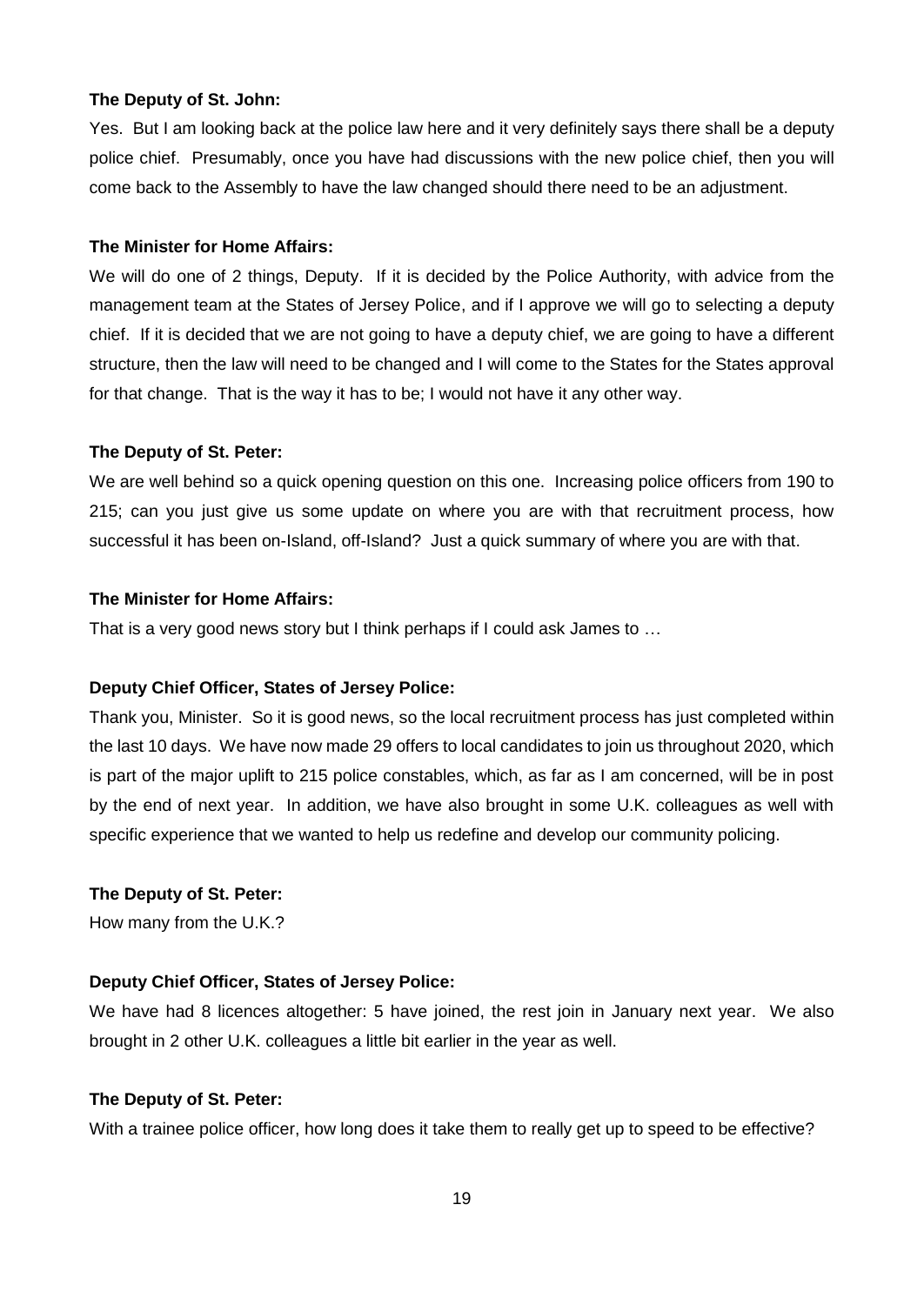#### **Deputy Chief Officer, States of Jersey Police:**

From entering the door through to being deployed can take 6 to 7 months because they have a training programme and a tutorship process, but they are trainee officers, if you like, for the first 2 years. It is only at that point that they become confirmed in rank as constables. So, in terms of effectiveness and deployment out on the street, in 7 to 8 months, fully substantive constables 2 years.

## **The Deputy of St. Peter:**

Okay, I will move on, thank you very much and well done.

#### **The Deputy of St. John:**

Just an addendum to that, these fellows and women that you brought over from the U.K., what local orientation will they receive?

#### **Deputy Chief Officer, States of Jersey Police:**

They have about 2 weeks with local officers for that familiarisation and orientation. If they need more then of course we will provide that to them. There are some subtle differences between U.K. legislation and local legislation, as you will fully understand, and we support them in that process. Some of the transferees have connections with the Island already, which is great, and has been one of the reasons that drew them to this appointment.

#### **The Deputy of St. Peter:**

I think there was something in the *J.E.P.* (*Jersey Evening Post*) recently about working with the Honorary Police and having a tighter integration. I am sure there are a lot of Honorary Police out there would like to know your feelings on that and what is behind that.

#### **Deputy Chief Officer, States of Jersey Police:**

Maybe you are referring to the front-page article that took place a few days ago, which fell from the H.M.I.C. (Her Majesty's Inspectorate of Constabulary) inspection. The H.M.I.C. absolutely spotted the opportunity, which, if I am honest, we also knew existed around the connection and greater integration with the Honorary Police and a lot of intelligence exists out there in the community. When our resource level fell to the level that it did, we had to pull back from community policing, we briefed the Minister on that and it was not a position that we took lightly, we just did not have the resources to continue in the same vein.

## **The Minister for Home Affairs:**

I did not take it lightly either.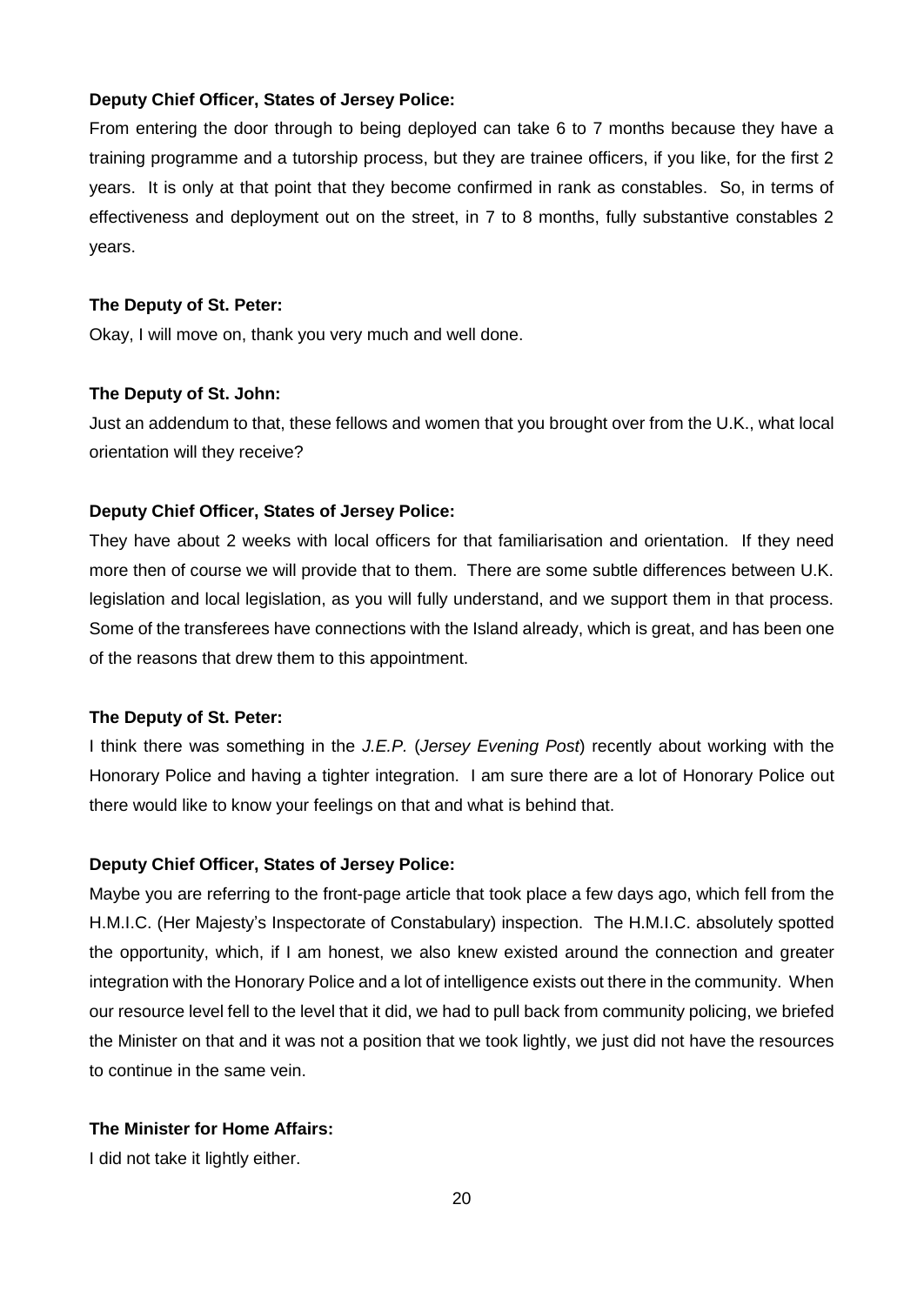#### **Deputy Chief Officer, States of Jersey Police:**

You did not, Minister, and you gave me an appropriate hard time on that. The uplift in resourcing though, my commitment back to the public was that we will invest back into this space and the Island will see community policing return.

#### **The Deputy of St. Peter:**

These 29 will materially contribute towards that?

#### **Deputy Chief Officer, States of Jersey Police:**

Absolutely materially contribute. Not all of them will go to community policing, but the vast majority will, and I am really passionate to see a connection back with individual Parishes. It does not mean, sadly, that each Parish will get its own officer, as we have had in the past, maybe 8 years or so ago, but there will be a real material uplift in the connection between police officers and the Parishes.

[10:15]

#### **The Deputy of St. Peter:**

I am off now, sorry, totally off piste. One of the challenges is recruitment in the Honorary Police and that is down to the modern-day pressures of life, but it is also down to the vast amounts of training, which is required before an honorary policeman can be effective. Do you have any ideas on how we could help with the recruitment of that, maybe streamline the training processes, make them more efficient, so people can give of more time without having to invest so much time?

## **Deputy Chief Officer, States of Jersey Police:**

Yes, we are supporting the Honorary Police in a recruitment campaign and every candidate who comes to us who is unsuccessful, either at initial application phase or right the way through to the very final stages, is very much encouraged then to go and seek opportunities with the Honorary Police, not only to help bolster those numbers, but equally to gain that important experience. So then perhaps come back to us one day with greater experience to then become States officers. But in the meantime of course supporting the very valuable honorary system, which exists here.

#### **The Deputy of St. Peter:**

Thank you.

#### **Deputy R.J. Ward:**

We are going to talk about the settlement scheme.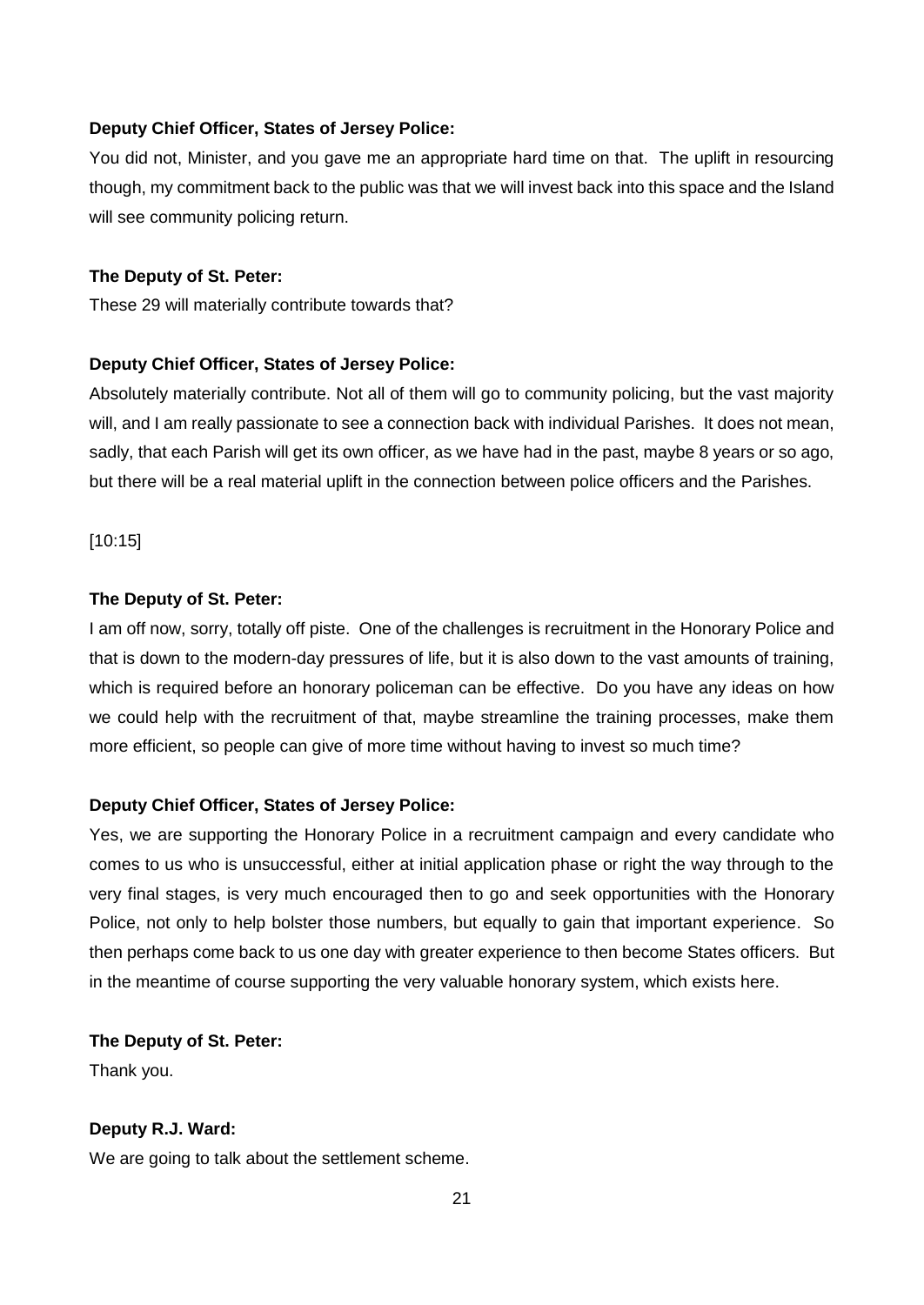#### **The Deputy of St. John:**

We intend talking about the settlement scheme, so can you give us an update in relation to the number of applications you have received since the scheme opened?

## **The Minister for Home Affairs:**

It really went wild in many ways; we have now had over 9,500 applications, which have been dealt with by customs and immigration service. We estimate - it is an estimate - that there are a total of 20,000. So as we get closer to Brexit day we expect another flood of applications.

#### **The Deputy of St. John:**

We have spoken about this before of course and you had anticipated there being a rush toward the end. How is that going to be catered for from a manpower point of view?

#### A**ssistant Director, Customs and Immigration:**

Luke Goddard, acting director, customs and immigration. In answer to your question, as we spoke previously when I was sitting with you, yes, we do anticipate a rush towards the end of the year. We are already in a position where we are now starting to use our existing casework officers that already manage visa applications, work permit applications and further leave to remain applications, which is their bread and butter, into the area of the settlement scheme, knowing that it will be something that will continue. Something to bear in mind is that those people who have applied and currently have pre-settled status will then be applying for settled status once they have achieved 5 years. So this could extend 5 years from 2020, even though the numbers obviously will be far fewer as they go through. So it is something that we are already integrating into the B.A.U. (business as usual) of the standing officers, so they will …

#### **The Deputy of St. John:**

Because of course it was thought there would be a definite cut-off point.

#### A**ssistant Director, Customs and Immigration:**

There still is the anticipation; well, there will be a definite cut-off point as to when people are eligible. There is still, I hate to say it, the potential for a no-deal, which will also change the eligibility of people under the scheme. On the basis and now more likely chance of a deal, people will remain eligible until the end of next year.

#### **The Deputy of St. John:**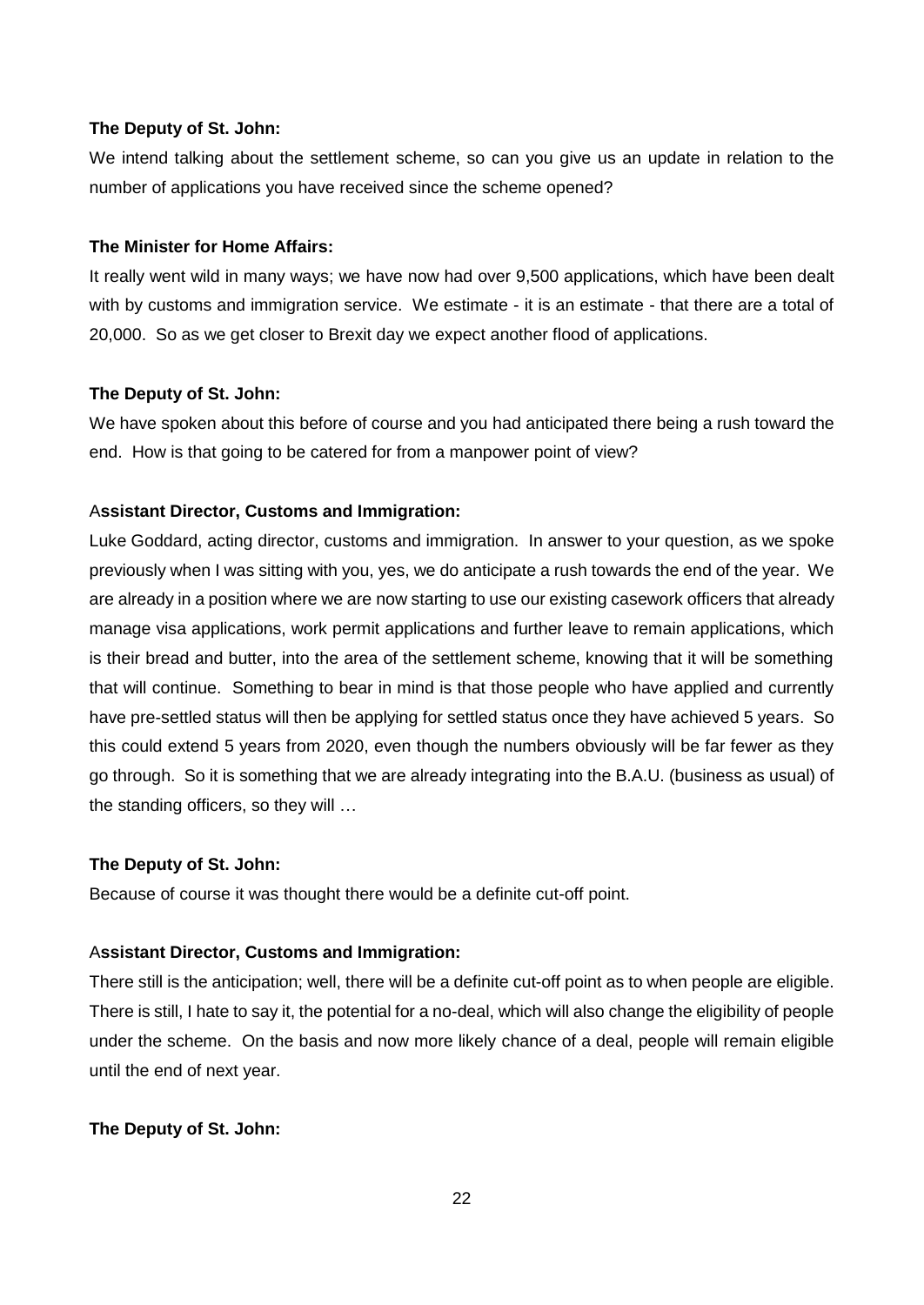Given the delay there has been in Brexit, has it had any adverse effects on your ability to work with that?

#### A**ssistant Director, Customs and Immigration:**

I do not think so. It is not a concern, but the only anticipation I would have is that there has never been any change to the day given for the transition period being the end of next year. Obviously, as Brexit day has now been pushed back 3 times, whether the U.K. will consider changing that date; that may change our perspective. But today; we are no different today than we were when we started the scheme at the beginning of the year. The cut-off dates have not changed. The only thing that oddly almost assisted us is - as the Brexit date has moved - it has refocused those people who needed to apply to come forward and make those applications, maybe more so than we wanted at one point, but nevertheless it will even out as the year goes through.

#### **The Deputy of St. John:**

Yes, I remember rightly you were going to sort of tool-up towards the end of the period, so you have experienced some pressures.

#### **The Deputy of St. Peter:**

At a separate hearing with the Portuguese consul, he indicated that they had received 20,000 to 25,000 applications for Portuguese equivalent passports from the Island. Do you think you may have underestimated the challenge?

#### A**ssistant Director, Customs and Immigration:**

The passport application is a different issue than the settlement scheme, even though they are connected. In terms of numbers, I spoke with the Portuguese honorary consul myself last week on this issue and he is preparing for a large quantity to come through. The basis of the numbers of applications that we anticipate for the E.U. (European Union) nationals is based on data that was provided by the honorary consuls now 18 months ago as well as some of the information held by Social Security, none of which is definitive. There was no indication from any of the consuls that the numbers that they had engaged with were still in the Island and that there may be others that have not engaged with them that may be in the Island. Likewise, from Social Security, even though some are asked what their nationality was, they never verified it, and some do not need to give their nationality. So there was no clear indication because we lived in the world, as we do currently, of the European Union where there is no need to register as a European Union member. So it is our best estimate, but clearly we have to be prepared that may be more than that.

#### **The Deputy of St. Peter:**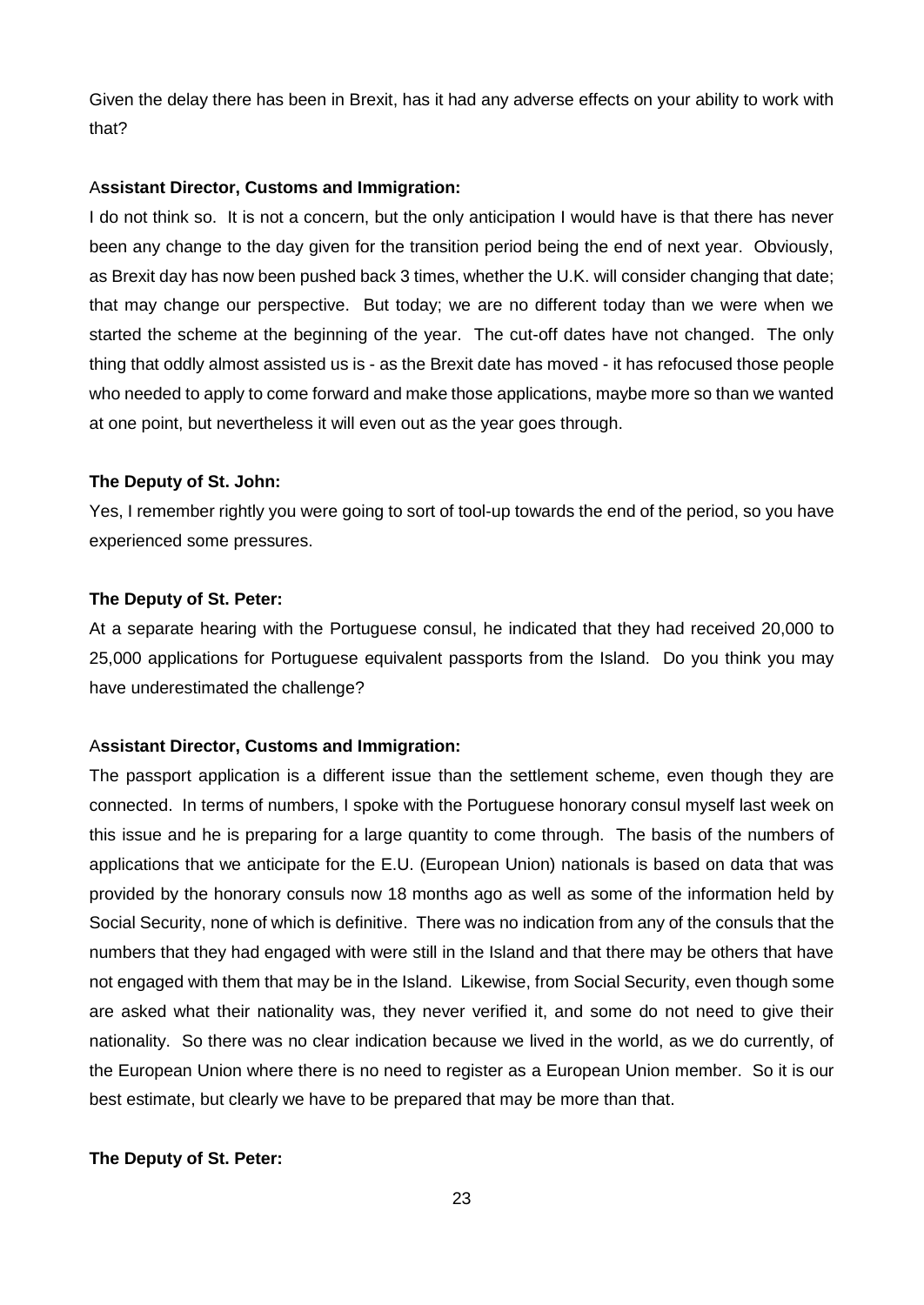We need better data in this Island.

#### A**ssistant Director, Customs and Immigration:**

It just did not exist.

#### **The Deputy of St. John:**

Thanks for that; that has been very informative. We would like to move on to service reviews, Minister, and ask you: can you provide an update on the progress of the individual service reviews that have been commissioned? When do you expect to receive the outcome of these reviews?

#### **Group Director for Public Protection and Law Enforcement:**

They were the service reviews that were commissioned earlier this year and P.24, they were undertaken between April and June, we have now completed them over that summer period. We have written up an internal summary of those reviews, which I think has been sent to the panel. The heads of service have been working on them at pace since then. They resulted in improvement plans for the services, which are partly joint and partly separate, as appropriate. The key joint things range around co-responding, so we briefly touched on that earlier in terms of aligning the training. Also technology plans being developed together and cohesively, people plans being developed cohesively, and also key prevention activity. We are keen to set up an innovation group, which will pull all the feedback that we had during the service reviews from individual members of staff in the services with their ideas of how things can be improved and I am really keen to get that up and running, which we hope to do in the new year. So I am confident that we are making good progress on the basis of the improvement plans. It was planned to be about an 18-month period of activity, so we are only maybe sort of 4 or 5 months into that at the moment and we have still got time to go but I am confident with the progress. Heads of service are materially leading it from hereon in with my oversight and Julian's oversight and obviously regularly reporting to the Minister.

#### **The Deputy of St. John:**

Thanks for that. How long do you think it is going to be before you are in a position to implement the results of the reviews?

#### **Group Director for Public Protection and Law Enforcement:**

We are implementing as we go along really, so the key activity was to be taken in chunks, really looking at the key joint strategic things, so they are things like the people plan and the technology plan that are being worked on already. There are more practical operational things that are joint, so we have just seen a programme of joint training for the ambulance and fire rescue services for working together at road traffic collisions, sea rescues and height rescues, where both teams have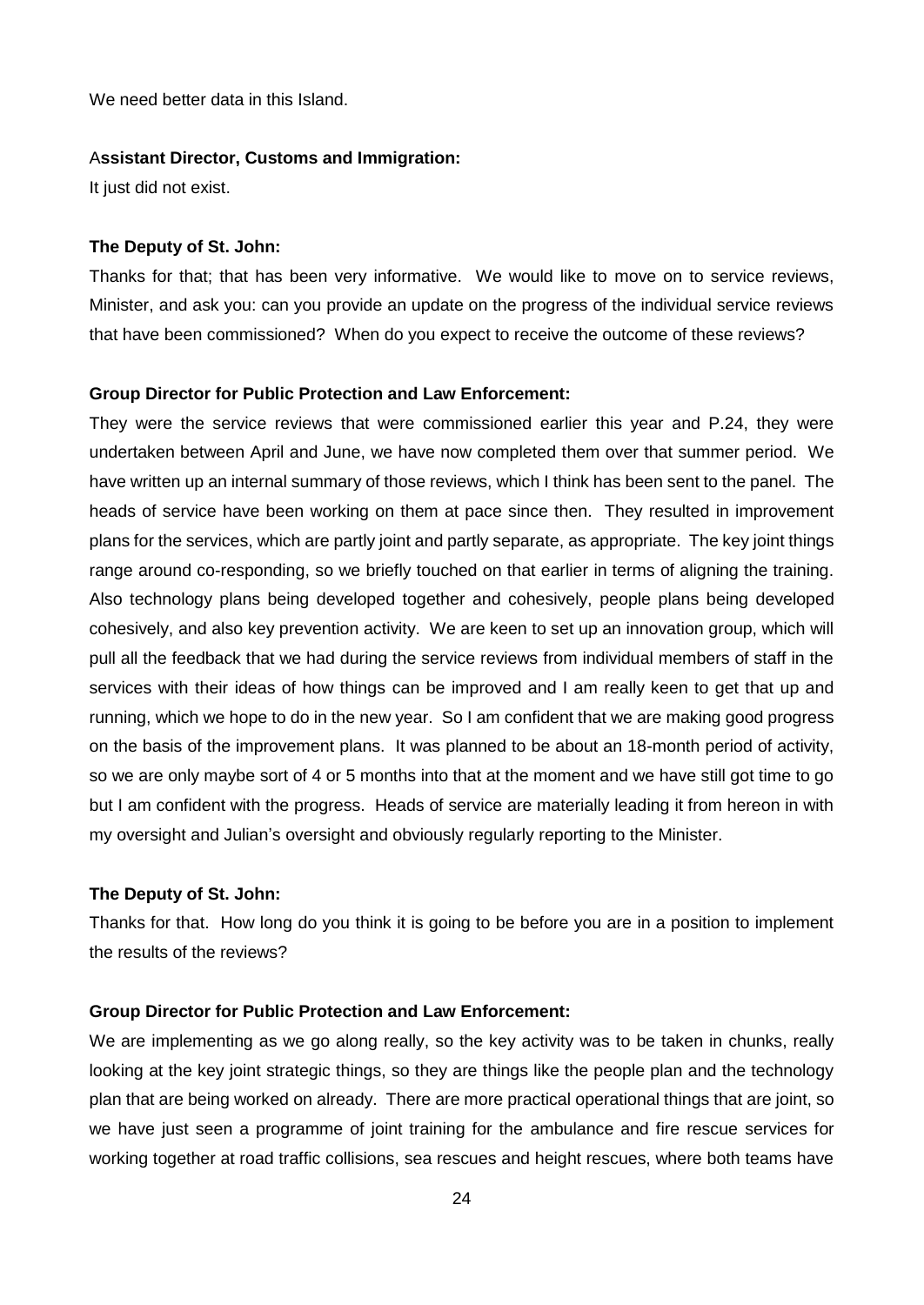reported really high satisfaction and enjoyment and fulfilment from those activities. It makes us better prepared to respond to those things as 2 services working hand in hand, as well as a good opportunity for the staff to get to know each other. So we are already taking practical improvements.

#### **The Deputy of St. John:**

You mentioned sea rescues. There have been questions raised about the future of the fire service inshore craft. Could you tell us more about this?

## **The Minister for Home Affairs:**

I have heard no such comments. Who is suggesting that it does not have a future?

#### **Deputy R.J. Ward:**

Not sure where it came from, to be honest.

#### **The Minister for Home Affairs:**

As far as I am concerned, when you are looking at efficiencies and cost savings, we have a duty to look at everything. We have to provide the appropriate service at the right cost to the taxpayer and if we are doing things we should not be doing then we should remove them. As far as I am concerned, the inshore rescue craft, the service that is provided by the fire and rescue service, is the only inshore rescue vessel, which is available 24/7 and available to be launched at any point in the Island.

#### **Deputy R.J. Ward:**

We would agree with that and that is partly why I am asking the question.

#### **The Minister for Home Affairs:**

As far as I am concerned, unless it can be shown to me that there is at least an equivalent available, if not a better service available elsewhere on the Island, then it is not going, as far as I am concerned.

#### **The Deputy of St. John:**

So there have been discussions about the future of that particular craft?

#### **The Minister for Home Affairs:**

Not with me. My view is well known so no one would dare discuss it with me. But I say that, Deputy … sorry, that was a bit facetious, but I do concede that as the Minister responsible for a large and expensive department we do have a duty to look at all the services we provide to make sure we are doing them as effectively and efficiently as we possibly can and that we are doing things that we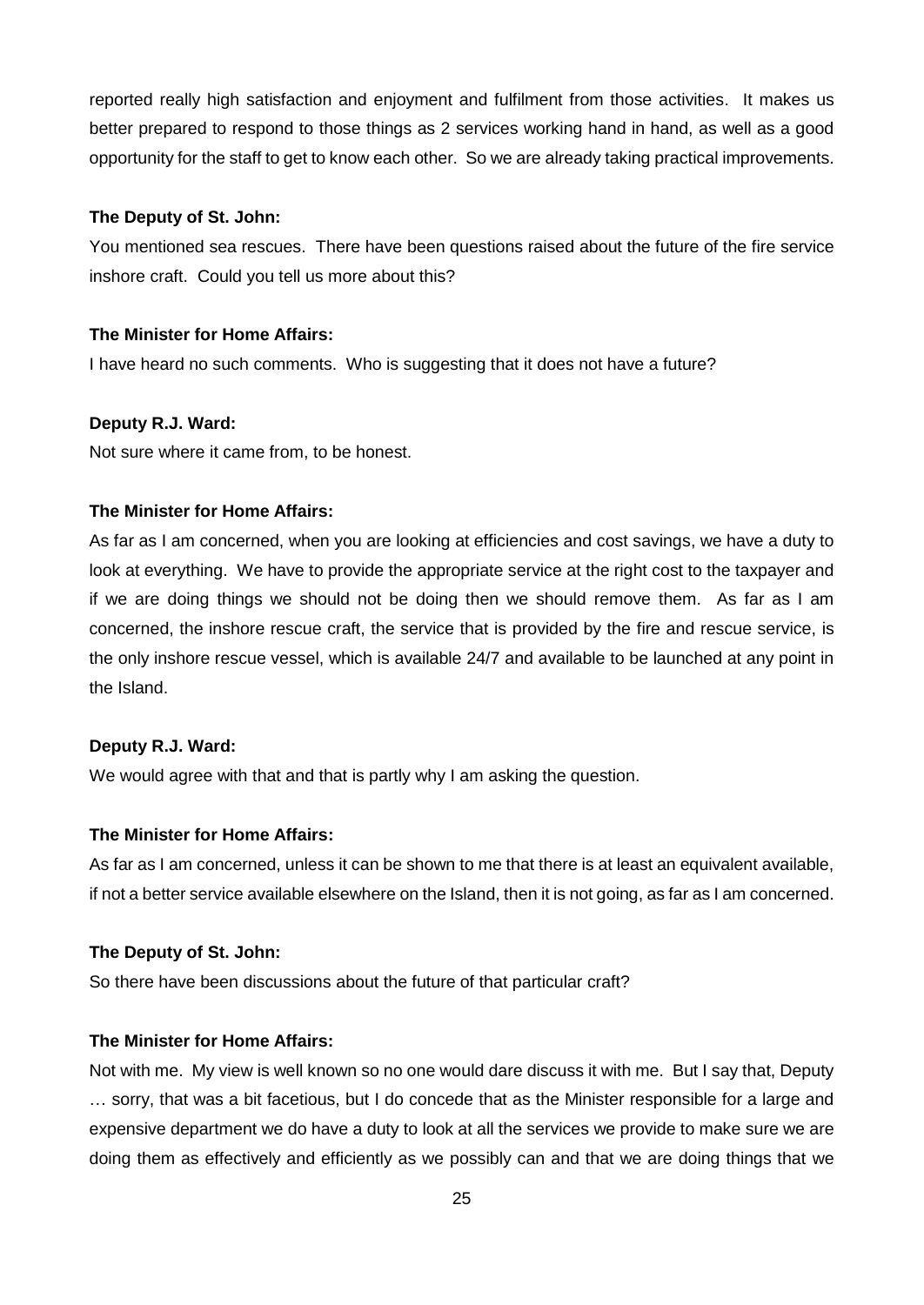should not be. But this is one where I think we are, certainly at this present time, it is a service we are providing, which I think is essential.

#### **Deputy R.J. Ward:**

As we are going through a time of change that you have mentioned in all the services and the target operating model and looking for efficiencies in every single area, is not an essential part of that that you have a clear picture of what the end point, what the services will look like in the end, otherwise how do you evaluate whether those efficiencies will give you your end point? Do you have that and do you think the services, all of the services, have a clear picture of what that might be, particularly those on the front line because they are in a time of real change, are they not?

#### **The Minister for Home Affairs:**

Yes, they are, and this is why, and colleagues might have a different view, but I do not think there is an end point. I think the services that we provide will continue to evolve, develop and improve, as technology improves, as knowledge improves. Take the fire service we are talking about there, the number of fires over the last 10 or 15 years I think has almost halved, it has gone down.

#### **Chief Fire Officer, States of Jersey Fire Service:**

Broadly speaking over the last 20 years.

#### **The Minister for Home Affairs:**

Yes, last 20 years, it has gone down tremendously. So the demands on the fire service are different than they were 15 or 20 years ago. The police, the type of crimes that they deal with now is totally different to what it was 20 years ago. Twenty years ago had we heard of cyber crime? No. So there is no end point. There is a continuing development, a continuing engagement, so if you say: "We have got to where we are; that is where we are going", I think that is when we start to move backwards, colleagues might disagree …

#### **Deputy R.J. Ward:**

I understand what you mean, I understand that things evolve and society changes, et cetera, and it is because of the hard work on prevention of fire that perhaps some of these fires are going down, the number of fires are decreasing, but do you not think that puts us in a constant state of flux for staff and that has to be managed very, very carefully? How are you ensuring that staff had some certainty in their roles as well as the constant change in their roles, which can cause uncertainty and real stress in the workplace in very stressful environments that already exist, which is the concern?

#### **The Minister for Home Affairs:**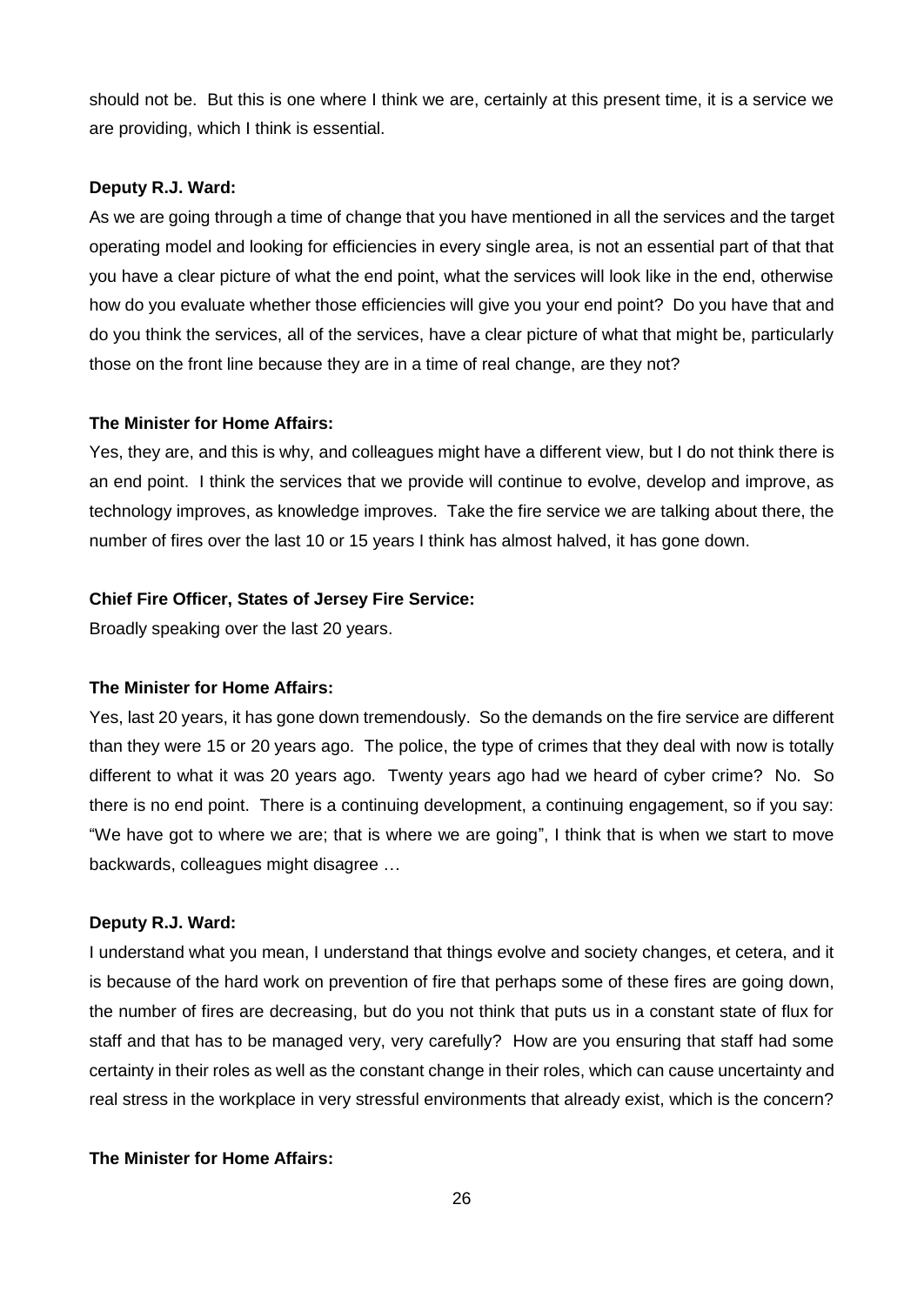I could not agree with you more. All of our services, and not just Home Affairs services, but the whole of the public sector, has gone through a very difficult time in the last few years and it is not over yet, but we are getting there. Of course we want people to feel secure, happy …

#### **Deputy R.J. Ward:**

Just to say, you see this is the point, you say we are getting there, but then we say where is there? What we get is … well, it is a constant moving of there, and so where are we getting?

## **The Minister for Home Affairs:**

A lot of the uncertainty around the services I am politically responsible for has been in the last couple of years. There was talk and investigations into amalgamating the fire service and the ambulance service, talking about amalgamating the police and the customs and immigration service. These were tremendous worries, uncertainties, for the staff and people who work in there. We have resolved that issue. Then there was the uncertainty about none of us have a chief except the ambulance service, so we have resolved that issue. There is now clarity in the management there. We sorted out the fire

## **The Deputy of St. John:**

Minister, I have to interject here; you are saying that you resolved that issue.

#### **The Minister for Home Affairs:**

Which issue?

## **The Deputy of St. John:**

The Assembly resolved that issue by putting the brakes on with P.24.

#### **The Minister for Home Affairs:**

P.24 was helpful but, as you will recall, I had already announced that the police and customs and Immigration were going to remain separate; already done that.

## [10:30]

We were still looking at the possibility of fire and ambulance and certainly at this period that is not something that is going to happen; there is going to be greater collaboration and working together and we have seen the benefits of that already and Kate explained that earlier. But …

## **The Deputy of St. John:**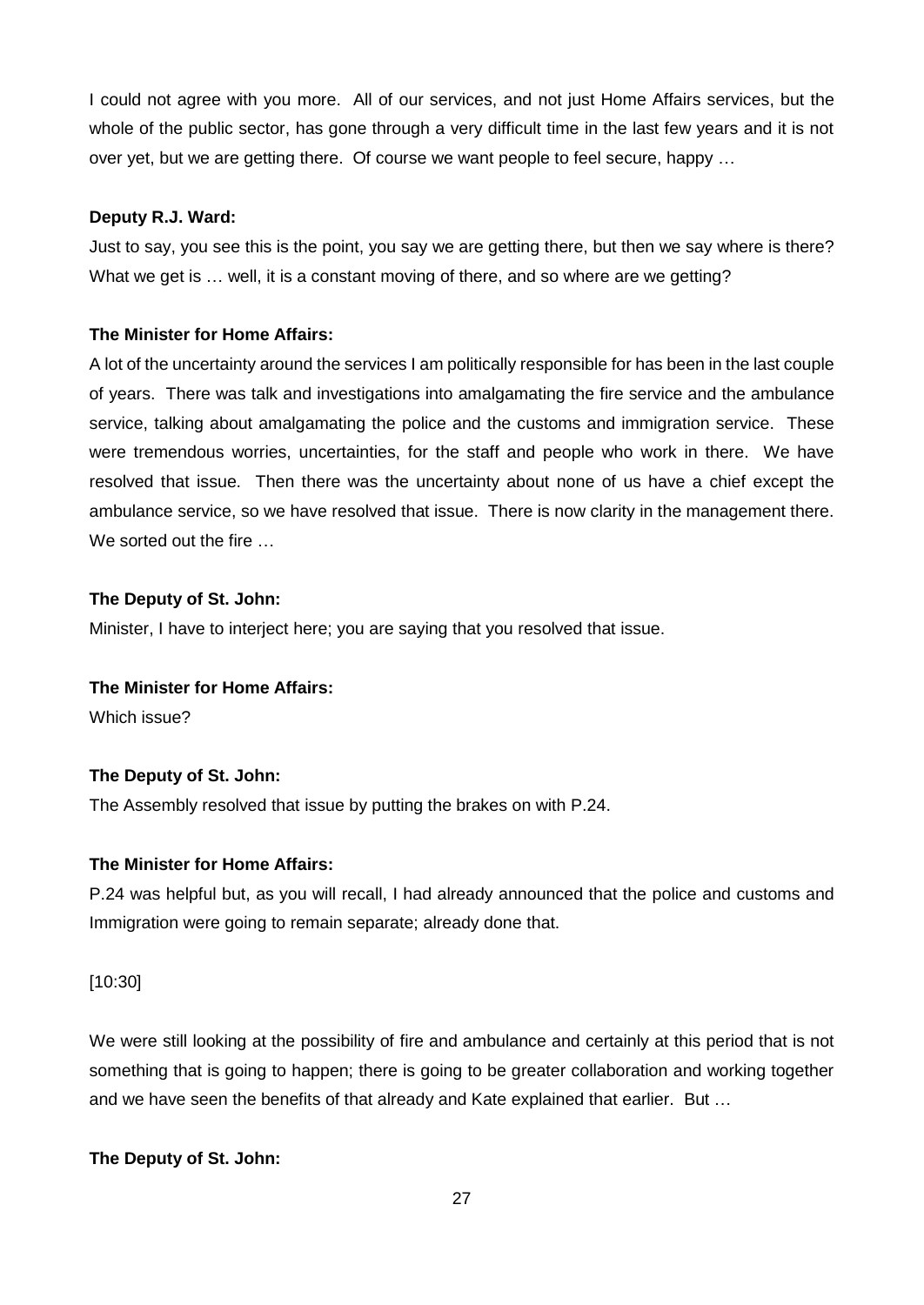We have always agreed with you there that collaboration is a very important way forward.

#### **The Minister for Home Affairs:**

Yes, I think we agree on more things than we disagree about, but it was not P.24 that stopped the police and customs and ommigration; I had already made that decision and had announced that decision.

## **The Deputy of St. John:**

Can I move on to the fire service please, Minister, just to ask you can you tell us when we can expect to see Her Majesty's Inspectorate of Constabulary and Fire looking at the functioning of the fire service?

#### **The Minister for Home Affairs:**

It has been too long but there has not been a proper facility for that. But we are talking to that organisation hopefully to do something next year, 2020. I think these things need to be done on a proper cycle, my view would be something like the States cycle, perhaps every 4 years would be and appropriate thing to do, but not just for the fire service, but for the police as well.

#### **Deputy R.J. Ward:**

We are just going to do a little bit on legislation and consultations and so on. There is a draft Crime Prejudice and Public Order Law consultation. For the benefit of the public, could you please outline the main principles of the draft law and what elements have been consulted upon?

## **The Minister for Home Affairs:**

Consulting now, we have just extended the consultation period, it was supposed to end this week but we have extended it for another 4 weeks. It really is to …

#### **Deputy R.J. Ward:**

Sorry, can I just ask why you extended that?

## **The Minister for Home Affairs:**

The standard is 8 or 12-week consultation, we went for 8 weeks. Up to last week, in all honesty, we had not had that many responses. I was advised yesterday that there certainly has been a rush of responses and we could cut it off today, but I thought for the sake of another 4 weeks let us give people the opportunity. But there has been an increase. But what we are attempting to do is to follow best practice in other jurisdictions where there is perhaps an increased tariff for crimes, which are motivated by what is called in other places hatred, but we are calling prejudice, which I think any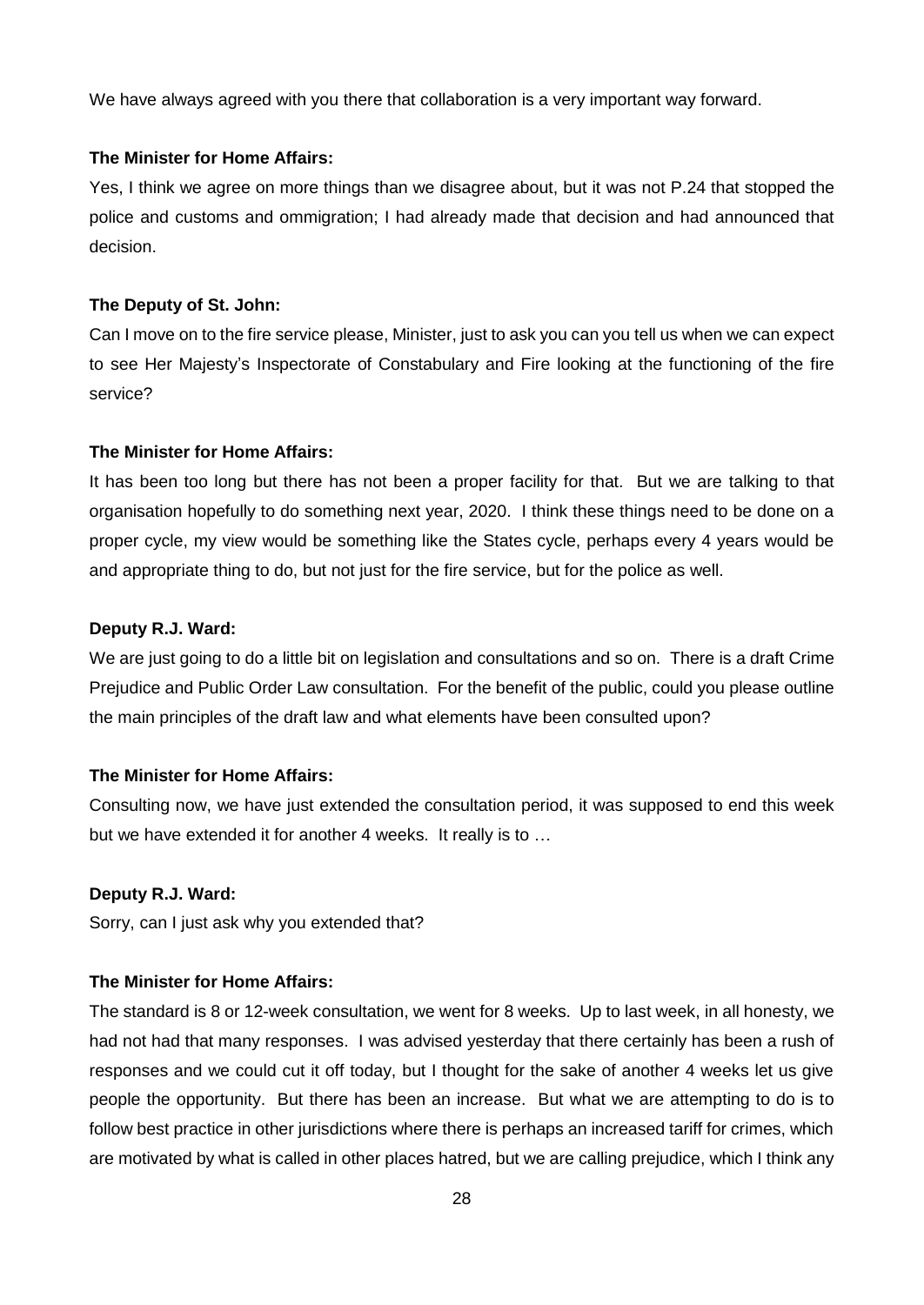modern jurisdiction these days will look at that as being totally appropriate and that the courts should have the opportunity of considering higher sentences when crimes are motivated by hatred or by prejudice.

## **Deputy R.J. Ward:**

What is your definition of "prejudice" because that will be key, will it not, for a law that is based around that term?

## **The Minister for Home Affairs:**

Interesting point but we are not suggesting that we define prejudice in the law because that could be a hostage to fortune so what we are saying is that the courts will decide. It will be the courts that will decide whether prejudice is involved and it will be up to the prosecution to prove to the court's satisfaction that prejudice is involved rather than trying to define it too closely.

## **Deputy R.J. Ward:**

There was a sort of definition because it means hostility towards a person by some religion or any characteristic. This is in schedule 1 of the Discrimination Law 2013 so that would be applied in this law, that current definition of "prejudice" which is linked to the Discrimination Law 2013 in those areas. Are we continuing with that definition?

#### **The Minister for Home Affairs:**

My understanding is that the courts would have cognisance of that when they are making their deliberations.

#### **Deputy R.J. Ward:**

Okay, so that is the definition in the law that we are talking about here, is it not?

## **The Minister for Home Affairs:**

I wonder if my policy officer who dealt with this could possibly perhaps explain it a little better than I could.

## **Deputy R.J. Ward:**

Yes, of course. That would be good. This is really just ensuring that the public get a clear …

## **The Minister for Home Affairs:**

Sure.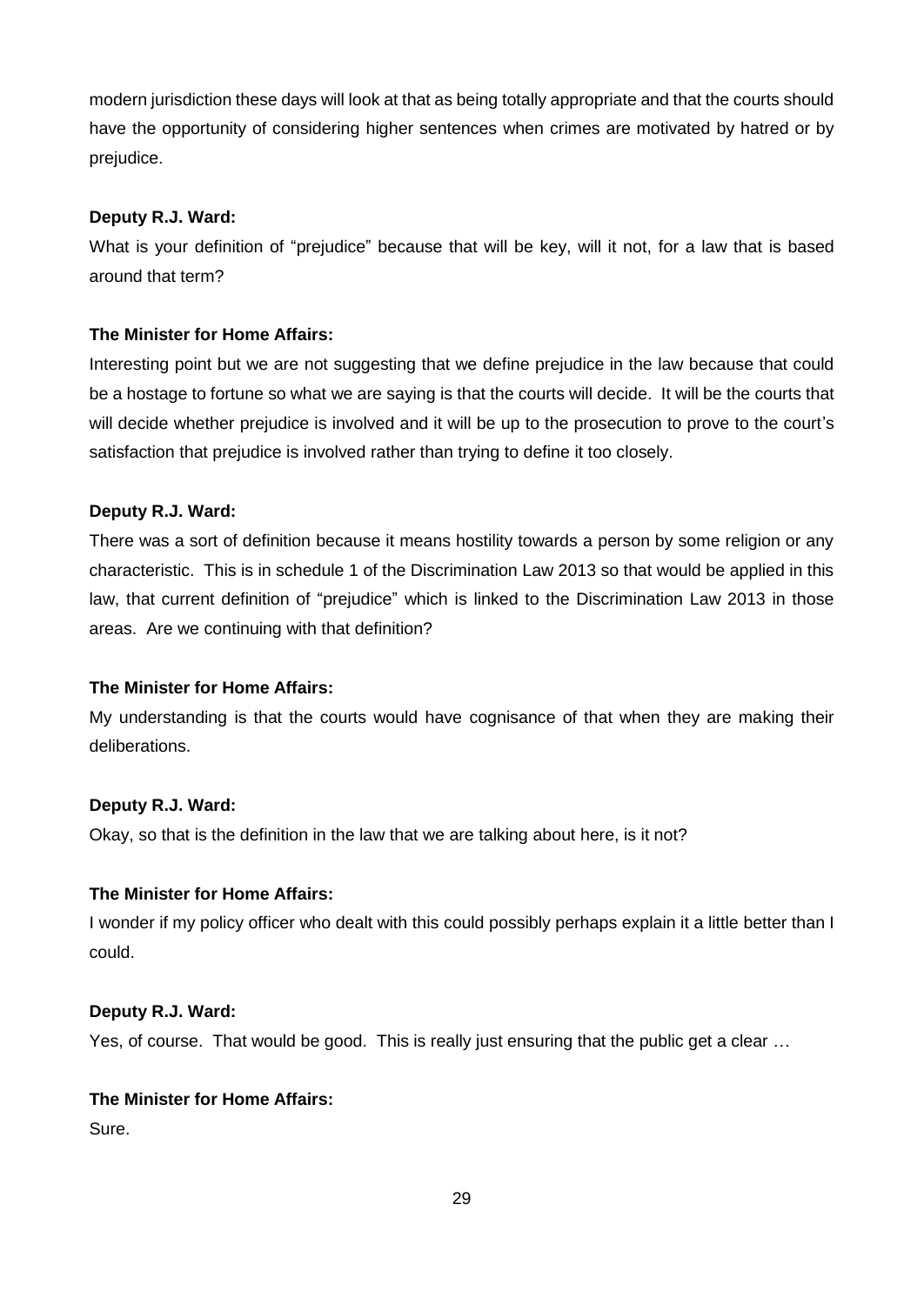#### **Deputy R.J. Ward:**

Obviously, this is not easy. In a consultation, those definitions are quite important and if they are linked to other laws, it can be very difficult to consult upon and come up with a meaningful consultation response that will be useful to you and useful to the public, so I think it is very important we talk about the definition. That is why we are going down this line of questioning so we can see the context of it. So the discussions that took place in order to derive of that definition, if I may call it that, which I think I can, of prejudice in this law.

#### **Head of Policy, Criminal Justice:**

Well, it is in the interpretation provisions and that would be where you would normally find definitions. If you look, you will see it is extremely lightly defined because it just says: "It is hostility towards a person." If we really wanted to go down the rabbit hole, you would say: "Well, then hostility means X" but inevitably you would find yourself using other words in the English language. If you keep chasing for a definition, you will eventually find yourself redefining almost everything. I do not think we have looked at every single jurisdiction in the world with a hate crime law, I must admit, just because there are so many. But certainly the ones that we looked at in developing the legislation did not tend to try and define "hatred" because there is a general understanding among people what it is. The danger with trying to over-define something down to the minutiae is that you can accidently find yourself bringing in or bringing out activity that common sense tells you does not need a definition because there is a very loyally, very wordy analytical definition there that is too original. So most legislation relies to an extent on the judiciary using their common sense to interpret the words in front of them and you see it sometimes in judgments when there is no fixed definition in terms of a legal dictionary or in terms of a dictionary. They turn to a common understanding of the meaning. So on balance - and most jurisdictions take this approach in the law - there might be an outline or 2 but I think in almost all, we did not want to prescribe to type what this means for the simple reason that that is when the stakes of injustice start to occur around the edges.

#### **Deputy R.J. Ward:**

That is very useful. That is a very useful response.

#### **The Deputy of St. John:**

It is my understanding that the judges will look at case law to see what the experience has been previously.

#### **Head of Policy, Criminal Justice:**

Quite.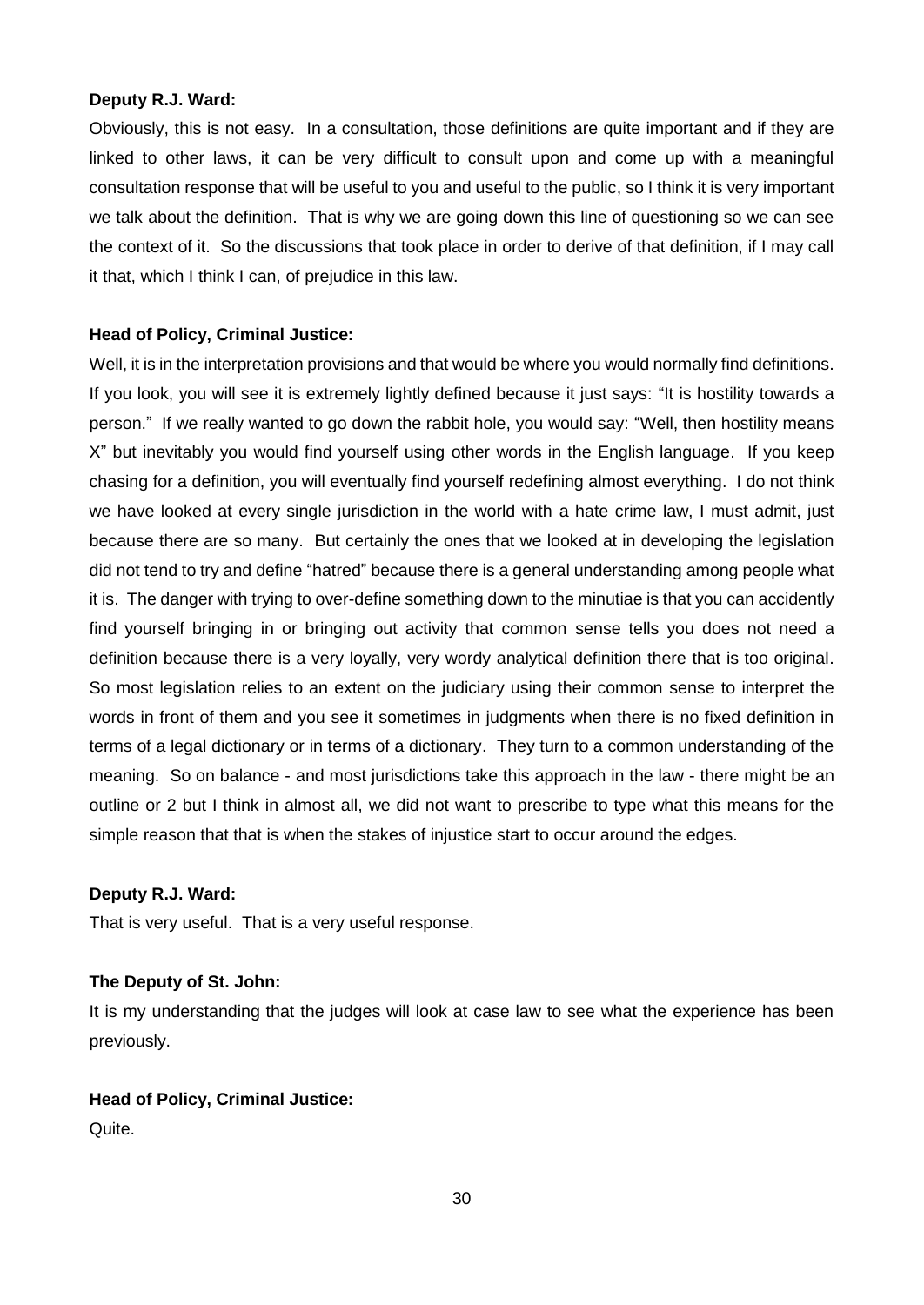## **The Deputy of St. John:**

Rather than using what is euphemistically called the "common sense". As we all know, nobody has the same view about a particular issue when it comes down to it. Case law determines what the outcomes will be surely.

## **Head of Policy, Criminal Justice:**

This is true but of course there is no case law definition of "prejudice" in Jersey.

## **The Deputy of St. John:**

No, right.

## **Head of Policy, Criminal Justice:**

Now there may be other jurisdictions which would be useful and, very often, you will see in judgments, the judge says: "Is it X? I ask myself what was said in *Harrop* v *Smith*(?) and this is the, you know … so, you are quite right, yes. But in an absence of case law, the first approach now is to common sense and then absolutely there will be a standard and understanding but that will evolve as times move on in the way that legislation cannot.

## **The Minister for Home Affairs:**

Yes, precedent is always established, as Nathan said, by case law but the courts will also be aware of situations in other jurisdictions and they will always examine that.

## **The Deputy of St. John:**

We are here talking about hate crime and as you are at the table already here, I am particularly interested in the progress being made in relation to legislation covering domestic abuse and I see we have a ribbon at the table today. Mine is on another jacket, I am afraid, but if we could have an update on the progress in relation to delivering domestic abuse law.

## **The Minister for Home Affairs:**

Yes, well, you asked me a question in the States a few weeks ago and I hope you were satisfied with the answer. We have done a lot of consultation with the groups and obviously including the police and the other agencies who are very much involved with this sort of activity. I am really hoping very much that we can get the legislation before the States in 2020.

## **The Deputy of St. John:**

Could you give us some idea of when that will be in 2020?

## **The Minister for Home Affairs:**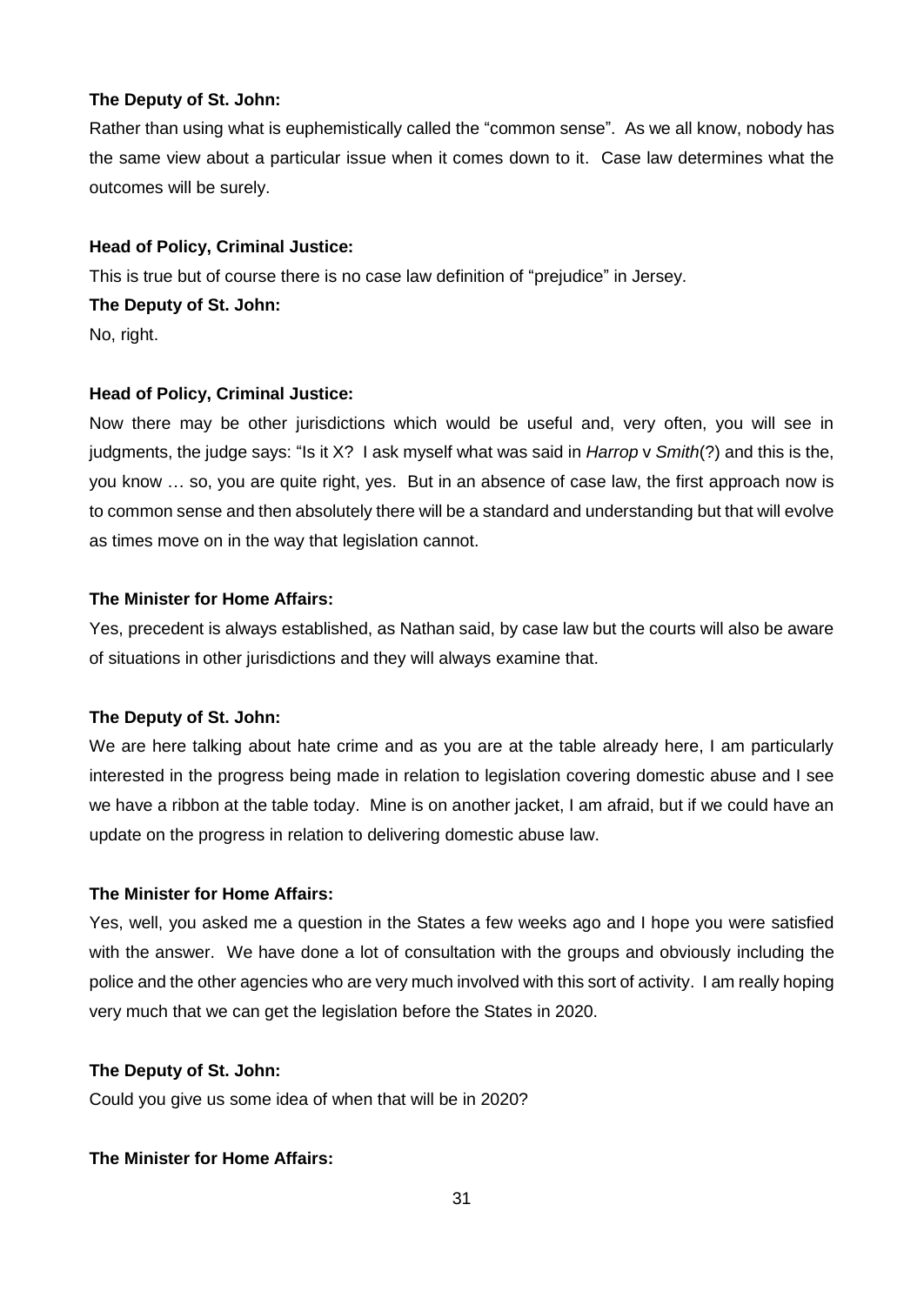I have to be honest. I suspect it would be later rather than earlier because there is a lot of work to do in drafting and further consultation with the agencies and with the public. I think it will be later, would you think?

#### **Head of Policy, Criminal Justice:**

I think it is likely to be nearer the end of 2020.

#### **The Minister for Home Affairs:**

Yes, but it is - as I emphasised in my answer to you in that question - very much a priority for Gregory and I, so we want to see that on the statute book as soon as possible. It is something, in fairness, we are being pushed on not just by you but by the agencies, by James Wileman and his colleagues because it is one of the things which they want. They want the tools to be able to deal with this situation better than they are able to now, although they do an extremely good job. It is a complex crime, it is a difficult crime for them to deal with, so the more tools they have to deal with it, the better. James, I do not know if you want to comment.

#### **Deputy Chief Officer, States of Jersey Police:**

No, I think it is a very fair summary, Minister. Thank you.

#### **Head of Policy, Criminal Justice:**

I was going to say, just for reassurance, we are currently out to recruitment for an individual and whenever an individual gets the post, hopefully they will be joining the team very early 2020, and the prime element of their job will be, before anything else, bringing forward the domestic abuse law at the earliest possible time in 2020.

#### **Deputy R.J. Ward:**

Deputy Huelin, do you want to ask questions about anything today?

#### **The Deputy of St. Peter:**

I just say you are front page, as always, Minister, of the *J.E.P.* today which the headline is, and I am sure you have read it: "Domestic Violence Orders Still on Table." What has provoked or motivated the fact to do it today and why is that coming out today? Is there anything specific that is driving this law?

#### **The Minister for Home Affairs:**

I have not seen it yet, okay.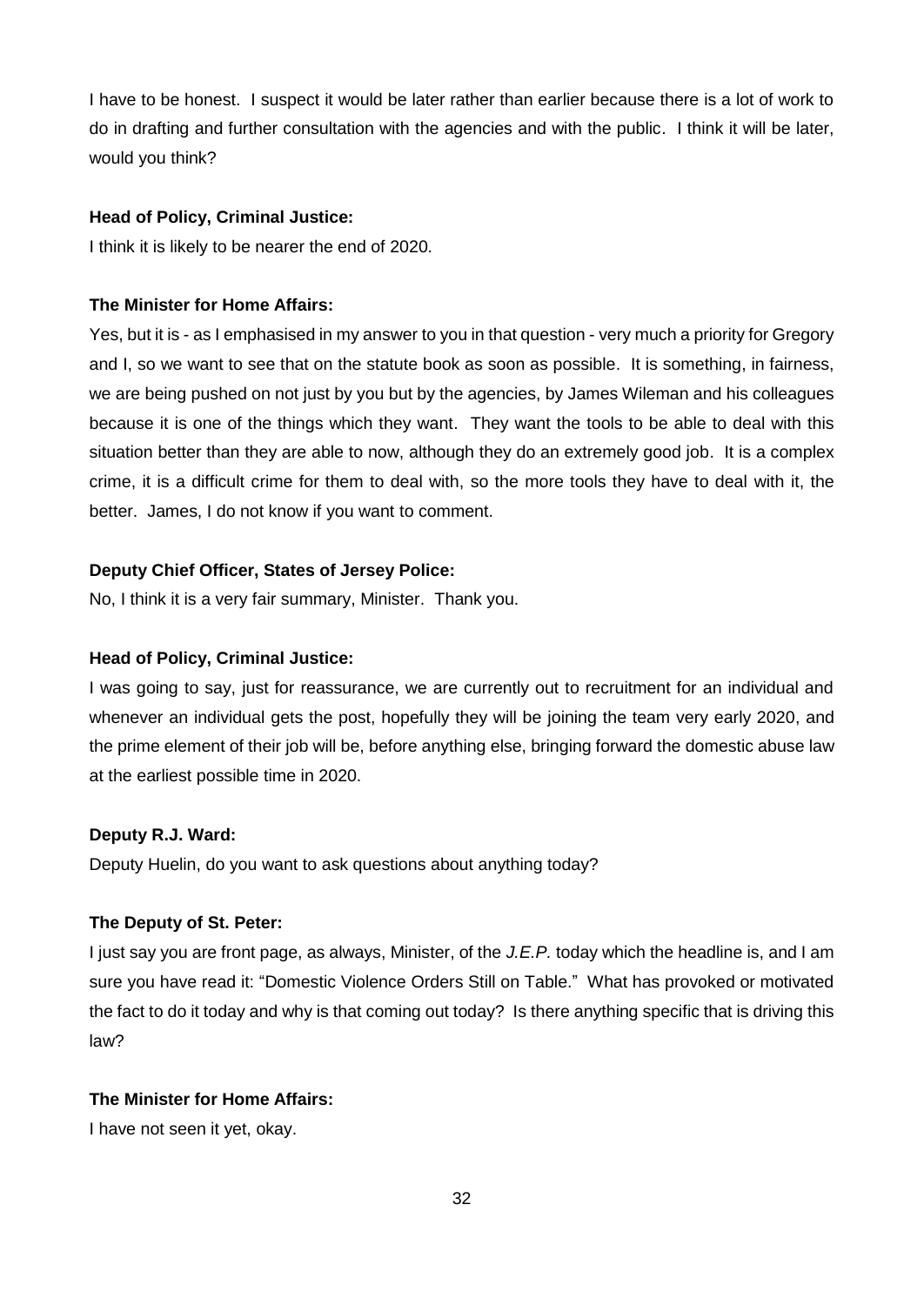## **Deputy R.J. Ward:**

You had a campaign.

#### **The Minister for Home Affairs:**

Well, this would be it, would it not? We have been running it or James has been running a 10-week campaign.

## **The Deputy of St. Peter:**

It is to show the …

## **Deputy Chief Officer, States of Jersey Police:**

I have not seen the headlines yet either but I sense that it is of course a domestic abuse campaign right now which concludes tomorrow with an event on the High Street.

## **The Deputy of St. Peter:**

Thank you.

## **Deputy Chief Officer, States of Jersey Police:**

I guess that that has some connection with it and of course that specific point that you raise came out of Her Majesty's Inspectorate of Constabulary's report as well recently so I think the 2 of them converging is a good time to continue to raise the profile of a very important subject.

## **The Deputy of St. Peter:**

So the timing is perfect to progress with this very important piece of legislation.

## **Deputy Chief Officer, States of Jersey Police:**

I welcome the coverage of what is a really important subject.

#### **The Deputy of St. John:**

It has been good.

## **Deputy R.J. Ward:**

I think we are just about done on the draft and we will move on to more general questions. I am looking at the clock and I think it should time out quite nicely now. There was a question regards updating the panel on developments that are being brought forward within the Government Plan to address the Criminal Justice Policy on the Island. Can you provide any updates on what has been done to implement recommendations from the Youth justice Review?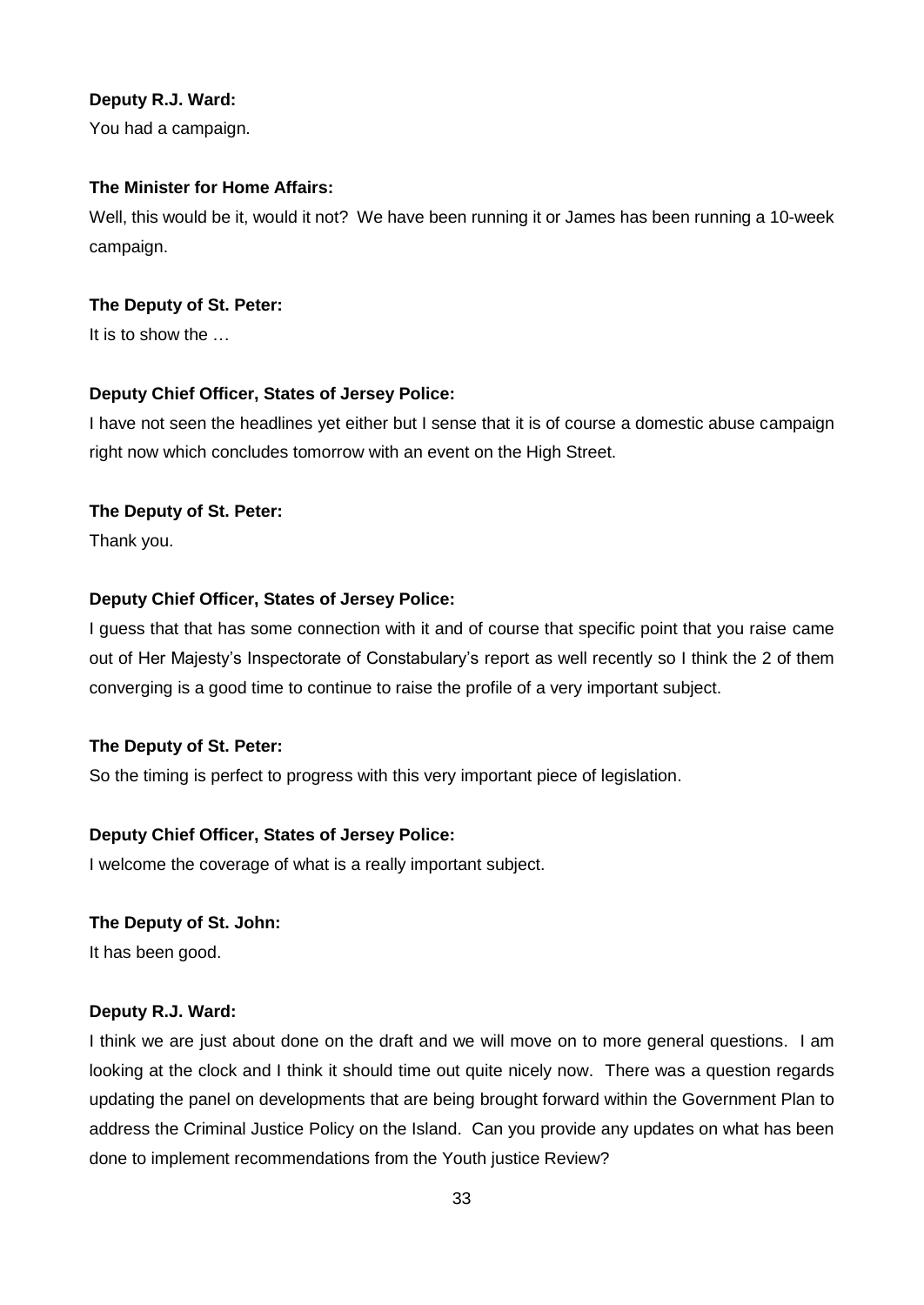## **The Minister for Home Affairs:**

Well, work on that will be starting in earnest now the Government Plan has been approved and the budget for the …

#### **The Deputy of St. John:**

Yes, we noticed that that is now …

## **The Minister for Home Affairs:**

Yes, that is very much to do with Youth Justice and I am quite clear that you cannot deal with youth justice in isolation because it all impacts on the general justice system, so there is going to be quite a lot of work for the officers to deal with in developing that. I think you are leading on that as well, Nathan, are you not?

#### **Head of Policy, Criminal Justice:**

That is right, yes.

#### **The Minister for Home Affairs:**

So I do not know if you want to comment on the process.

#### **Head of Policy, Criminal Justice:**

Well, certainly. The Government Plan bid for what has been entitled Justice in Jersey has obviously made it through and so now it is part of the Government Plan. So the intention from 2020 is to start a 2-year programme to meet 5 of the recommendations of the Youth Justice Review, a multi-agency youth justice strategy. That is going to be done in conjunction with C.Y.P.E.S. (Children, Young People, Education and Skills) Department in order to avoid it falling too heavily into the criminal justice field because of course there is very significant movement globally now towards not bringing children into the criminal justice system. There is a need to consider the bail and accommodation arrangements for young people. There is a need, according to the Youth Justice Review, for a restorative justice strategy which is going to need, I think, considerable thought, especially when you consider many of these issues are relatively universal. With the existence of the Parish Hall system here, it means any restorative justice strategy is going to have to take careful account of interactions and interplay between central authorities and Parishes. There is a need to - and there is not that much clarity about what there should be in the Youth Justice Review - think about how you treat children's criminal records as they transit into adulthood either into the adult criminal justice system or into productive lives. Well, they can do both but into society in general. What happens to their criminal records? That is quite complex. Then there is a need to consider what training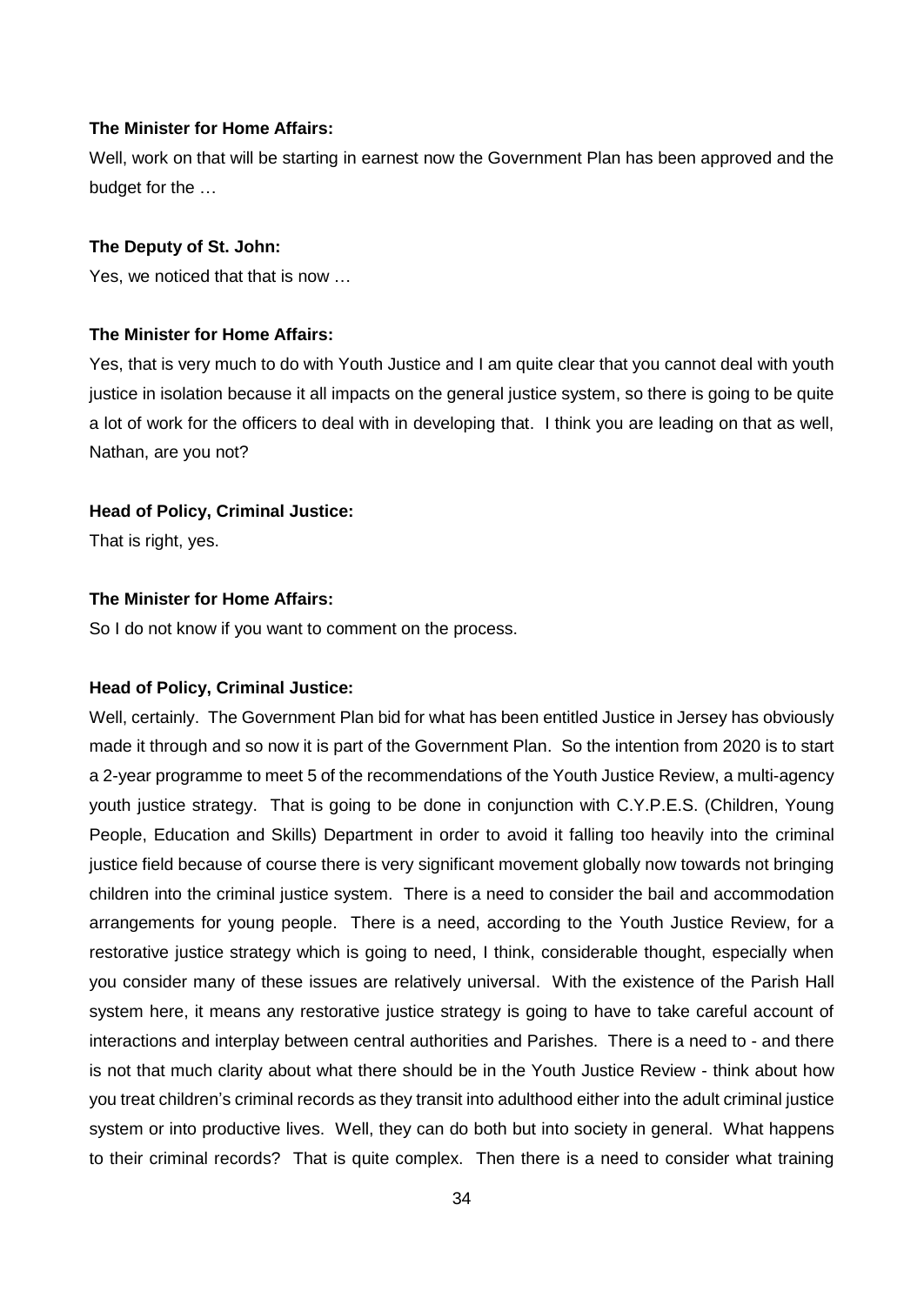requirements there should be for those individuals interacting with the children which pulls in some interesting tensions and pressures. If one of the issues with honorary recruitment is the necessity to go through so much training, well, the textbook guidance would be everyone should be trained in relation to children more, so it is an interesting set of tensions around that. Then lastly there is a desire to do some systemic work about improved data gathering and data analysis within the criminal justice system because I think, as the panel has mentioned, probably Jersey could do with additional work in general about its data use and data analysis and knowing more as we try and make policy in that area.

[10:45]

#### **Deputy R.J. Ward:**

Just adding on to that, are there any other legislative developments that will come forward in 2020, and we are talking specifically about 2020? Because of the nature of the Government Plan, I think being yearly, I think it would be very good to see what is going to happen in 2020 that you see as coming through. We talked about the Domestic Violence Law. We talked about the … I refer to it as hate crime law but its prejudice and public order. We have got to get that right. Anything else that you can see as we move on to 2020?

#### **The Minister for Home Affairs:**

Yes, on that prejudice law, we did have a consultation to say we will be very interested in your views as well. That would be helpful to us if you could be part of that consultation process. Police governance is one that we are working on and I was hoping to get it a little bit earlier but, a couple of years ago, the Comptroller and Auditor General suggested that the law be updated to emphasise the operation with the dependence of the States of Jersey Police, which is perhaps not as clear as it ought to be in the current law so that, hopefully, is going to come through in the next few months. Post custodial supervision we spoke about earlier, but that will require legislative changes as well so we are with Probation and the prison on that so, hopefully, that will come forward next year. Those are the major things. The Criminal Procedure Law, which has already been approved but we have to bring into force, has been gradually coming to force and will come into force before the end of the year. So those are the major things which we know will be coming through in 2020.

## **Deputy R.J. Ward:**

Okay, it should be quite busy.

## **The Minister for Home Affairs:**

Yes.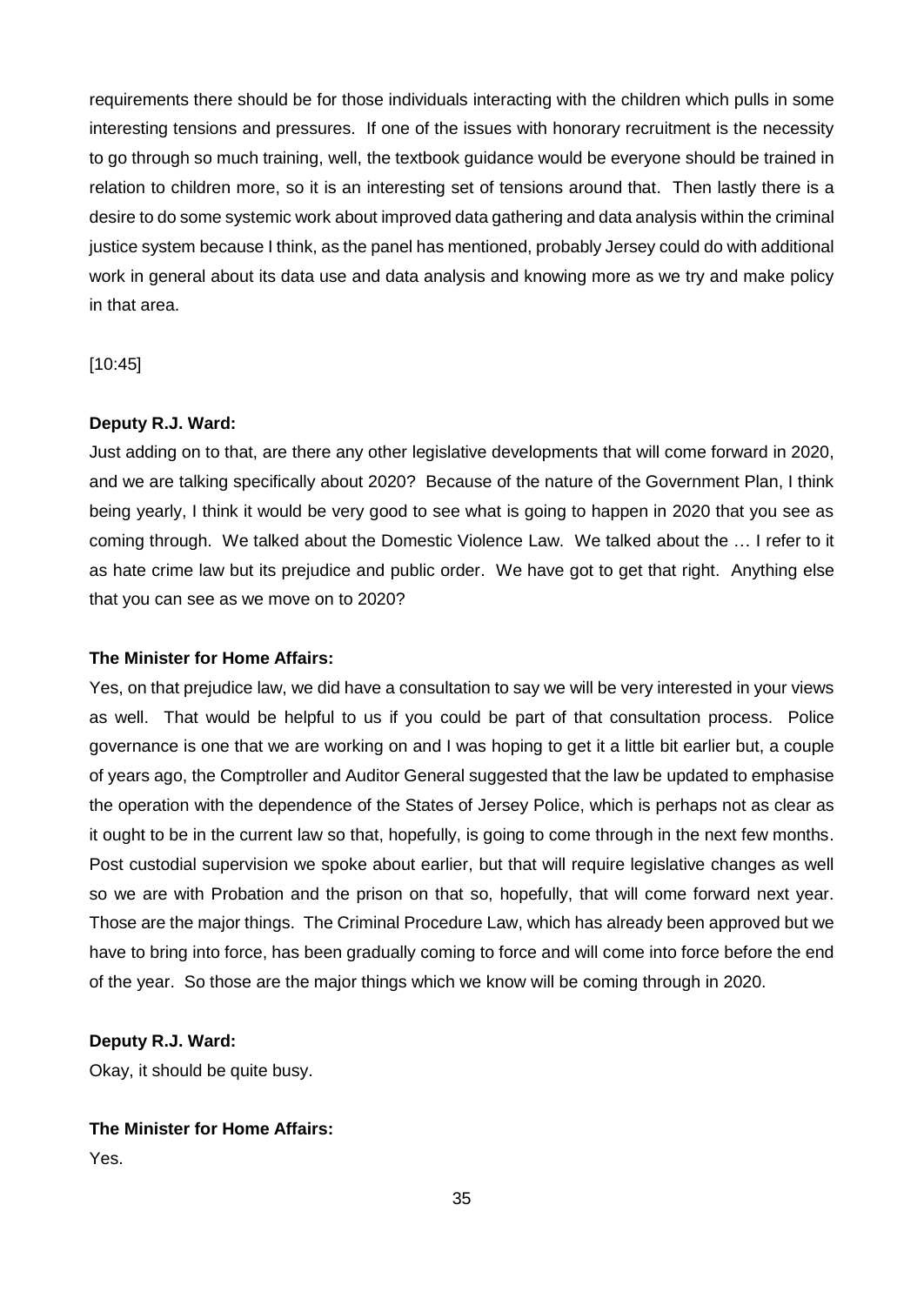#### **The Deputy of St. John:**

The Youth Justice Review will always include the Probation Service and the Aftercare Service. It was noted there was going to be a review of Probation and the Aftercare Service and we wondered whether or not that review had now been completed and what the outcomes were.

#### **The Minister for Home Affairs:**

Yes, the review document has been virtually completed. It is with contributors at the moment for checking and then there will be an organisational group which would include Probation and the Prison Service and of course other agencies who will examine that report and to make recommendations at the end of the day as to how we approve our offender management system. So that organisational group will be meeting. Do you know when yet?

#### **Group Director for Public Protection and Law Enforcement:**

I do not know, no.

#### **The Minister for Home Affairs:**

But it is fairly shortly. It will be early in the New Year that they start work on that.

#### **The Deputy of St. John:**

So what was the process, Minister? Who is responsible for conducting the review because I am not understanding why the review does not have a date for publication given that, generally speaking, in effect when eternal reviewers come in, they will have a date for publication?

#### **The Minister for Home Affairs:**

It is an internal review carried out by 2 independent folk, one from the United Kingdom and one from Northern Ireland, I believe it was. Another was a retired prison governor of Guernsey and they work together on this for us to provide us with information. It was commissioned jointly between the Home Affairs Department and the Probation and Aftercare Service with terms of reference agreed and it will be that group that will be working on it obviously with the courts as well. They have an important role to play.

#### **The Deputy of St. John:**

So will this review come into the public domain?

## **The Minister for Home Affairs:**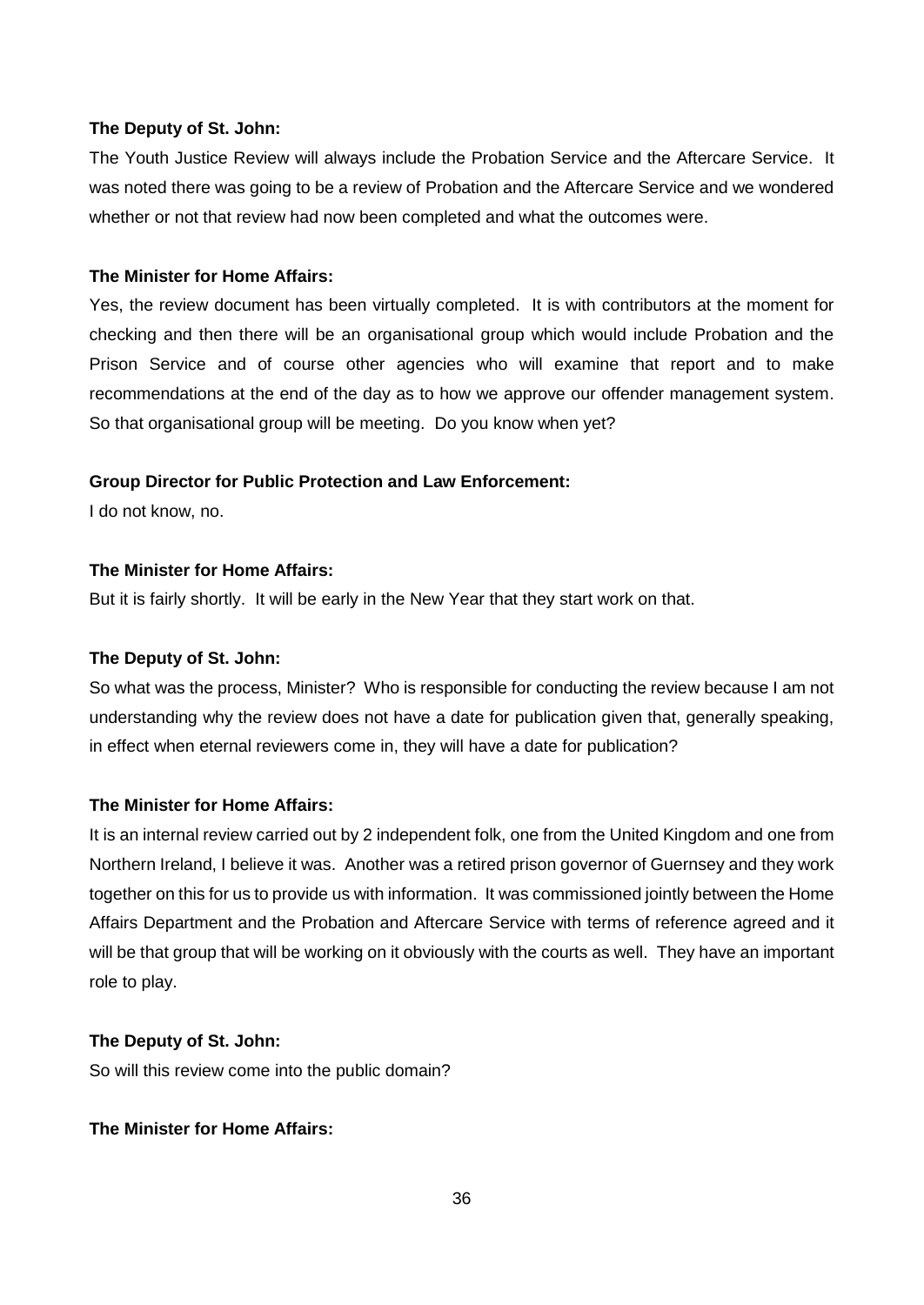Well, it is not intended to but I think it needs to be completed and I think the organisational group will need to discuss the recommendations who will have informed the organisation group how best to proceed. Of course you have also got inside that now the Comptroller and Auditor General's report of non-ministerial departments and the oversight there is of that, so that will come into it as well.

## **The Deputy of St. John:**

That has all come at the wrong time, if you know what I mean.

## **The Minister for Home Affairs:**

I disagree, Deputy. I think it has absolutely come at the right time.

## **The Deputy of St. John:**

Well, why I mention the date is to assimilate that and to …

## **The Minister for Home Affairs:**

No, I think that is helpful because it is 2 different independent groups giving their opinions on different aspects of the organisations and I think it will be helpful because it would be terrible to go on 6 months down the road and then find there is a problem with this report. They can deal with that at the same time which is, I think, helpful.

#### **The Deputy of St. John:**

Would you be able to give us an undertaking to bring the contents of this review to this panel?

## **The Minister for Home Affairs:**

At this time, it is an internal document for use for the agencies which are responsible for it but I have no problem with you seeing it on a confidential basis. Whether it becomes a public document at the end of the day, I do not know, but what is more important is what comes out of it rather than what it says at this time but I have no problem with you seeing it on a confidential basis.

## **The Deputy of St. John:**

Thank you very much.

**Deputy R.J. Ward:** Thank you.

## **The Deputy of St. Peter:**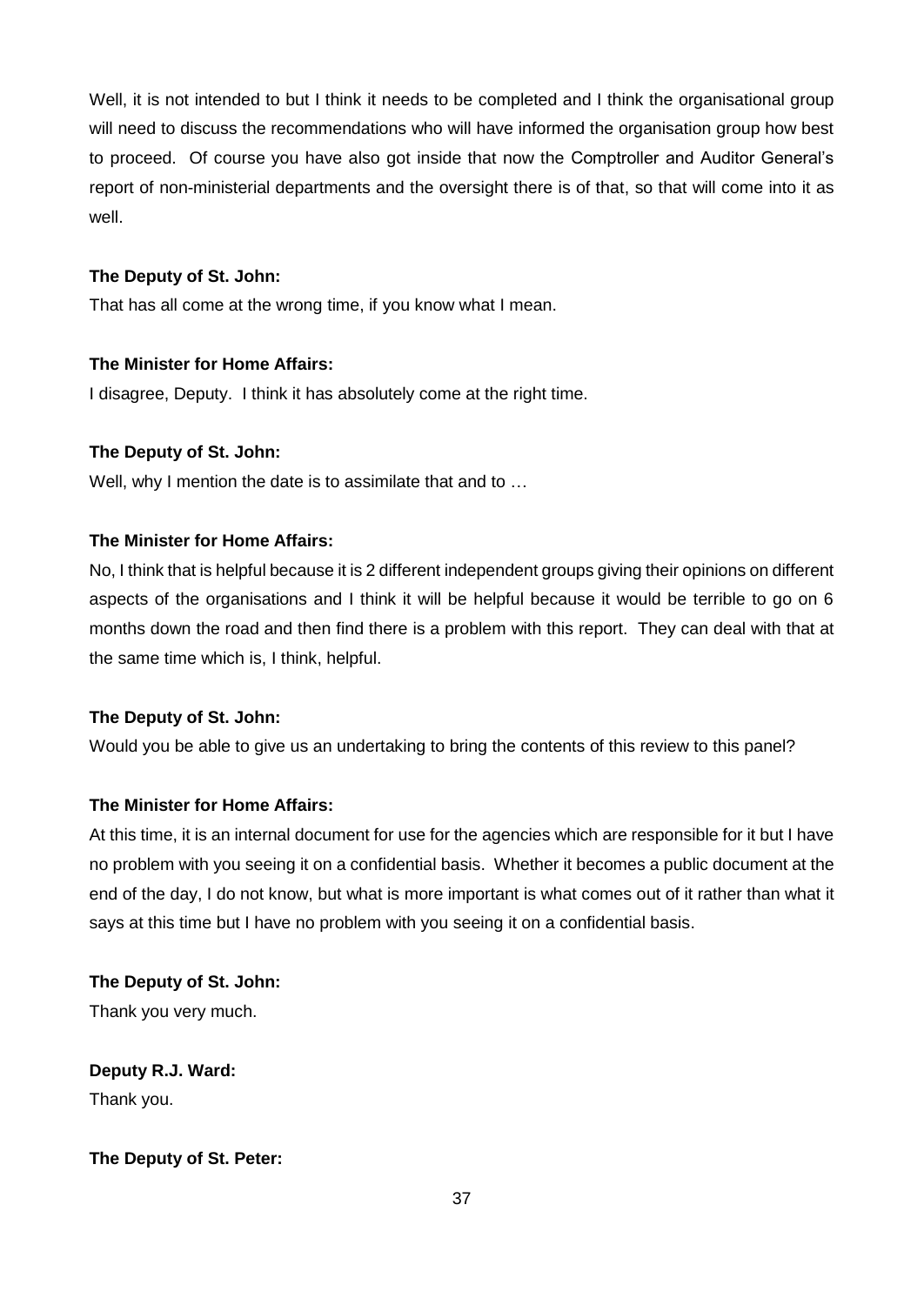You think I probably get all my information from the *J.E.P.* alone but it is not true.

#### **The Minister for Home Affairs:**

Yes, it is.

#### **The Deputy of St. Peter:**

These are media reports recently about U.K. drug gangs targeting Jersey and that is obviously a concern if that is suggesting organised crime sees us as an area that they can ply their ghastly trade. Would you like to comment on that, what is being done about it and how real is this as an issue?

#### **Deputy Chief Officer, States of Jersey Police:**

I do not think this is particularly new news as such. H.M.I.C. identified a number of organised crime groups that S.o.J.P. (States of Jersey Police) have already profiled and are already mapping and working with agencies to combat and tackle. The point around their report was S.o.J.P. should be looking at other areas of organised crime that takes place within the Island and that is the takeaway from that H.M.I.C. report which we took. Since that report and, in fact, since the visit and the inspection, we have already implemented a new way of looking at horizon scanning more generally called M.o.R.i.L.E. (Management of Risk in Law Enforcement), which also was featured in the *J.E.P.*  article to which I think you refer and has identified a number of new work streams for us as a force, so work is in progress in that regard.

#### **The Minister for Home Affairs:**

I think if I could emphasise that this is not new news and I pay tribute to the police and the Customs Service for the way they work together, when you see some of the hauls that they have made this year alone.

#### **The Deputy of St. Peter:**

£19 million or something to date.

#### **The Minister for Home Affairs:**

I cannot remember the total, about £19 million, but one haul alone, £10 million worth of heroin. I do not know what they think they were doing bringing that in but well done to police and customs for getting that but the prices are still very high in Jersey for these drugs which indicates that customs and police are doing a pretty good job. We know some things of course will always get through but they are doing an extremely good job and I pay tribute to, as I say, customs and the police with the work they do in that area.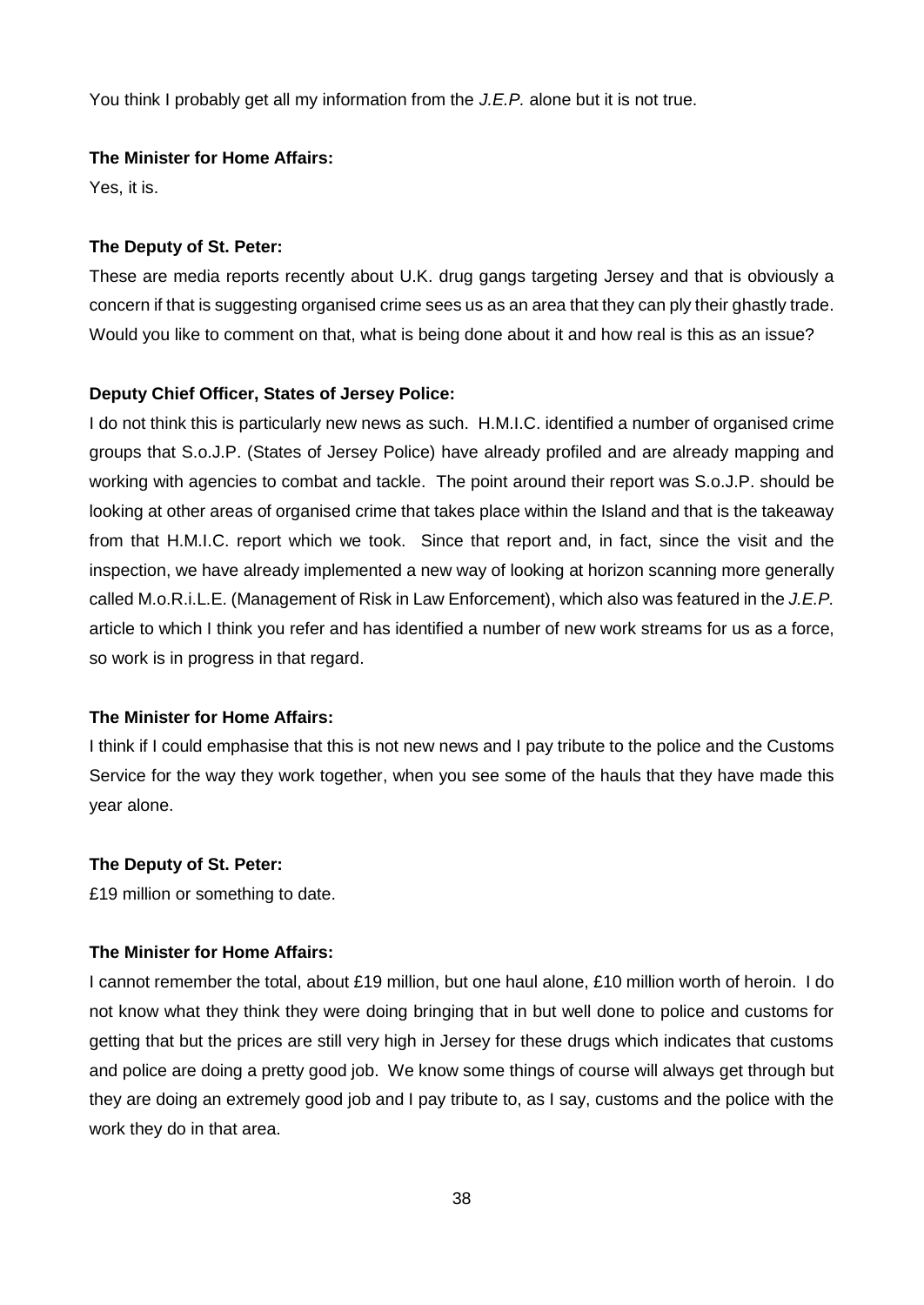#### **The Deputy of St. Peter:**

Well, that is a concern if the drugs prices are very, very high mainly because those people who are probably the most vulnerable in our society are being taken down that course of action, which is very sad. I do not know where I am going with this question. It is just more of a statement to say this is of great concern. It is a great concern to our society so how can we prevent that?

#### **The Minister for Home Affairs:**

Yes, but if we stop policing the imports, prices would drop tremendously.

#### **The Deputy of St. Peter:**

Because there is more demand. Supply and demand, okay.

#### **The Minister for Home Affairs:**

It is because we are stopping the stuff and there is a shortage of the stuff that prices are higher.

#### **The Deputy of St. Peter:**

Okay, to a point.

#### **Deputy R.J. Ward:**

Yes, I think we might be going down a free market rabbit hole here.

#### **The Minister for Home Affairs:**

Market forces. Yes, do not go down that route.

#### **The Deputy of St. Peter:**

I will move away from that one.

#### **Deputy R.J. Ward:**

There was a final question. I have one to ask as well at the end which is slightly different. There was the one about have you taken on board the panel's recommendations to proceed with investment in the electronic patient record system for the ambulance service, a review of the Government Plan, where you suggested that that is not undertaken until there is some clarity in the record system in the developing hospital scheme?

## **The Minister for Home Affairs:**

For me, it is a very important project because it helps to support not just the service but the patient. When we met last time, I said some of the things which go on which can be improved, I want to see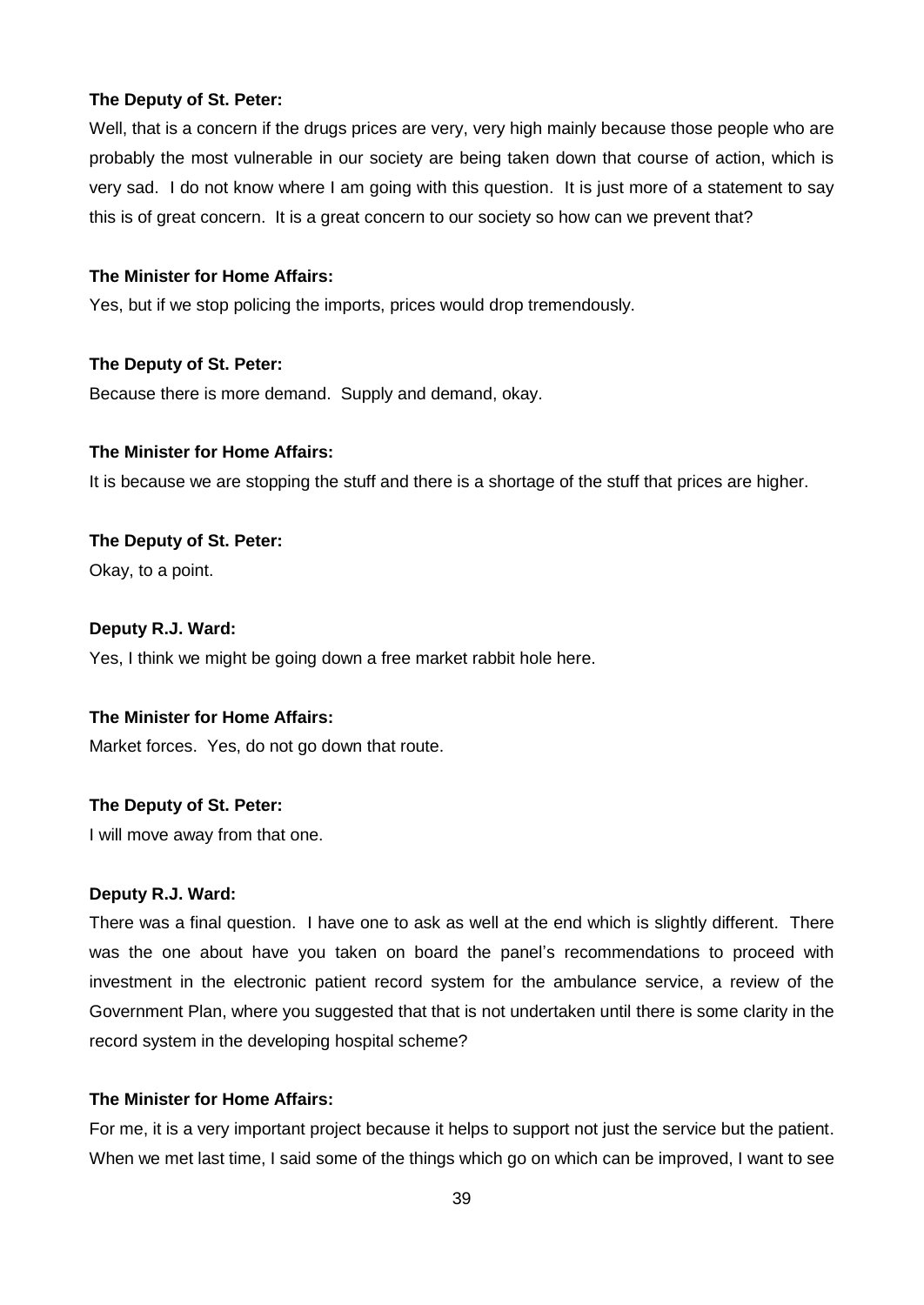improved but I also want to make sure that any technology system that we do introduce is futureproofed and I know that is supported by the department. Kate, I do not know if you want …

#### **Group Director for Public Protection and Law Enforcement:**

We are still working on exploring it. It is a really interesting discussion for me. I was observing last time the points about making sure that integration is key and some of the details that were flushed out at the hearing were really interesting. We have very much got that in mind while we are thinking about the next steps. We have a meeting with South West Ambulance Service on Monday to talk about whether we might be able to be a child of their parent system effectively, subject to appropriate data protection and everything that would be necessary. What we are keen to do is to make sure that we proceed very carefully in terms of the scope. We are working very closely with the Health and Community Services Department in their digital agenda, which you would expect. I think there is potentially a benefit for the Ambulance Service having something much earlier than … the overall Health and Community Service project will be introduced to replace those big A3 manual record sheets that they have so that they have mobile data terminals in ambulances and can at least take that information from patients and convey it to the hospital in an electronic format. That is its very basic requirement.

## **The Deputy of St. Peter:**

Sorry, data capture?

#### **Group Director for Public Protection and Law Enforcement:**

Effectively, yes, which is quite different from an ongoing record that is cohesive, which I think is where the real concern about making sure it is cohesive comes in. We might have a bit part component that would be a real advantage to the Ambulance Service and to the patient that could be adopted early and can then be iterated towards to the full system.

#### **The Deputy of St. Peter:**

So what I am trying to understand is what the benefit of this is. So the ambulance arrives and asks questions and documents questions on a tablet as opposed to a piece of paper.

#### **Group Director for Public Protection and Law Enforcement:**

Yes.

#### **The Deputy of St. Peter:**

Hands over that data, i.e. in advance, 4G, or at the point of arrival so that record is digitised for the way forward.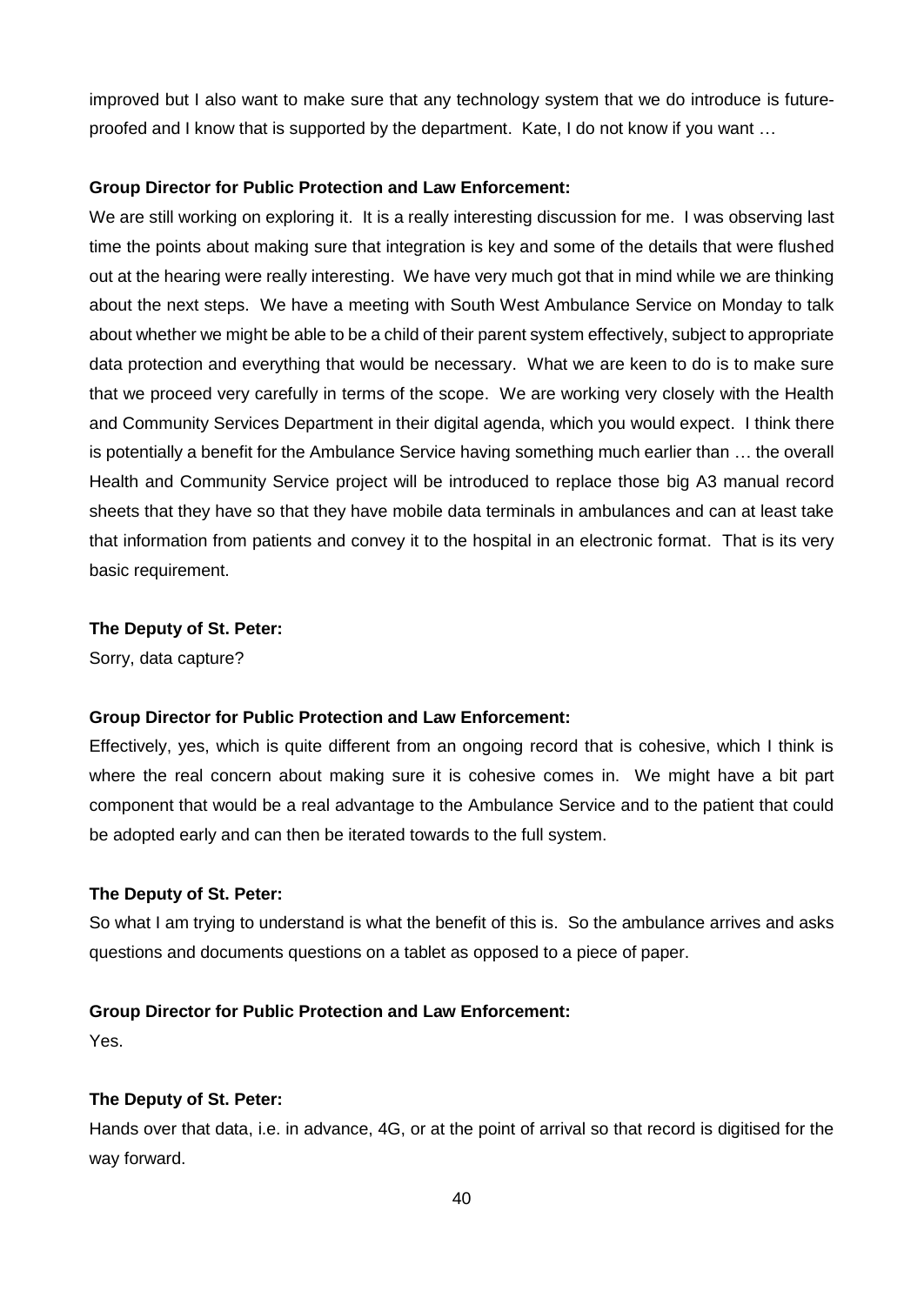#### **Group Director for Public Protection and Law Enforcement:**

Yes, so that is a basic …

#### **The Deputy of St. Peter:**

So that was the point that we did not quite understand last time. That is a very different thing altogether.

#### **Group Director for Public Protection and Law Enforcement:**

Yes, it builds towards a much greater ambition. At the moment, to get that information to the hospital in advance, it has to be called in over the radio which we do not want to keep doing.

#### **Deputy R.J. Ward:**

That is a very different …

#### **The Deputy of St. Peter:**

That is a very different thing for a patient record system. There is a misnomer there.

#### **The Minister for Home Affairs:**

Oh, sorry, we were not clear previously.

#### **Group Director for Public Protection and Law Enforcement:**

We called it "electronic patient records" in the Government Plan which was approved, this £666,000 against that line in the J.H.A. (Justice and Home Affairs) part of the Government Plan. I think that the terms "electronic patient records" have been used for the rather small-scale thing I have just described, which is our basic requirement and for the much bigger projects, we need to be clear about the terms.

#### **Deputy R.J. Ward:**

I have to say I am slightly concerned about that answer because we did ask about this at public hearings and I think we sent written questions about this and we did not receive that information. It was not clarified because this seems like, to be quite fair, it is most basic. You are going to buy each ambulance person an iPad to put their records on which is very different, so they can just go and load them when they get there as opposed to an integrated record system, which is the recommendation we made because we do not have one yet. So it is not going to work and we do not know whether it will work. So will it cost the same amount of money?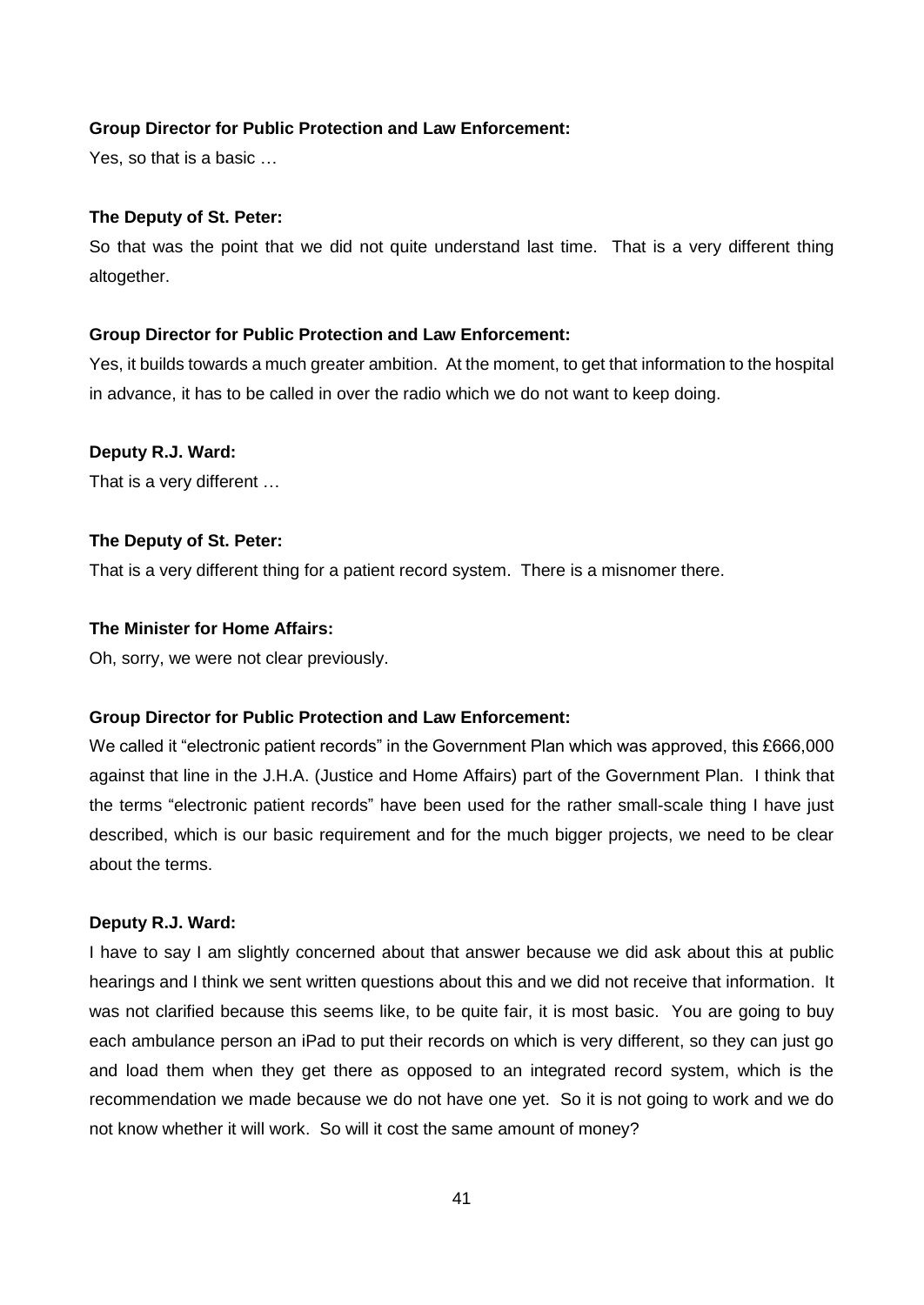## **Group Director for Public Protection and Law Enforcement:**

Well, we do not know that yet so that is really clear in terms of exploring the South West Ambulance Service on Monday exactly what that will look like. We put in the amount of money as an indicative bid for something I think that probably is in between those 2 concepts, so the very high-level concept of a completely integrated patient record system that H.C.S. are working on is at its very highest. At its very basic, as the Minister said, I think there are needs that we can meet.

## **Deputy R.J. Ward:**

Could we be kept in the loop of the outcome of that?

## **Group Director for Public Protection and Law Enforcement:**

Absolutely, of course, yes.

#### **Deputy R.J. Ward:**

Because I do feel a little - and we do not want to end negatively - that the goalposts have been moved a little there so we are just keeping a …

#### **Group Director for Public Protection and Law Enforcement:**

Yes.

#### **The Deputy of St. John:**

Just to express our concerns or our reservations, Home Affairs are racing down the road spending money on electronic devices that, at the end of the day, are not going to be compatible with the system that has been put in and, if that happens, then that money is wasted money. It is not an efficiency saving. It is not a saving. It is wasted money.

#### **Assistant Minister for Home Affairs:**

Technically, it does not take much effort to make sure that your data will be compatible. The systems have changed completely in the last 10 years and, even then, our database could talk to each other so here, all we are going to do is be early because this would really improve the Minister's life.

#### **The Deputy of St. John:**

Well, you are saying that but you are peddling backwards in relation to the position you were in last year.

#### **Group Director for Public Protection and Law Enforcement:**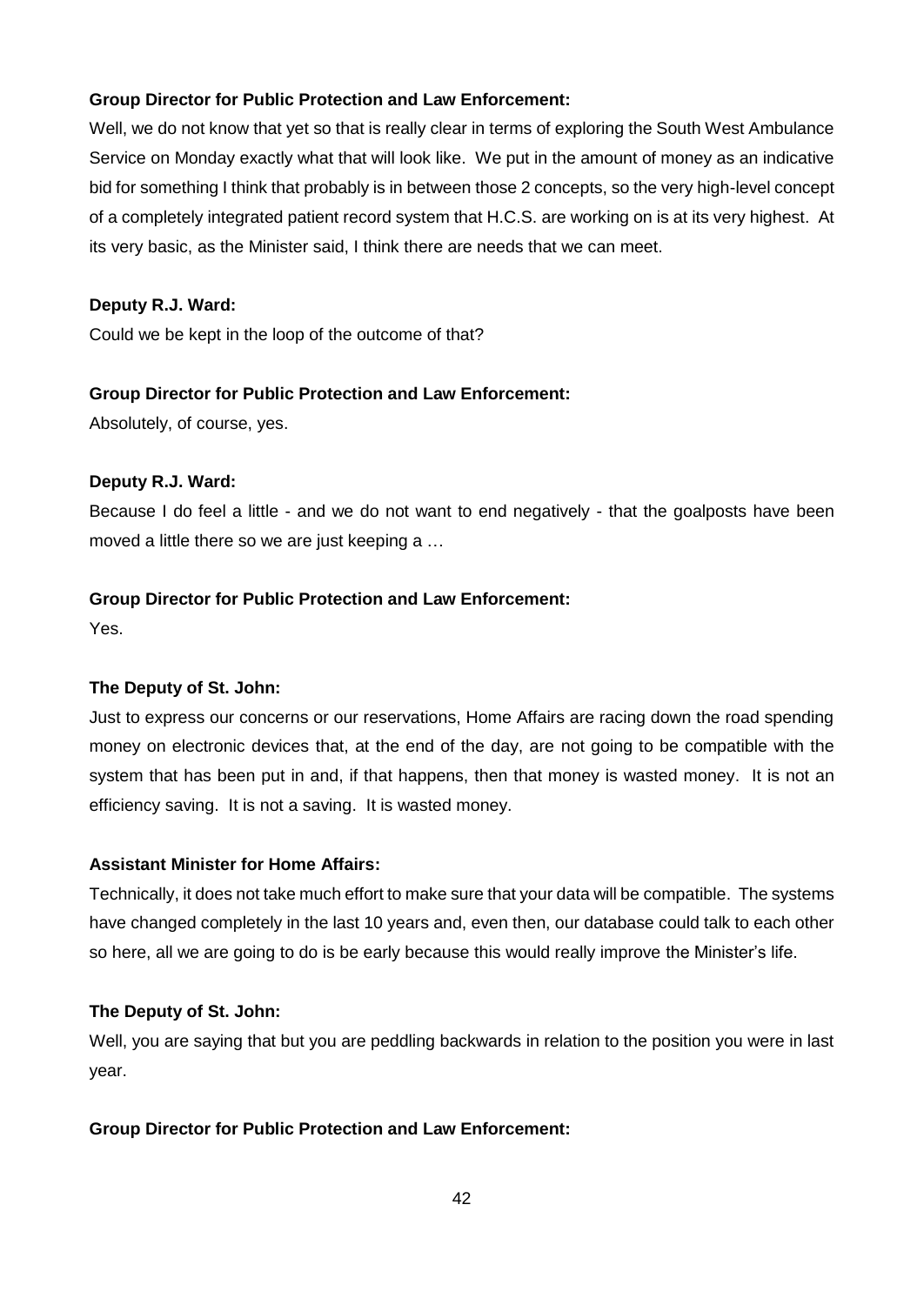I think the key thing is to be clear about the scope so there is a very basic requirement ranging to the biggest requirement and we are very keen to chart our way carefully through that in conjunction with H.C.S. to make sure that there is not any nugatory spend or wasted effort but that we can, if possible and sensible, deliver immediate patient improvements, and that is our key strategic objective. We can come back to it.

#### **Deputy R.J. Ward:**

I will just finish off by saying that level of detail could have been in the Government Plan because there would have been clarity for us there and it was not and that is a concern.

#### **Group Director for Public Protection and Law Enforcement:**

Yes, I appreciate that, yes.

#### **Deputy R.J. Ward:**

I am conscious of the time. I just have one small question which, ironically, came out of a Roads Committee Meeting and I am sure they will be pleased to be mentioned. In the Highway Code, it mentions about green lanes, pedestrians, cars, cyclists and horses, I believe, having priority. Is there anything in the law to enforce that because it tends not to be enforced? I am unaware as to whether there is anything legislative that enforces that part of the Highway Code. I had to throw you a little curveball at the end there, Minister.

[11:00]

## **The Minister for Home Affairs:**

No, and I will dodge it.

**Deputy R.J. Ward:** That is a surprise.

#### **The Minister for Home Affairs:**

No, the road traffic laws are under the administration of the Minister for Infrastructure but my understanding - and we will happily check the Road Traffic Law or the speed limit rule that is made under it - is that these green lanes are simply matched with the speed limit of 50 miles an hour. The principle behind it, which was gone years ago, was that there was priority for cyclists, pedestrians and equestrian people and it was supposed to be lanes of particular beauty and nature to attract people. Now, unfortunately, by some Parishes, it is just used as a traffic calming measure.